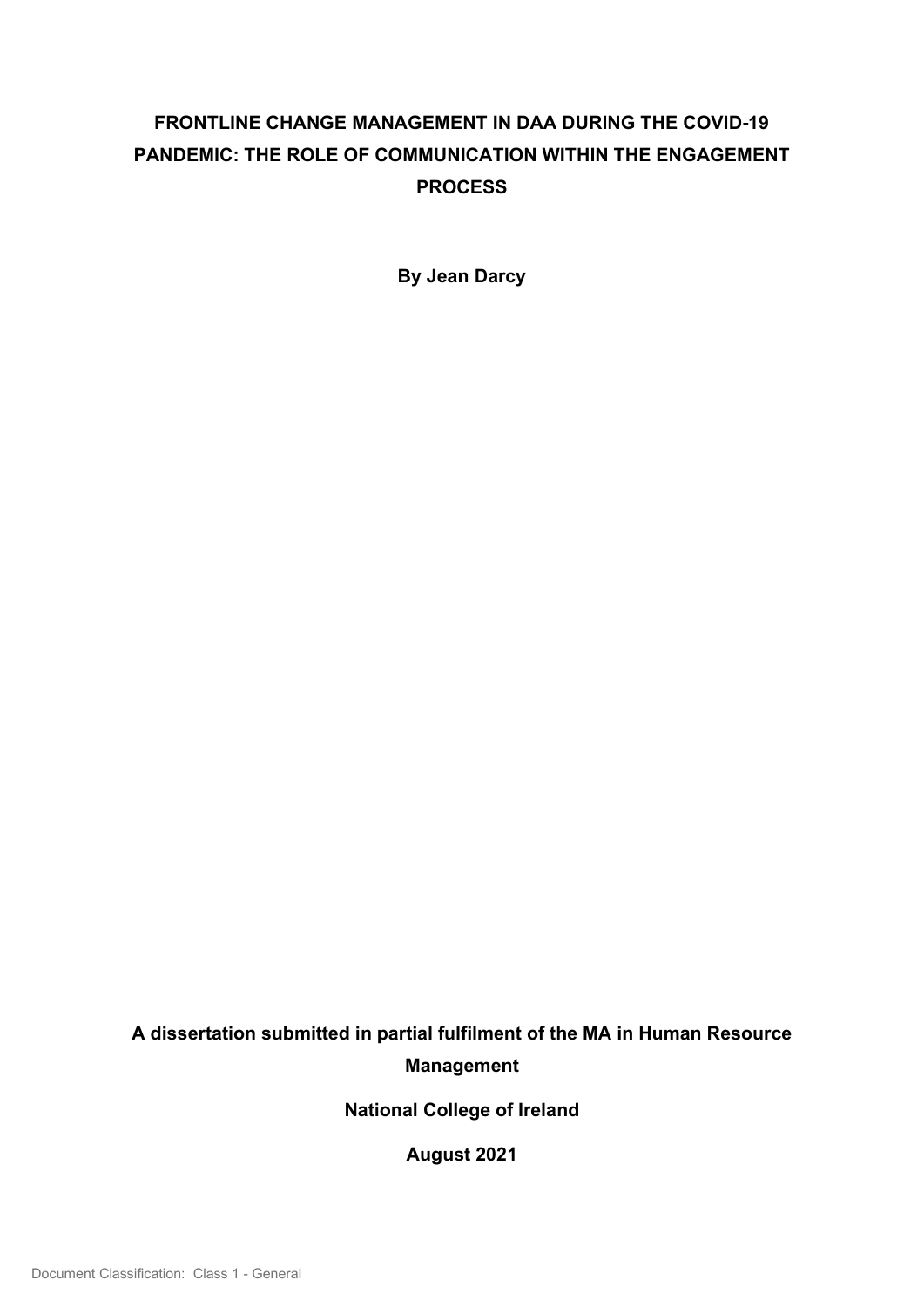### Abstract

Title: Frontline Change Management in daa during the COVID-19 Pandemic: The role of communication within the engagement process.

Author: Jean Darcy

This research explored how Dublin Airport Authority (daa) engaged with SIPTU on implementing front-line change during the COVID-19 pandemic. Specifically, the role of communication within this engagement process is considered. The research sought to understand the perspective of the central participants regarding what worked well during the engagement process and what issues arose, what role did management play in the engagement process and what role did communication play in the engagement process.

The research was conducted through semi-structured interviews with a cross-section of the central participants of the engagement process including union officials, local union representatives, executive management, senior operational management and HR management. Through this qualitative research the author sought to better understand the engagement process by considering the approach to change management, the role of communication, the role of the manager and the context of the COVID-19 pandemic. The history of daa's relationship with their trade union partners and the context of previous engagements is also considered.

The author concluded that the communication strategy implemented during this engagement process included a number of effective communication channels that considered, in particular, the virtual and digital world that surrounds us. The communication strategy was however very top-down focused, leading to gaps in information or miscommunication at the frontline. The author also concluded that frontline management need to be more included, better informed and better supported so that a bottom-up communication strategy can be designed and implemented for future engagement processes.

ii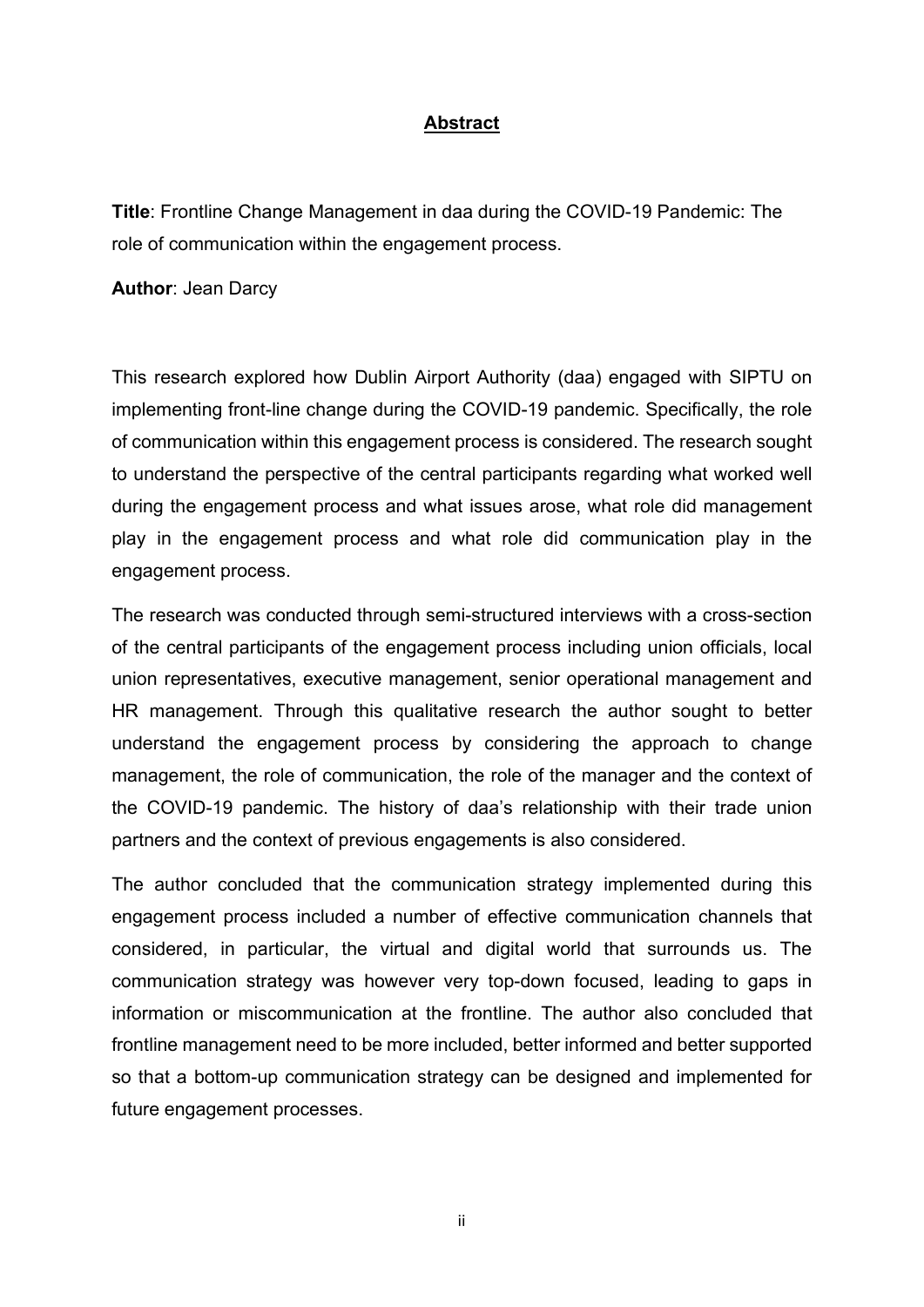## **Declaration**

Submission of Thesis and Dissertation National College of Ireland Research Students Declaration Form (Thesis/Author Declaration Form)

Name: Jean Darcy Student Number: 20168225 Degree for which thesis is submitted: MA in Human Resource Management Title of Thesis: Frontline Change Management in daa during the COVID-19 Pandemic: The Role of Communication Within the Engagement Process Date: 18<sup>th</sup> August 2021

#### Material submitted for award

- A. I declare that this work submitted has been composed by myself.
- B. I declare that all verbatim extracts contained in the thesis have been distinguished by quotation marks and the sources of information specifically acknowledged. The contract of the contract of the contract of the contract of the contract of the contract of the contract of the contract of the contract of the contract of the contract of the contract of the contract of
- C. I agree to my thesis being deposited in the NCI Library online open access repository NORMA.
- D. I declare that no material contained in the thesis has been used in any other submission for an academic award.

Jean Darcy

--------------------------------------------

Jean Darcy 17th August 2021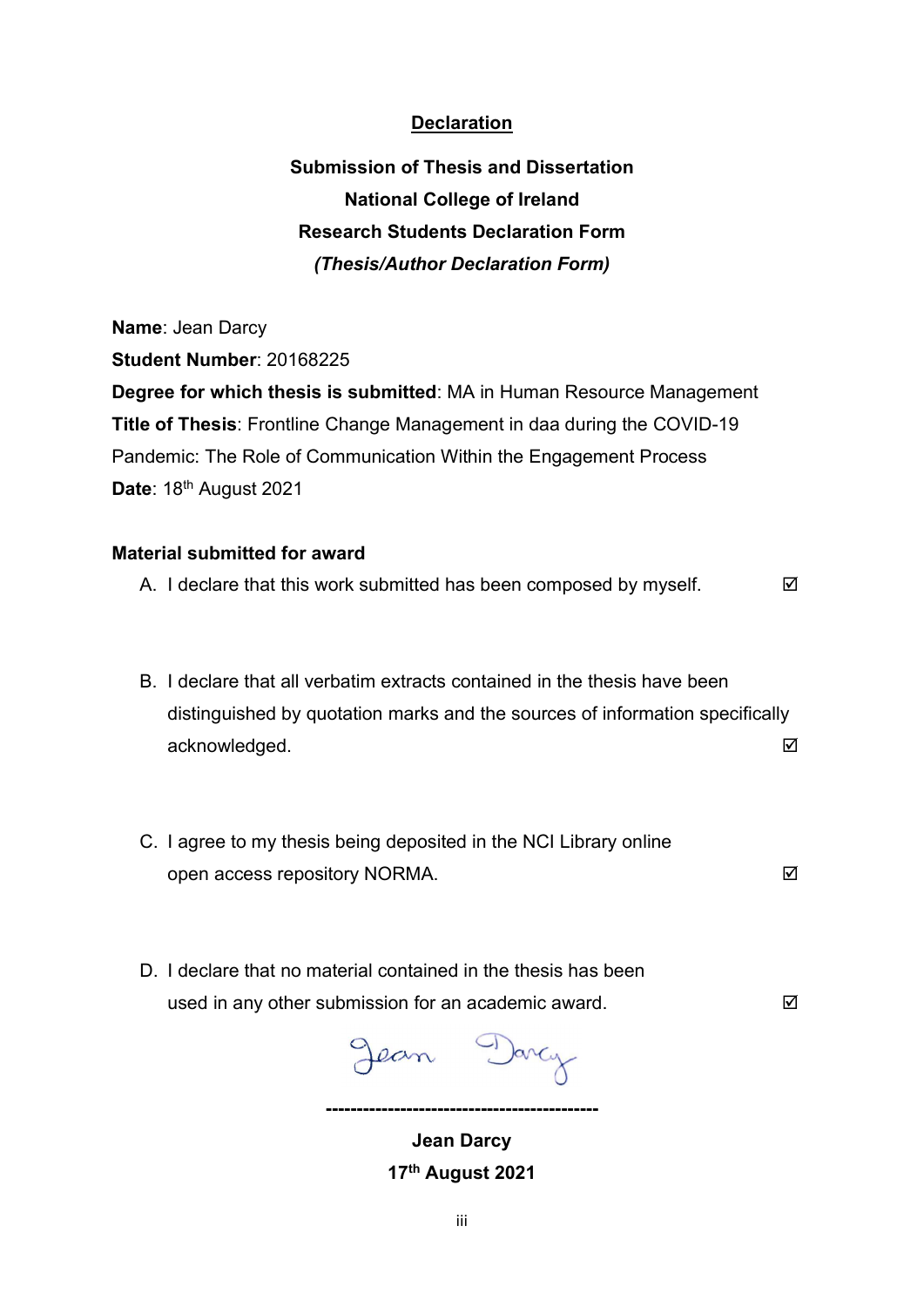## Acknowledgements

I could not have completed this research without support from several people. Firstly, I would like to thank my colleagues within daa for their time, advice and input over the last number of months. A special thanks goes to those who actively participated in this research – their contribution through open, honest, detailed and beneficial conversations is greatly appreciated.

I would also like to thank everyone at National College Ireland for all their support, in particular I would like to thank my supervisor Stephen Sands for his patience, guidance and flexibility – even when the plan went off track his calm support was greatly appreciated.

Finally, I would like to thank my friends and family for their encouragement and motivation over the last year – I would particularly like to thank my mam, Dee, Liam and Maayan for proofreading my work with a critical eye and providing much needed constructive feedback. Most importantly I would like to thank John for his endless and unwavering support.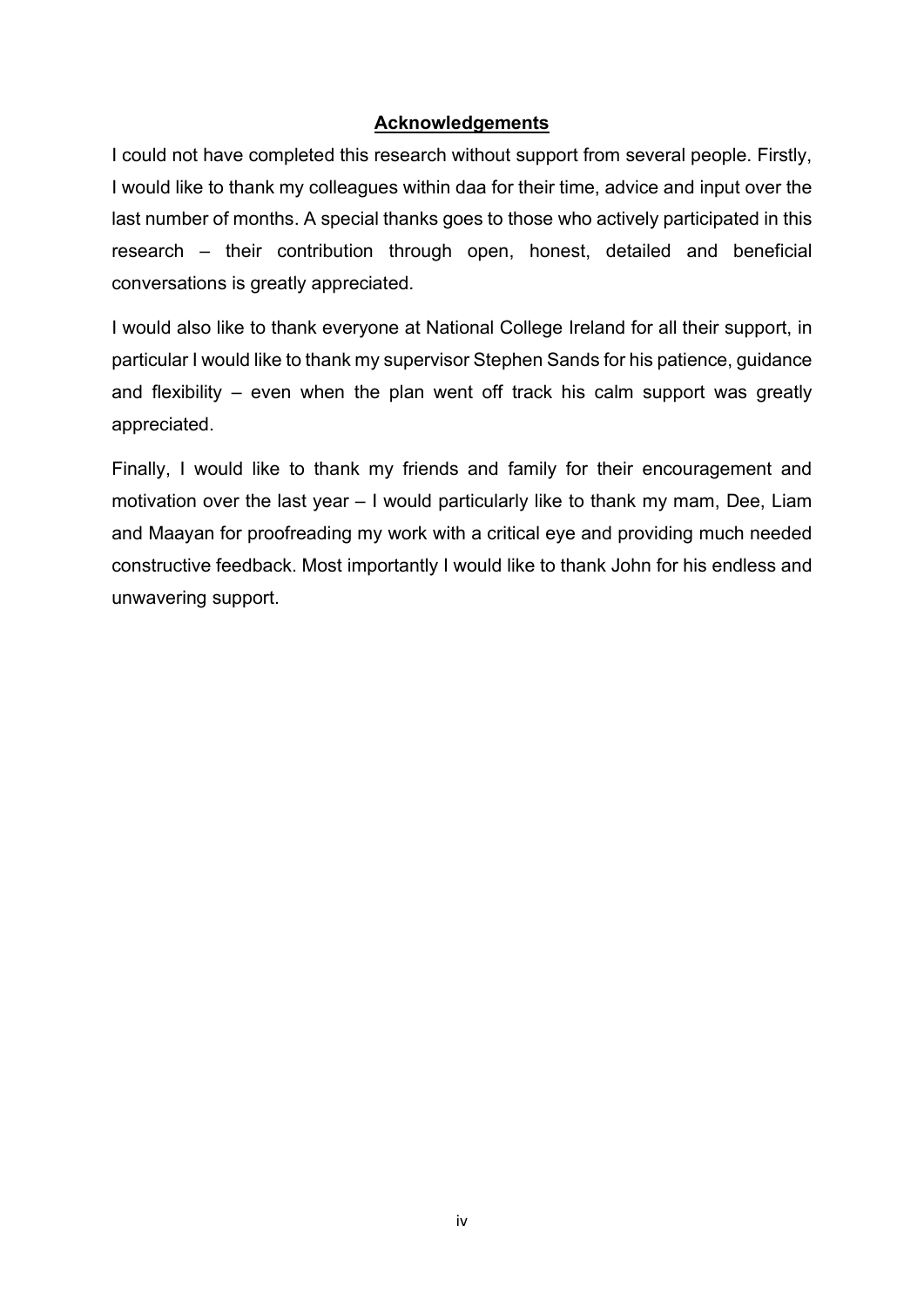# Table of Contents

# Page

| 1.5.1 The Format of the Local Engagement Sessions4  |  |
|-----------------------------------------------------|--|
| 1.5.2 Communications During the Engagement Process5 |  |
|                                                     |  |
| 2.1 Introduction                                    |  |
|                                                     |  |
|                                                     |  |
| 2.2.1.1                                             |  |
| 2.2.1.2                                             |  |
| 2.2.1.3                                             |  |
| 2.2.1.4                                             |  |
|                                                     |  |
| 2.2.3 Resistance to Change                          |  |
|                                                     |  |
|                                                     |  |
|                                                     |  |
|                                                     |  |
|                                                     |  |
|                                                     |  |
|                                                     |  |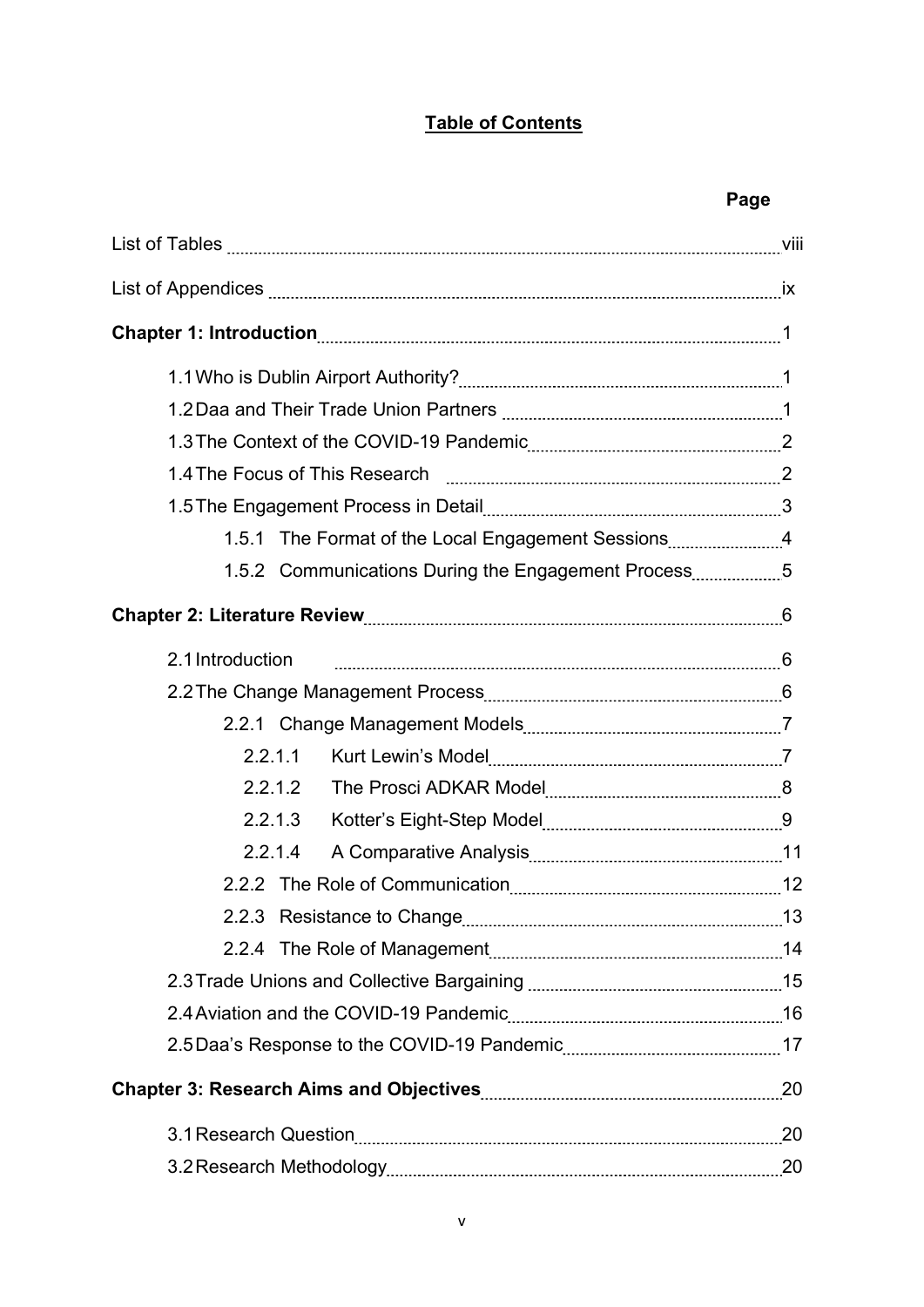|         | 3.7.2 Interpretative Phenomenological Analysis (IPA) 24 |  |
|---------|---------------------------------------------------------|--|
|         |                                                         |  |
|         |                                                         |  |
|         |                                                         |  |
|         |                                                         |  |
|         |                                                         |  |
|         | 4.1 Introduction 27                                     |  |
|         |                                                         |  |
|         |                                                         |  |
|         |                                                         |  |
|         |                                                         |  |
|         |                                                         |  |
|         |                                                         |  |
|         |                                                         |  |
|         |                                                         |  |
|         |                                                         |  |
| 4.3.2.3 |                                                         |  |
|         |                                                         |  |
|         | 4.3.3 Trust 33                                          |  |
| 4.3.3.1 |                                                         |  |
|         |                                                         |  |
|         |                                                         |  |
|         |                                                         |  |
|         |                                                         |  |
|         |                                                         |  |
| 4.3.6.1 |                                                         |  |
| 4.3.6.2 |                                                         |  |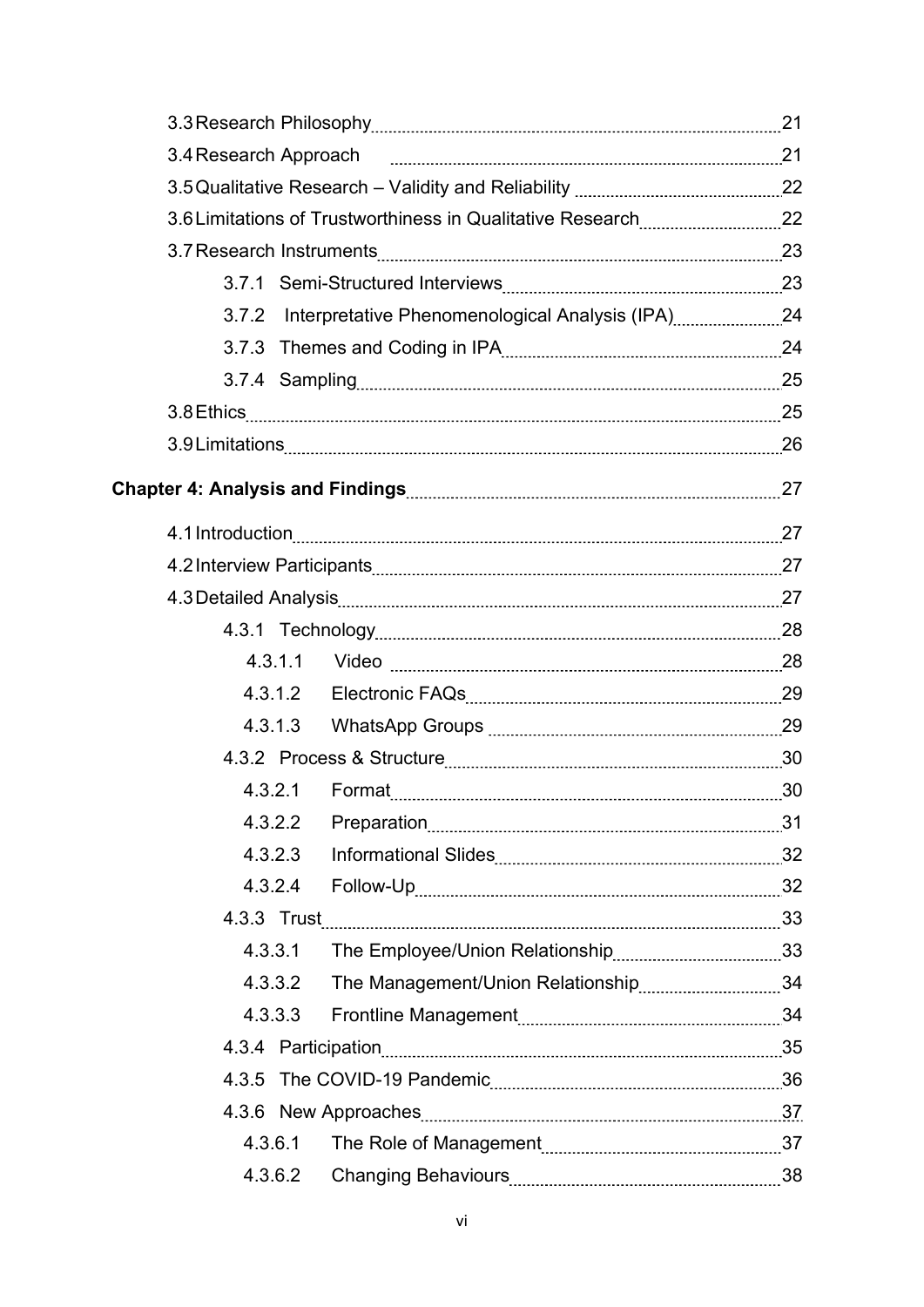|  | 52 |
|--|----|

# Appendices

# References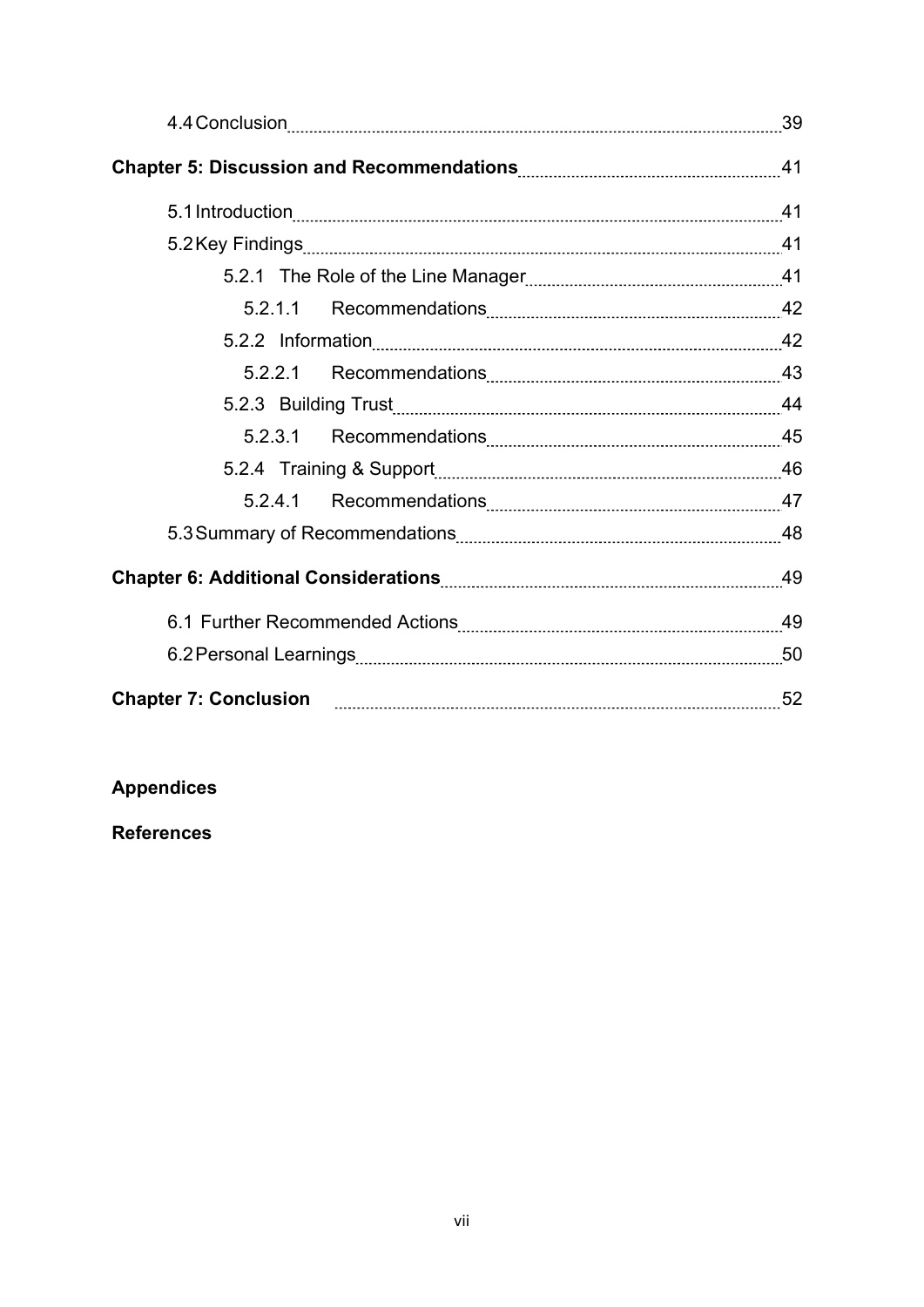# List of Tables

Table 1: Examples of Enabling and Constraining Forces (Swanson, D. J. and Creed, A. S., 2014)

Table 2: The ADKAR Change Competency Model (Kiani, A. and Shah, M. H., 2014)

Table 3: Kotter's Eight Step Change Management Model and New Desired Behaviours (Cohen, D. S. and Kotter, J. P., 2012, p.6)

Table 4: Aspects of Trustworthiness in Quantitative and Qualitative Research (adapted from Walle, A. H., 2015).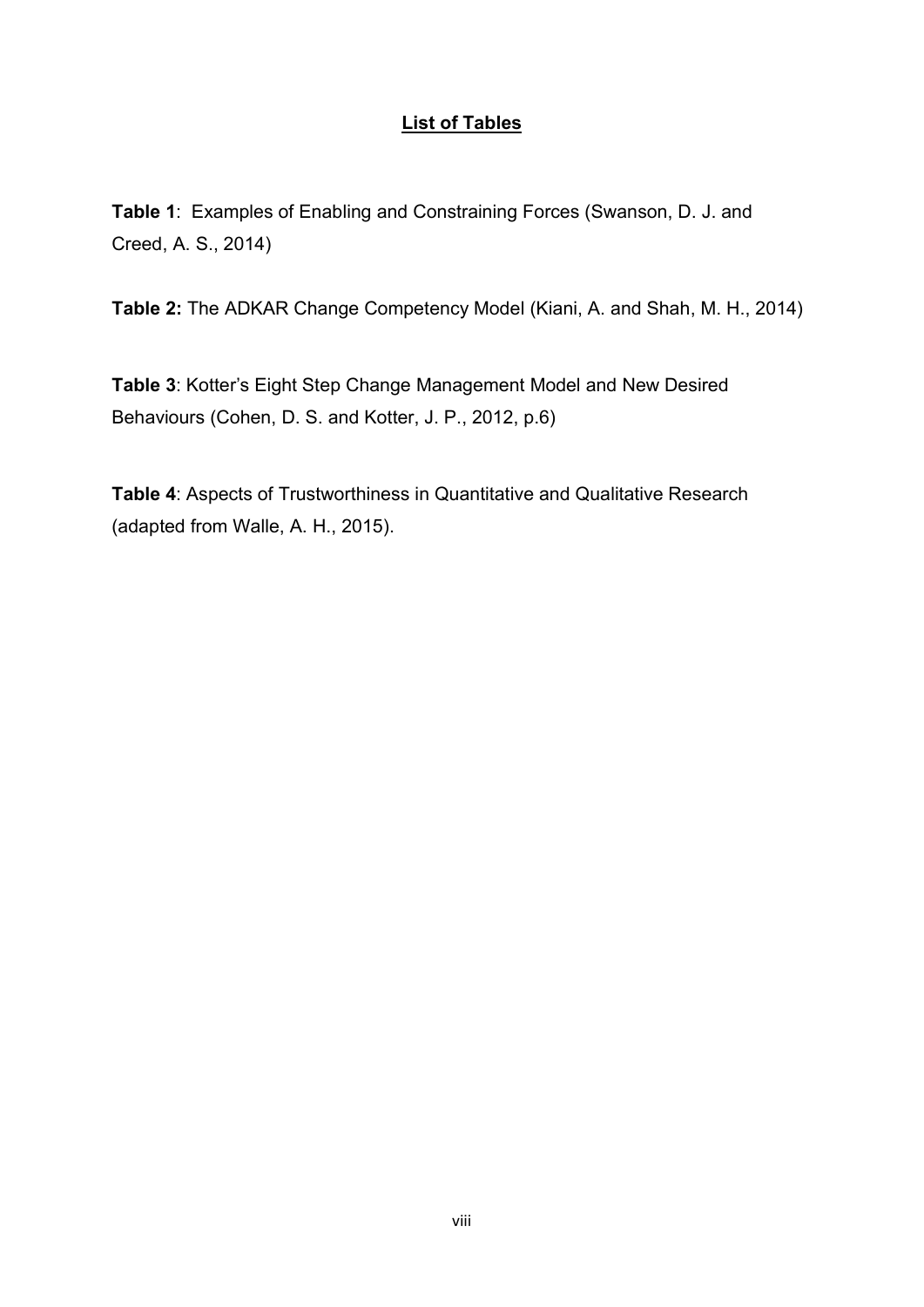# List of Appendices

Appendix 1: Sample Questions from Semi-Structured Interviews

Appendix 2: Sample of Interpretative Phenomenological Analysis (IPA)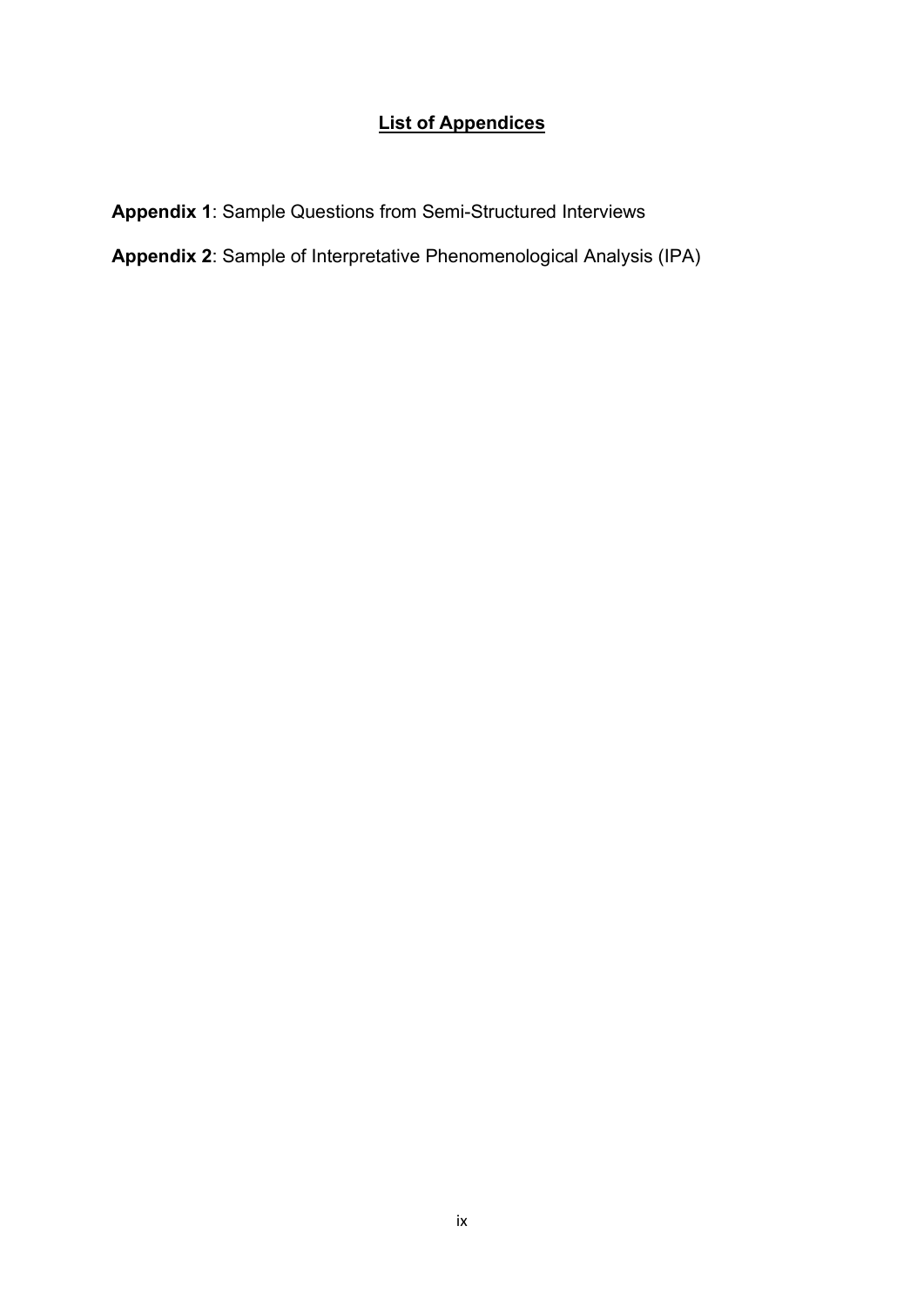#### Chapter 1: Introduction

This research explores how Dublin Airport Authority (daa) engaged with their various union partners on implementing front-line change during the COVID-19 pandemic. Specifically, the role of communication within this engagement process is considered.

#### 1.1 Who is Dublin Airport Authority?

Dublin Airport Authority (daa) is a global airports and travel retail group with businesses in 16 countries. Daa is owned by the Irish State and headquartered at Dublin Airport, managing Dublin and Cork airports, with international airport operations and investments in Cyprus, Germany and Saudi Arabia. ARI, daa's travel retail subsidiary, has outlets in Europe, North America, the Middle East, India and Asia-Pacific. Daa also provides aviation advisory services through their daa International consultancy business. Dublin and Cork airports are the two largest airports in the Republic of Ireland (Daa, 2021).

#### 1.2 Daa and Their Trade Union Partners

Daa has a long tradition of operating within a heavily unionised environment, participating in the voluntary approach to partnership as described by Geary and Roche (2012). There is a well-established engagement model in daa, facilitating dialogue and engagement between management and the various union partners on employment related issues and proposed change for employees. Within daa five trade unions represent various cohorts of employees; SIPTU, Forsa, Mandate, Connect and Unite. The engagement explored in this paper is set against the backdrop of an evolving relationship between daa and these trade union partners. Over the last number of years there have been many companywide change programmes at daa.

In the mid-1990s to early 2000s daa engaged with their union partners on a change programme called Constructive Participation (CP) which sought to develop a framework through which employees could input on decision making within the organisation (Geary, J.F. and Roche, W.K., 2012). In 2009 the company embarked on the Cost Recover Programme (CRP) which was a cost savings initiative to be achieved

<sup>1</sup>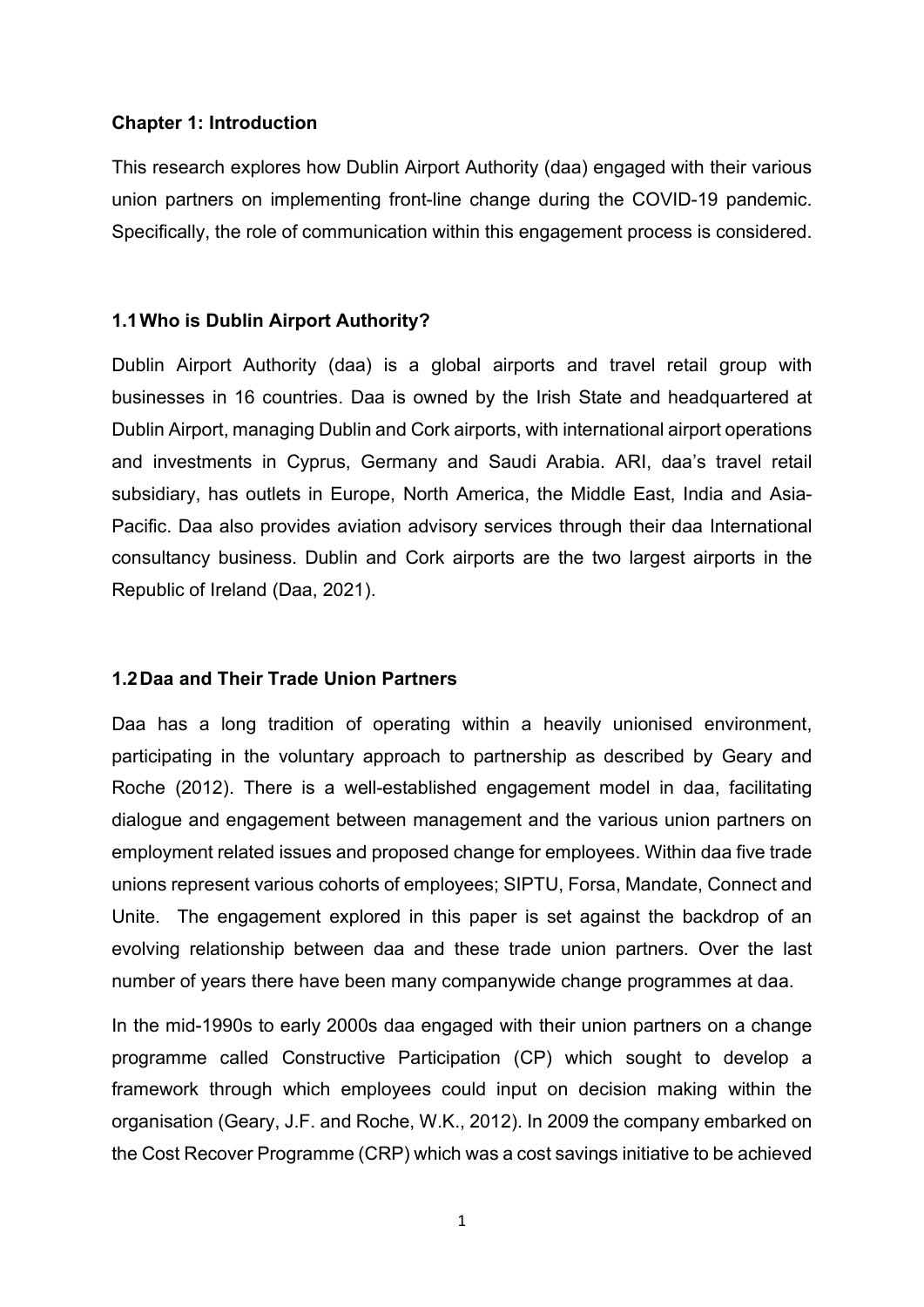through staff reductions, freezing salaries & bonuses, buying out of some existing terms & conditions and other internal changes (Coughlan et al. 2011). Better Together (daa, 2018) was a change and pay proposal which concluded in 2017 without reaching agreement - this followed rejection of the proposals by SIPTU (O'Connor, F., 2018). During 2018, daa concluded a significant new change and pay agreement with the trade union SIPTU, known as the Phase Two Agreement, on behalf of its members working at daa (Daa, 2019). These previous programmes & agreements, and their outcomes, are important in understanding the context of the Airport's approach to change in 2020.

## 1.3 The Context of the COVID-19 Pandemic

In addition to change programmes, many environmental considerations influenced the need for change in Dublin Airport during the COVID-19 pandemic. These considerations included the socio-economic and political landscape at the time and the challenges within the aviation sector resulting from the pandemic, specifically as they affected Dublin Airport and the financial position of daa. The unprecedented events of the pandemic in early 2020 and a combination of internal and external factors created a need for change in daa, requiring swift engagement outside of current consultation procedures, given the urgency and uniqueness of the current situation (Higgins, C., 2020a).

## 1.4 The Focus of This Research

This paper explores how this swift engagement occurred, focusing specifically on the engagement processes in Dublin between daa management and SIPTU on frontline change. Although similar engagement processes took place with other unions and in other locations, they are excluded for the purposes of this study.

The rationale for this focus on the daa/SIPTU engagement only is based on several considerations. SIPTU are the largest union present in daa - twenty-two of the twentyfour engagements that concluded with agreements being reached between 2020 and 2021 involved SIPTU. Frontline areas of the business represented by SIPTU in Dublin Airport that engaged on the agenda of New Ways of Working (NWOW) include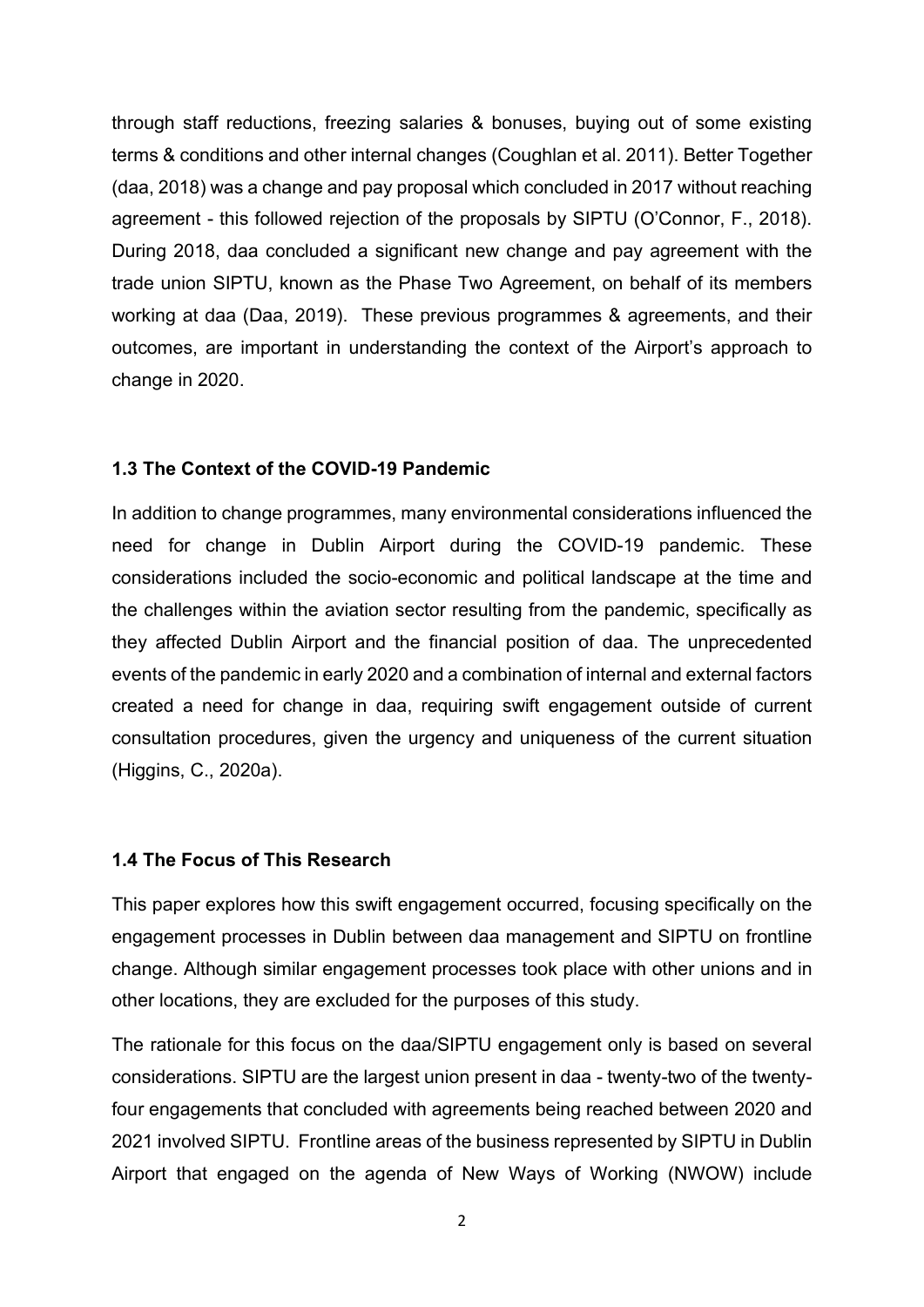Security Operations, Terminals Facilities, Airfield Operatives, Airside Cleaning and Airport Gardeners. In addition, the engagement sessions in focus for this research have concluded, unlike engagement sessions with other trade unions.

This research aims to understand the role that communication played within the engagement process between daa and SIPTU during the COVID-19 pandemic on implementing frontline change. The objectives for this research are to determine, from the perspective of the central participants of the engagement process only:

- What worked well during the engagement process and what issues arose?
- What role did management play in the engagement process?
- What role did communication play in the engagement process?

The research was conducted through semi-structured interviews with a cross-section of the central participants of the engagement process including SIPTU union officials, SIPTU local union representatives, executive management, senior operational management and HR management.

The next section looks at the engagement process in more detail, including the format of the engagement sessions and the communications that were shared throughout the process.

# 1.5 The Engagement Process in Detail

In Dublin, daa began engagements on change with their trade union partners in June 2020. Given the impact of the COVID-19 pandemic on passenger numbers in the airport, change was required in almost all areas of the business – frontline and nonfrontline – to reduce costs and create efficiencies across daa. At a strategic level, weekly calls were arranged between senior daa executives and the union officials of each of the five trade unions with membership across the entirety of daa to share business updates and forecasts for the coming months.

At the same time, local engagement sessions between management and employee representatives were planned for each of the local business areas to discuss the changes required locally and, most importantly, what these changes meant for employees working in these teams.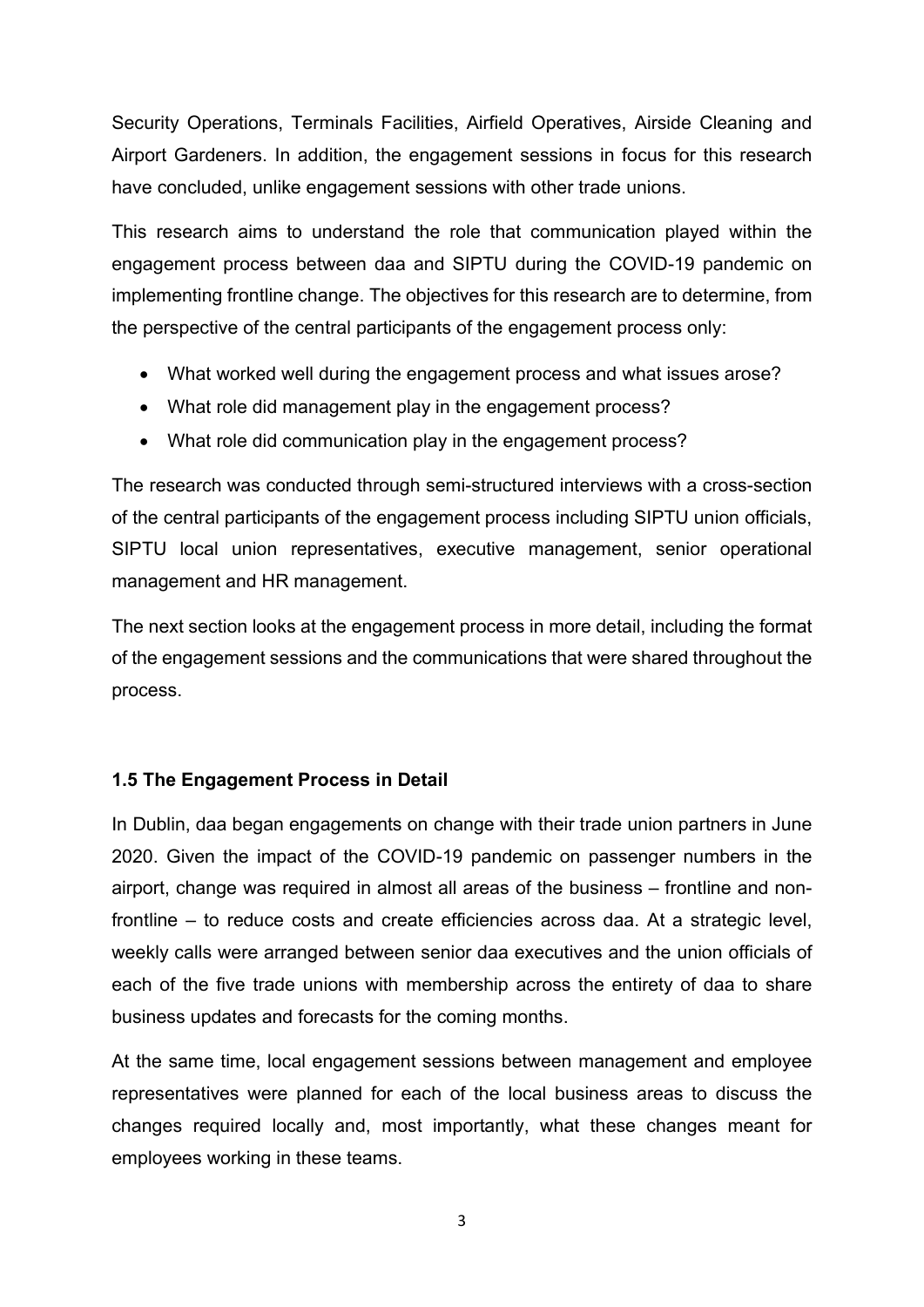#### 1.5.1 The Format of the Local Engagement Sessions

Each local engagement followed the same format to begin negotiating specific changes across daa. Three separate sessions were co-ordinated for each of the business areas. The sessions were led by the respective senior manager for the area, with members of the wider local and central Human Resources (HR) team also in attendance to support and answer any relevant process questions.

The focus of the initial session was to present the specific change requirements for the business area in question and to present the proposed change solutions from management to address the requirements. A second session was then arranged to formally provide answers to any questions raised in session one and to collate any further questions. This second session allowed for any updates or developments to be shared and to begin discussions around the operational implementation of the proposed changes including timeframes for each stage of the implementation plan. A third and final session was then facilitated to confirm the final proposed changes, with full consideration to feedback received from sessions one and two. Following this final local engagement session, a draft agreement was shared with the union official to facilitate a balloting process with the local membership on accepting or rejecting the proposed changes.

Between each session a two-week period of consultation followed to allow the union representatives to discuss the proposed changes with their wider membership and to allow the local managers, Team Leaders, and Supervisors to discuss the proposed local changes with their teams.

The above process was replicated across the twenty-seven separate engagement processes that took place across daa, with twenty-four concluding with agreements being reached. These engagement sessions took place between June 2020 and July 2021, with some sessions running concurrently and others running sequentially. Through this engagement process format, 93% of frontline employees represented by SIPTU voted in favour of accepting the proposed changes and the agreed outcomes of same.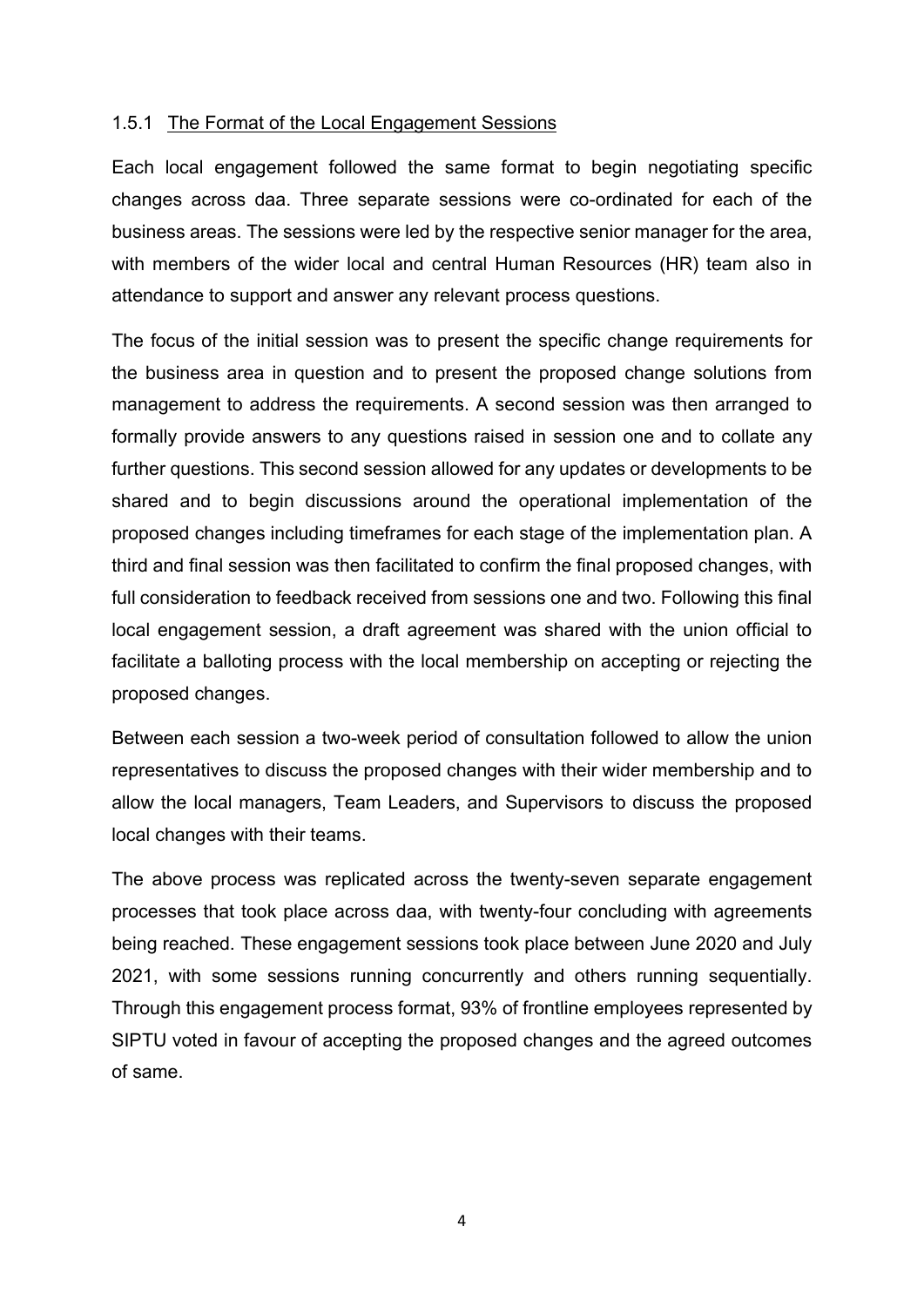## 1.5.2 Communications During the Engagement Process

Throughout the various engagement processes explained above, several communications were shared with employees at various stages and through various forums.

Weekly updates were circulated to all employees across daa. These updates included a video from the Chief Executive of daa, Dalton Phillips, giving a high-level update on the engagement processes and sharing any relevant business updates and relevant COVID-19 related updates that may be of interest to employees. The video was available for employees to view via the internal employee intranet. An employee Frequently Asked Questions (FAQ) document was also circulated weekly to all employees. This FAQ was not specific to the local engagement processes but rather answered relevant employee questions that were continuously arising due to the changing nature of the on-going pandemic e.g., working remotely, sick pay during COVID-19, social distancing in the airport etc.

At a local level, communications specific to the engagement processes were also being shared with the relevant employee cohorts. After every engagement session the relevant senior manager created a short video detailing the specifics of the engagement session and the changes being proposed. Senior management also circulated a localised FAQ to the teams containing pertinent details of the changes in the area being proposed. Normal, business-related team meetings and team huddles also continue, allowing for informal discussions between the team members and their supervisors. Feedback from these sessions were fed back into the engagement process either through the senior manager attending the sessions or through the local HR representative.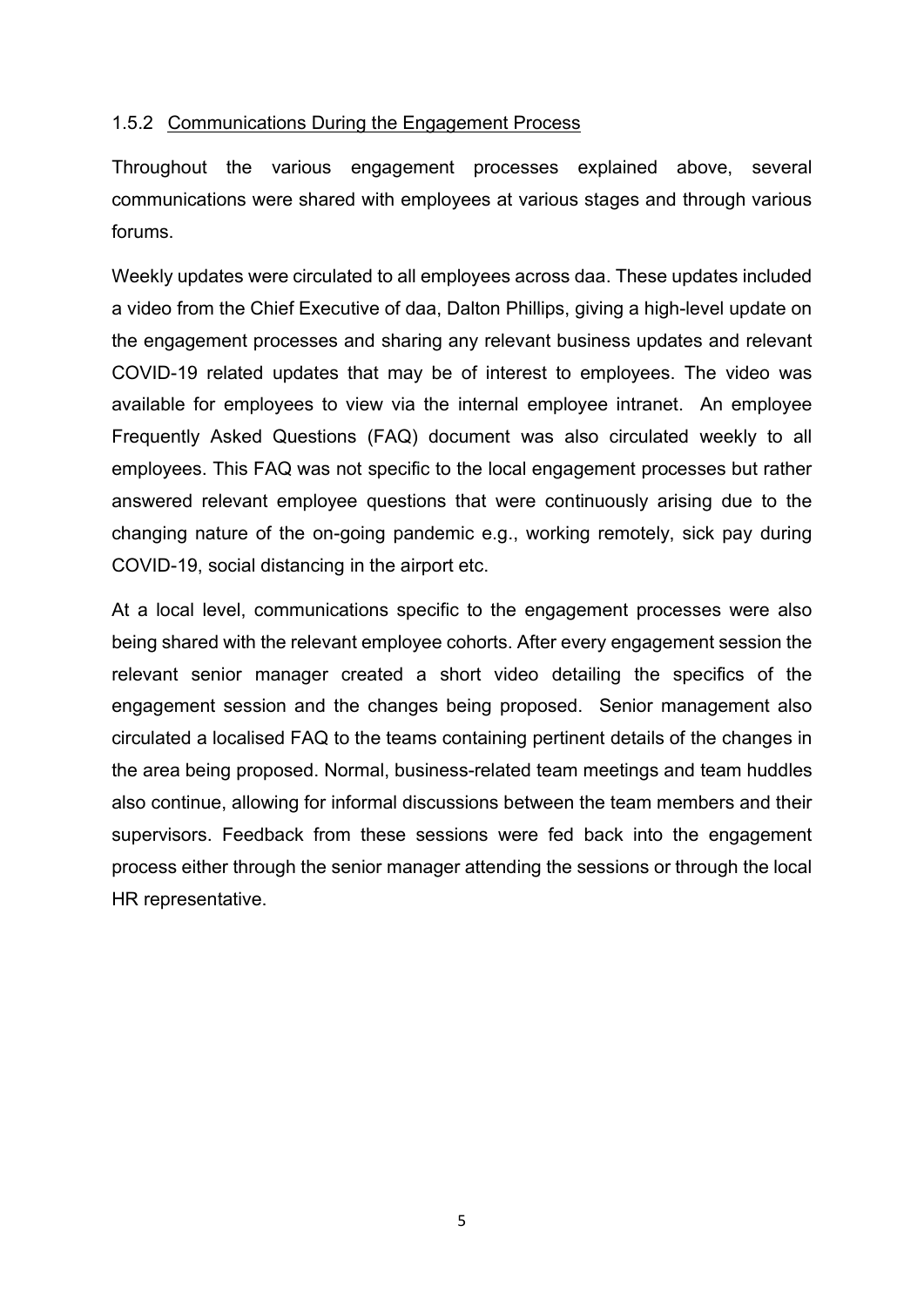#### Chapter 2: Literature Review

#### 2. 1 Introduction

The following chapter will explore different aspects of the change management process including models and theory, the role of management within the process, employee's resistance to change and the role of communication. The context of the COVID-19 pandemic will also be explored considering both how it affected the aviation sector in general and the impact of the pandemic within Ireland and in daa. Finally, the literature review will consider trade unions and the collective bargaining process, concluding with the specifics of daa's engagement with their trade union partners during the COVID-19 Pandemic.

#### 2.2 Change Management

For organisations who are looking to become and remain profitable, evolving and adapting is unavoidable (Bose, I., 2020). To respond to the difficulties that organisations face in making constant, rapid and evolving improvements, many implement a structured approach to managing change (Schaffer, R. H., 2017). The recognised discipline of Change Management has been in existence for over half a century, yet despite the huge investment that organisations have made in training, tools and processes, the failure rate of change management processes is often cited as high as 70% due to the challenges and complexities that exist – a statistic that has stayed constant since the 1970s (Ashkenas, R. et al., 2013). In addition, the pace of change and the ever-increasing need for change is happening at an accelerated rate - the cycles of change occur more frequently, allowing for almost no break between change programmes, as management, leaders and employees all required to keep up with the ever-increasing speed of business (Welbourne, T. M., 2014). So, what strategies can be put in place to reduce the likelihood of failure?

By underpinning the change management process with an established model or framework organisations can plan and manage the steps of the process more effectively. By reviewing business processes and anticipating changes required, management can proactively respond to evolving business demands (Syed Ibrahim, M. et al., 2019). The following sections look at several change management models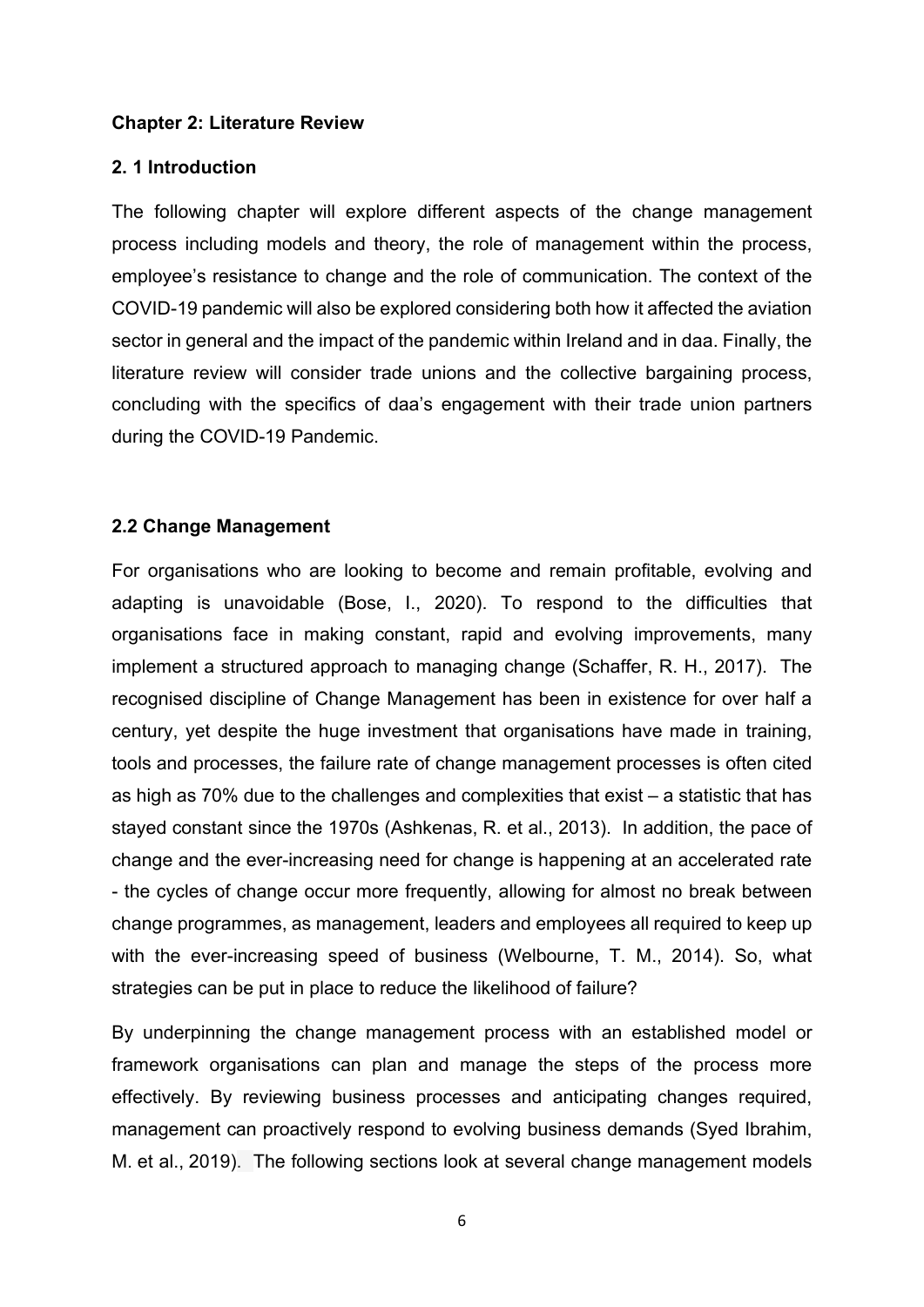that have evolved over the last number of decades, the key callouts of each and the strengths and weaknesses of some of the factors considered within the models. The Lewin, Prosci ADKAR and Kotter models are explored in greater detail below, with a focus placed on the Kotter model.

## 2.2.1 Change Management Models

Several change management models have been developed that can improve the success rate of change projects – many have similar factors that are crucial in determining the success of the change programme, while other models incorporate factors that are unique and are not included in others (Errida, A. & Lofti, B., 2021).

# 2.2.1.1 Kurt Lewin's Model

Lewin's three-step model details the sequential phases of Unfreezing, Moving and Refreezing to manage change (Memon, F. A., Shah, S. and Khoso, I. U., 2021). Burnes, B. and Bargal, D. (2017) argue that during the first step of Lewin's model, the "Unfreezing" step, is where current customs, habits and practices are broken and challenged. Swanson, D. J. and Creed, A. S. (2014) expand this point further and propose that a stimulus is needed to kick-start the "Unfreeze" stage. Browning, T. R. and Collins, S. T. (2019) further support this approach and explain that for "Unfreezing" to happen effectively, a sense of urgency is required, with clear communication of how and why the future, desired state differs from the current. Lewin suggests that it is not enough to simply rely on the supporters or drivers of change, even if one of the key drivers in an external regulatory or governmental body, but that proactive consideration of resistors is critical for effective change management (McKimm, J. and Jones, P. K., 2018).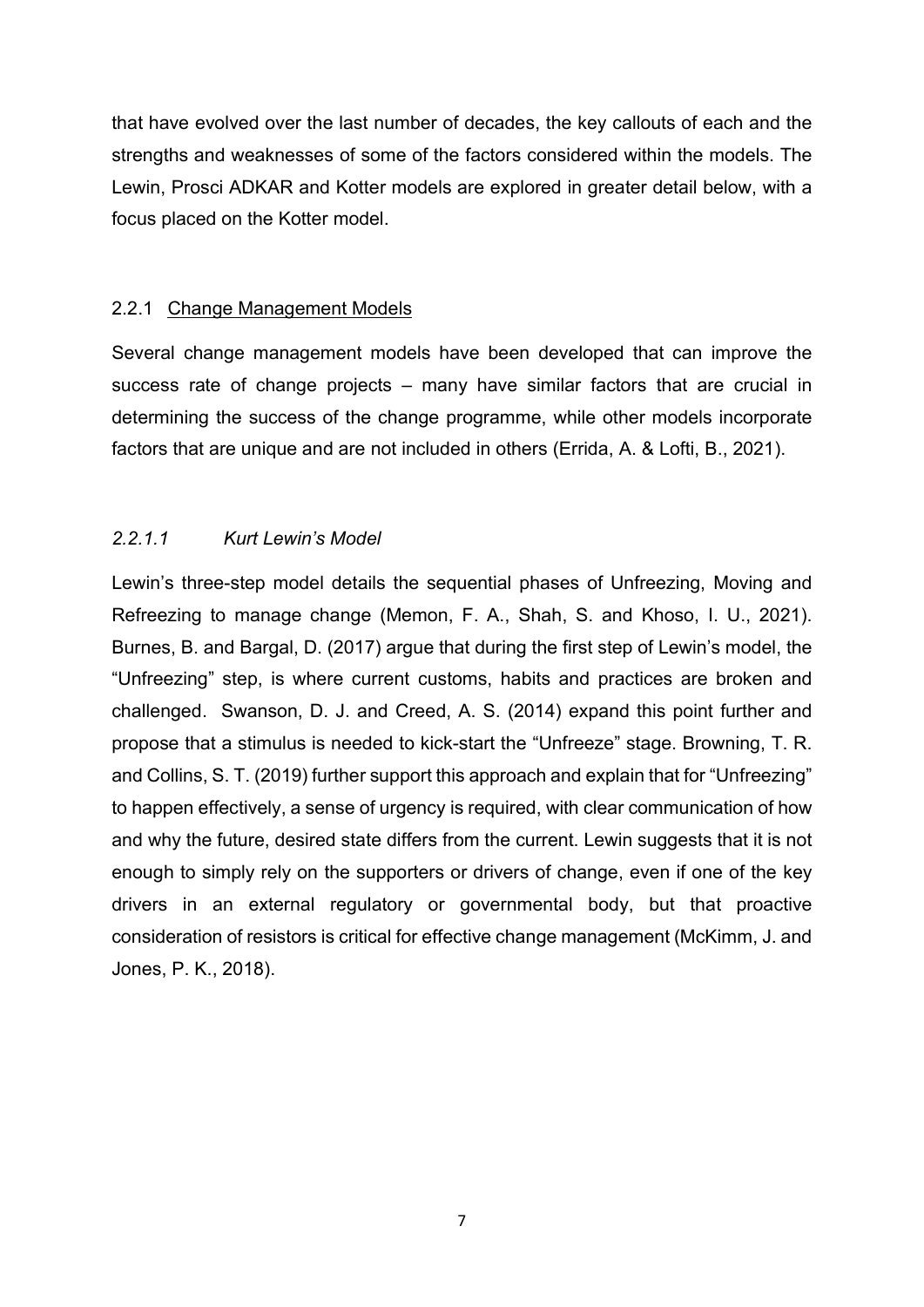

Table 1: Examples of Enabling and Constraining Forces (Swanson, D. J. and Creed, A. S., 2014).

Akan, O. H. and Medley, B. C. (2008) suggest that the second step in Lewin's process, which is defined as the "Moving" phase, is where the desired end state, including values and behaviours is identified. Burnes, B. (2020) supports this idea, adding that change actually occurs when the enabling forces for change, are greater than the forces resisting change. The third and final step of Lewin's model is known as "Refreezing", and is explained by Bridgman, T., Brown, K. G. and Cummings, S. (2016) as the phase during which new habits or norms are implemented and established at the next level. Burnes, B. (2020) also notes that this phase also seeks to bring about a new status quo and "to bring about the permanence of the new situation".

Although this three-step model has provided the basis for subsequent models of change, it has often been criticized for its linear approach (Bakari, H., Hunjra, A. I. and Niazi, G. S. K., 2017). Jost, J. T. (2015) observes that Lewin's model focuses on "unfreezing" the opinion of the collective of the group rather than on individual opinions.

#### 2.2.1.2 The Prosci ADKAR Model

This five-step model was created by Jeffrey Hiatt, the founder of Prosci, in the late 1990s and it focuses on the activities and results achieved by each individual - it is a goal-oriented change model (Erskine, P., 2013). Bose, I. (2020) explains that this model can be used to understand and diagnose employee resistance to change, making the transition easier for them and creating a plan for the successful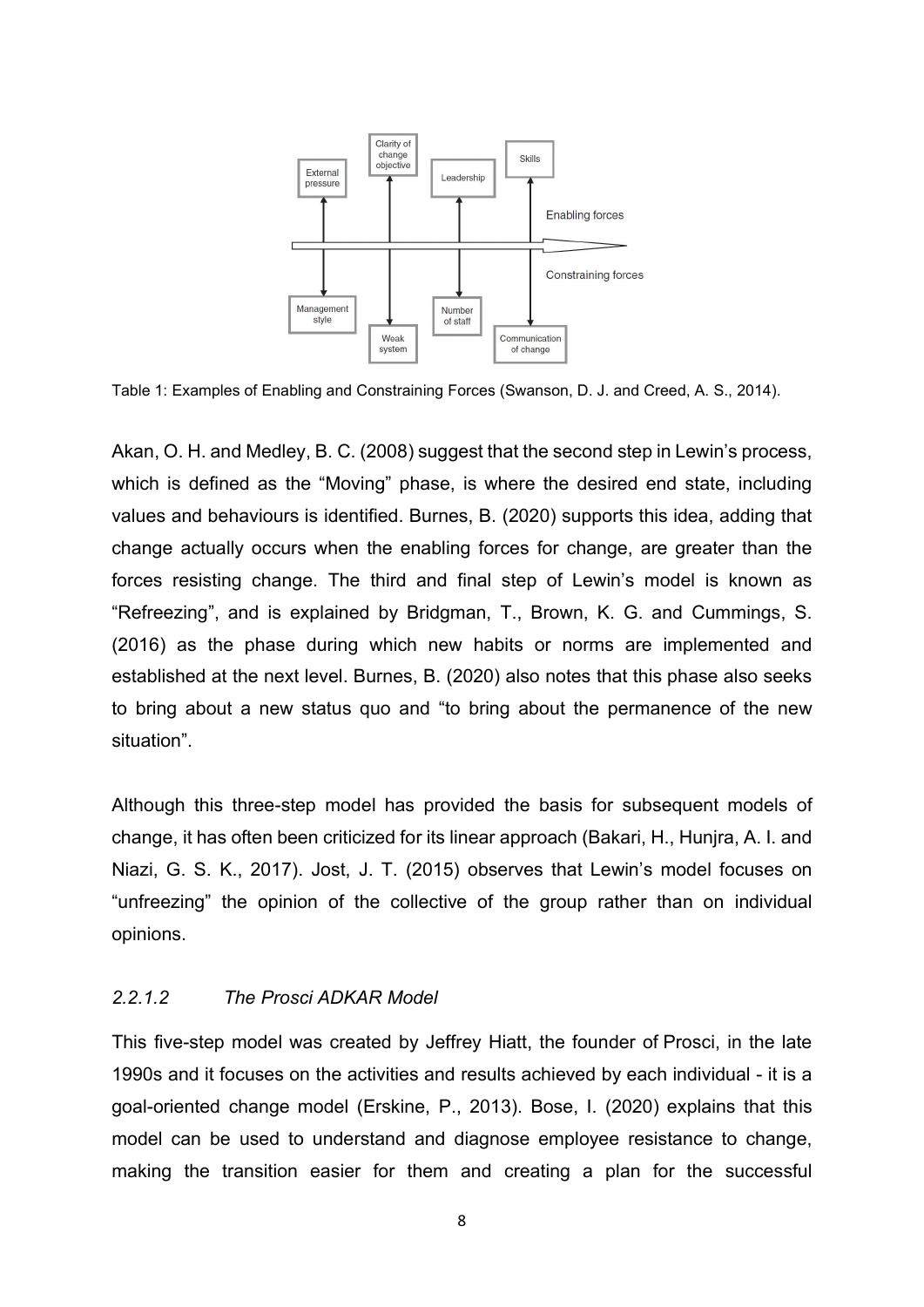implementation of change. The ADKAR model consists of five elements that define foundations for successful change. The five-fold constructs are Awareness, Desire, Knowledge, Ability and Reinforcement i.e., ADKAR (Kiani, A. and Shah, M. H., 2014).

| The ADKAR Change Competency Model                |
|--------------------------------------------------|
| Awareness of the need for change                 |
| Desire to support and participate in the change  |
| Knowledge of how to change                       |
| Ability to launch required skills and behaviours |
| Reinforcement to sustain the change              |

Table 2: The ADKAR Change Competency Model (Kiani, A. and Shah, M. H., 2014)

As highlighted by Bose, I. (2020) the ADKAR model shares some similarities with Lewin's three-stage model; Awareness and Desire overlap with Lewin's first stage of "Unfreezing". Knowledge and Ability relate to the "Moving" or "Changing" second stage of Lewin's model, with education, training, upskilling, system changes and new techniques contributing to the change initiative. The last phase of the ADKAR model, Reinforcing, seeks to stabilise the introduced change, similar to Lewin's final step of "Refreezing" (Bose, I., 2020). De Cremer, D., Rousseau, D. M and Stouten, J., (2018) observe that the ADKAR model ADKAR focuses "considerable attention on the processes that help employees to serve as ambassadors of the change", by considering their individual needs and the consequences the change might have for specific groups of employees. Although the ADKAR model is easy to understand and apply it has been criticised for its sequential nature – progress to each stage is depended on the successful and full completion of the previous stage (Bejinariu, A. C. et al., 2017).

#### 2.2.1.3 Kotter's Eight-Step Model

As explained by Sanchez, J., Thornton, B. and Usinger, J. (2019) Kotter's model can be broken down into eight steps: steps one to four relate to preparing the employees for change, managing resistance, and getting the organisation ready, Steps five and six detail how to get the organisation to a new place and, finally, steps seven and eight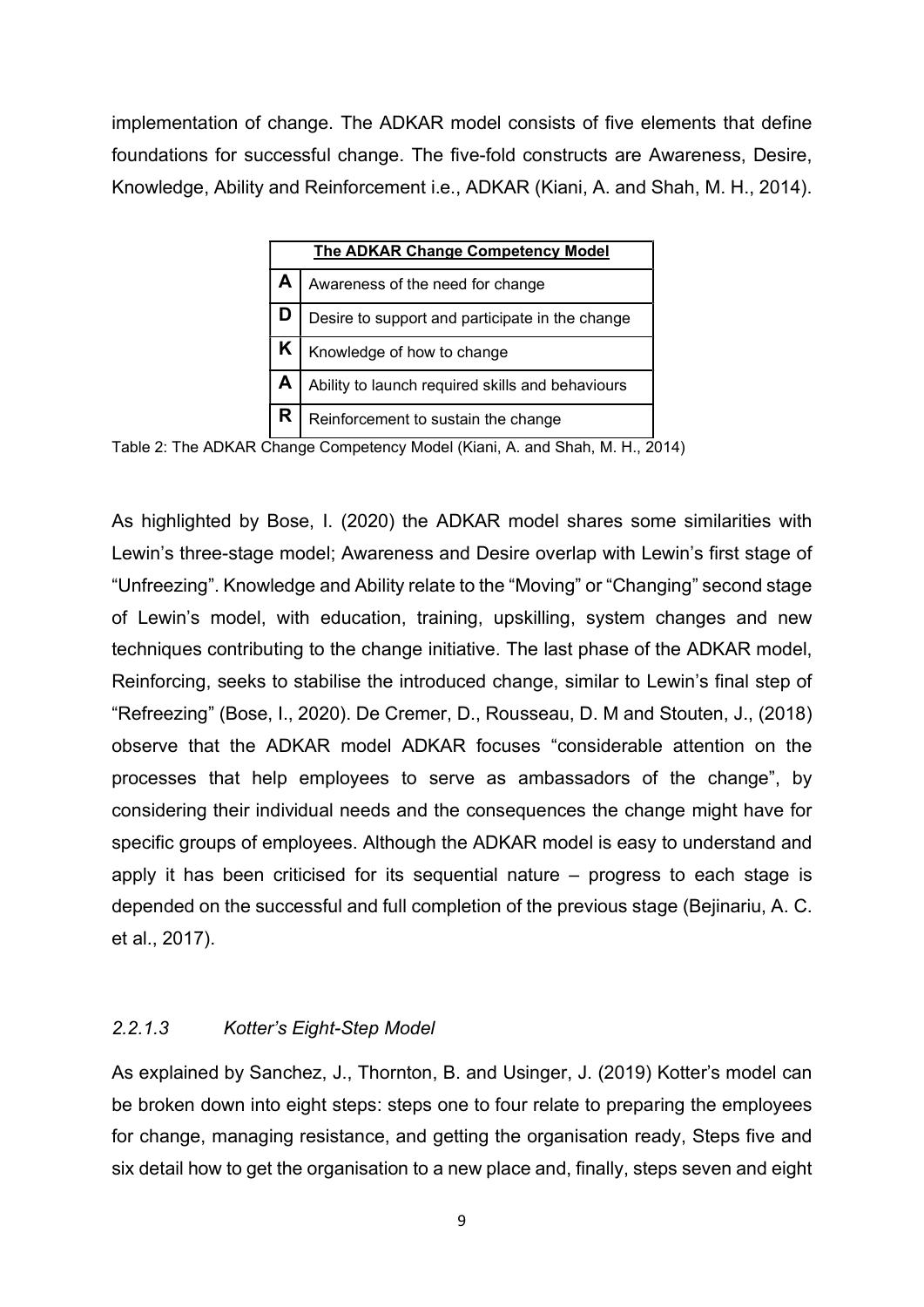examine how the organisation can integrate the change into the organisation's culture going forward.

Kotter's model is probably the most well-known and well-regarded for managing organisational change, albeit that the popularity of the model seems to be based on its direct and simple format rather than an analysis of the results it produces (Appelbaum et al., 2012). Cohen and Kotter (2012) discuss the eight stages of the model as a flow of change rather than as sequential steps noting that there are overlaps in the stages and some change programmes don't allow for the rigid sequencing of the eight steps systematically. Cohen and Kotter (2012) further explain that the most difficult problem throughout the flow of change is changing the behaviour of people. The following table details both an explanation of the eight-stage process and the desired new behaviours that each stage of the process is trying to achieve. otter's model is probably the most well-known and well-regarded for managing<br>rganisational change, albeit that the popularity of the model seems to be based on<br>stirect and simple format rather than an analysis of the resul the is probably the most well-known and well-regarded for managing<br>panisational change, albeit that the popularity of the model seems to be based on<br>direct and simple format rather than an analysis of the results it produc particular change, albeit that the popularity of the model seems to be based on<br>direct and simple format rather than an analysis of the results it produces<br>opelbaum et al., 2012). Cohen and Kotter (2012) discuss the eight direct and simple format rather than an analysis of the results it produces<br>ppelbaum et al., 2012). Cohen and Kotter (2012) discuss the eight stages of the<br>del as a flow of change rather than as sequential steps noting tha

|                                                                                 |                                              | (Appelbaum et al., 2012). Conen and Kotter (2012) discuss the eight stages of the         |
|---------------------------------------------------------------------------------|----------------------------------------------|-------------------------------------------------------------------------------------------|
| model as a flow of change rather than as sequential steps noting that there are |                                              |                                                                                           |
|                                                                                 |                                              | overlaps in the stages and some change programmes don't allow for the rigid               |
|                                                                                 |                                              | sequencing of the eight steps systematically.  Cohen and Kotter (2012) further explain    |
|                                                                                 |                                              | that the most difficult problem throughout the flow of change is changing the behaviour   |
|                                                                                 |                                              | of people. The following table details both an explanation of the eight-stage process     |
|                                                                                 |                                              | and the desired new behaviours that each stage of the process is trying to achieve.       |
|                                                                                 |                                              |                                                                                           |
| <b>Step</b>                                                                     | <b>Action</b>                                | <b>Desired New Behaviour</b><br>People start telling each other, "Let's go, we need to    |
| $\mathbf{1}$                                                                    | Establish a sense of urgency                 | change things !"                                                                          |
| $\overline{2}$                                                                  | Create a guiding Coalition                   | A group is formed to guide the change and they start to<br>work well together             |
| 3 <sup>5</sup>                                                                  | Develop a vision and strategy                | The guiding team develops and communictes the right<br>vision and strategy for the change |
| 4                                                                               | Communicate the change vision                | People begin to buy into the change, and this can be seen<br>in their behaviour           |
| 5                                                                               | Empower employees for broad-<br>based action | More people feel able to act, and do act, on the vision                                   |
| 6                                                                               | Generate short-term wins                     | Momentum builds as people try to fulfill the vision. Less<br>resistance exists            |
| $\overline{7}$                                                                  | Consolidate gains and produce<br>more change | People continue to make wave after wave of changes until<br>the vision is fulfilled       |
| 8                                                                               | Anchor New Approaches in the<br>Culture      | New and wining behaviour continues despite the pull of<br>tradition, new leadership etc.  |
|                                                                                 |                                              |                                                                                           |

Table 3: Kotter's Eight Step Change Management Model and New Desired Behaviours (Cohen, D. S. and Kotter, J. P., 2012, p.6)

Kotter's model is supported by many others - Radwan, A. (2020) notes that gradual introduction of the idea of change where complexities exist can help foster trust amongst the employees and avoid rejection of the idea. Sanchez, J., Thornton, B. and Usinger, J. (2019) also note that during complex change, empowering a broad base of people to take action by removing as many barriers to the implementation as possible can increase the chances of success. Holmes and Wheeler (2017) support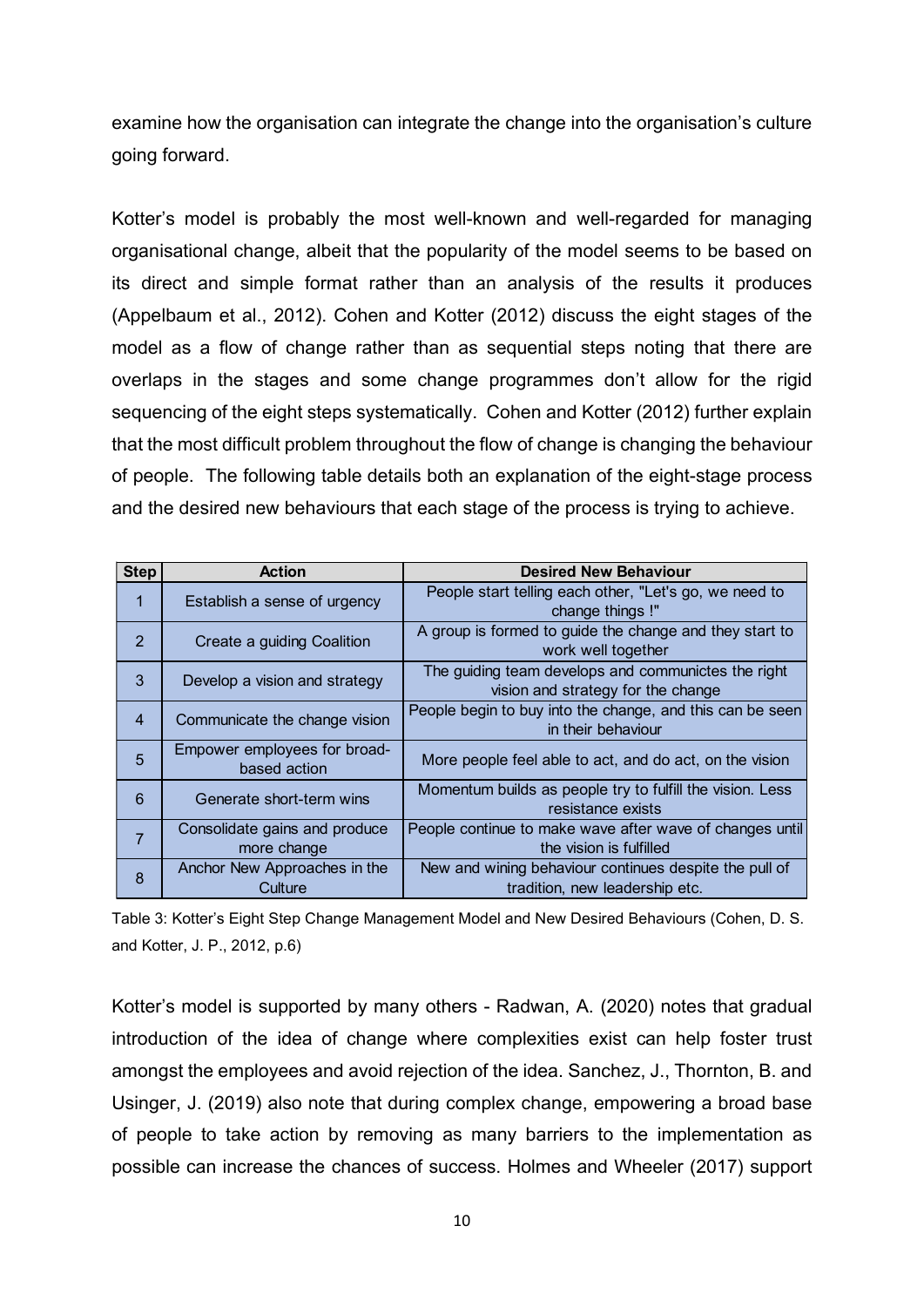the idea that short-term wins that are highly visible can quickly propel change forward whilst Lv and Zhang (2017) note that strong leadership is essential to reinforce the sense of urgency, a focus on the vision and to encourage ongoing stakeholder engagement - senior leaders need to maintain a sense of urgency.

#### 2.2.1.4 A Comparative Analysis

There are pros and cons to each of the models and a "one size fits all" approach to change management is difficult – and as Sidorko (2008) observed, no singe model can provide all the answers that arise during a change management programme. Each of the models detailed above highlight the importance of making people aware of the need for change and explaining why the change is necessary. However, each model emphasises or focuses on differing aspects of the change management process, some models have overlapping aspects and some insights that are specific to themselves.

Lewin's three-step model is linear in approach and considers change management through a narrowly focused start, middle and end. The ADKAR and Kotter models seem to take a more holistic approach, with the ADKAR model potentially more suited to incremental change rather than a large-scale change management approach (Lawler, A. and Sillitoe, J., 2010). Stakeholder management is a key theme across all models but to differing degrees. Lewin's approach focuses on management telling their teams what to change. Kotter specifies the importance of wider, top-down stakeholder management and creating a powerful coalition (Pollack, J. and Pollack, R., 2015). In contrast, the ADKAR model focuses on instilling a desire to change and understanding how to change rather than on communicating a pre-determined need for change, as decided by Management.

In relation to communication, Kotter's model explicitly focuses on preparing for change and the importance of communication with all stakeholders. Kotter suggests that to capture the "hearts and minds" of those impacted by the change, the vision should be communicated consistently at every possible opportunity, through as many forums as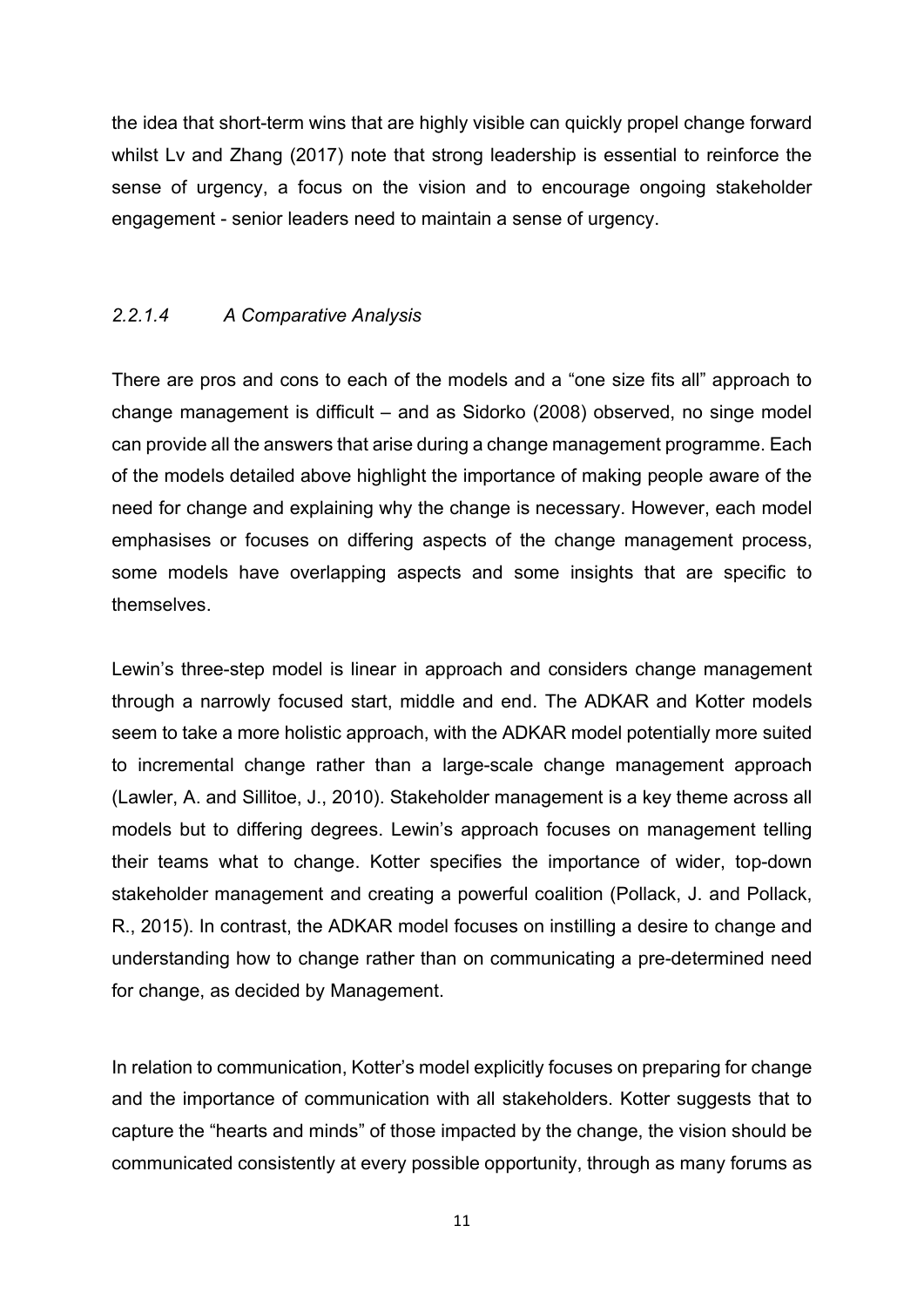possible using the mantra "Repeat, Repeat, Repeat" (Kotter, J.P., 2012, p. 96). Kotter's model focuses on leading change and not just managing change. In considering change management during the COVID-19 pandemic, Bradison (2021) observes that Kotter's model can be used at the micro and macro level to provide the workforce with clarity, to develop a strategic vision to look beyond the pandemic, to engage staff incrementally day to day while adjusting to the evolving environment and to engage a small team to develop an intentional change management plan, including considerations for flexible working.

All models consider to varying degrees how to prevent, tackle or overcome resistance to change and the role of management in the change process. The following sections will look more closely at the role of communication in change management, resistance to change and the role of management.

#### 2.2.2 The Role of Communication

George Bernard Shaw once wrote "The single biggest problem in communication is the illusion that it has taken place" (Turaga, R., 2019). Communication can be defined as "the process of exchange of ideas and information between two or more people, leading to a mutual understanding" (Bakirbekova, A. M. and Suleimenova, A. R., 2018). But how can we tell if this exchange of information and ideas is effective or not?

Gupta and Reddy (2020) note that effective communication is - amongst other things - proactive, polite, imaginative, innovative, creative, constructive, professional, progressive, energetic, enabling, transparent and technology friendly. When considering this definition in the context of engaging with employees on change, the task of fulfilling each of the outlined requirements seems almost impossible. So how can an organisation manage their communication strategy to support the wider change management agenda and the engagement process with employees?

Rajhans (2018) defines effective communication management as "a process in which multiple types of communications are delivered in such a way that the objective for which the communication is released is achieved to the maximum extent". This aligns with step four of Kotter's model, which highlights the importance of communicating the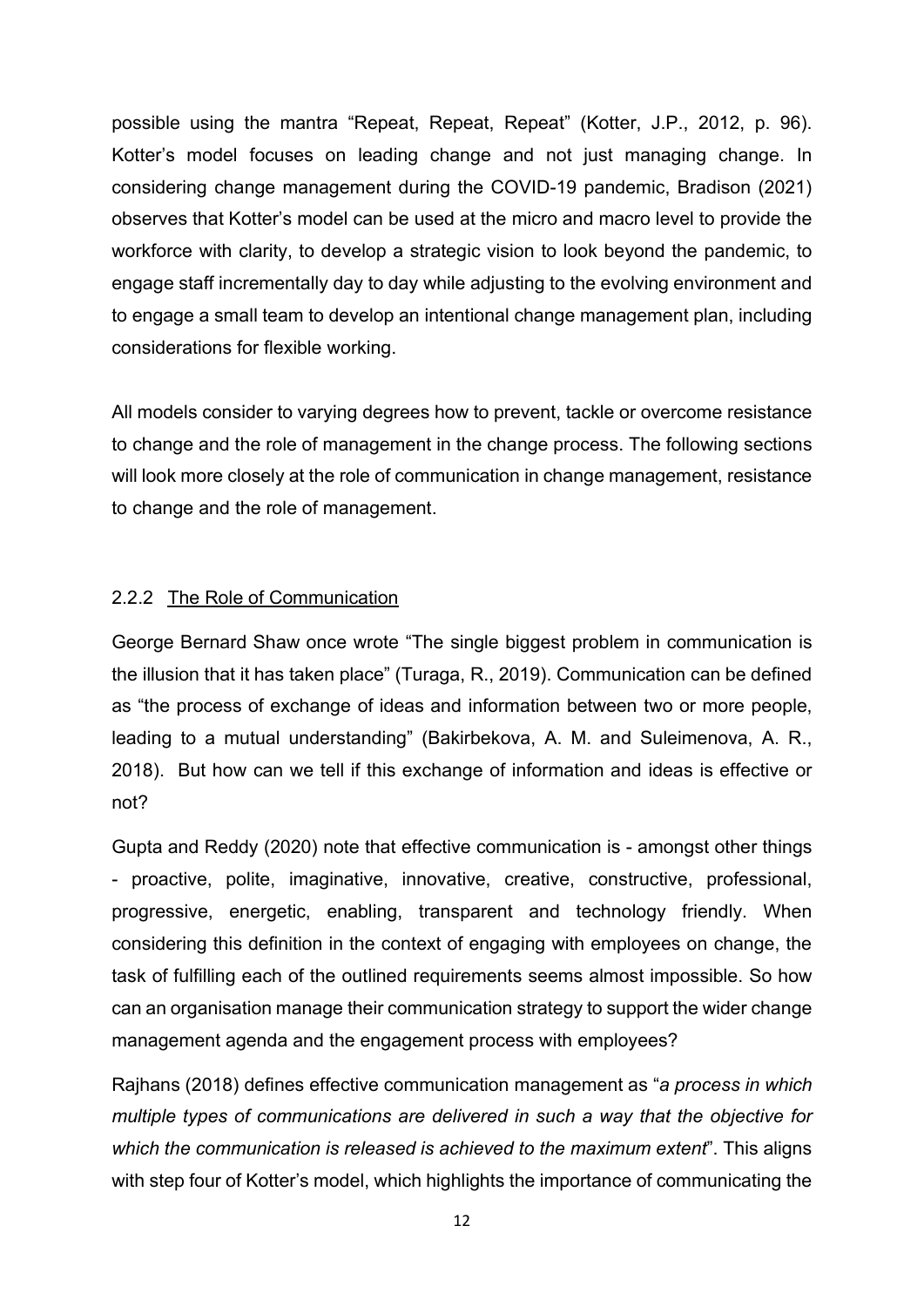vision consistently, at every possibility and through as many forums as possible to capture the hearts and minds of those affected by the proposed changes. Balogun and Hope Hailey (2014) maintain that, during a change management process, there needs to be a stepped communications process to create ongoing dialogue with employees – starting with a conversation on the need for change, moving through conversations for understanding purposes and finally discussions on implementation and conversation for closure. They go on to say that two-way dialogue is important, allowing employees to voice their concerns about change. Townhalls, Employee Forums and focus groups allow employees to give feedback to management and allows management to answer questions and provide clarity to help employees make sense of what is going on (Balogun, J. and Hope Hailey, V., 2014).

Chaudry (2020) supports that communication that is timely, clear, and consistent can help close the gap between organisational goals and individual concerns and can increase willing participation in the change process. Chaudry also argues that a communication strategy is crucial to provide consistent messaging to all stakeholders (Chaudhry, S., 2020). Buick et al. (2018), considering a different perspective, noted that communication failure can result in uncertainty, ambiguity and employees feeling uninformed, all of which increase the change resistance.

The above details the role of communication in the change management process, why a communication strategy is so important, what this strategy needs to consider and the forums through which communications can be shared.

#### 2.2.3 Resistance to Change

When evaluating why change initiatives fail, employee resistance has emerged as a key factor (Brunetto Y. and Teo, S. T. T., 2018). During change management programmes employees often try to assess who will gain and who will suffer – this often leads to employees questioning the intentions of management, perceptions of unfairness, lack of cooperation or, in some instances, a sense of betrayal by Management (Cui, Y. and Jiao, H., 2019).

In addition, an organisation's history and culture can affect changes in direction and momentum (Brunetto, Y. and Teo, T. T., 2018). Transformational change requires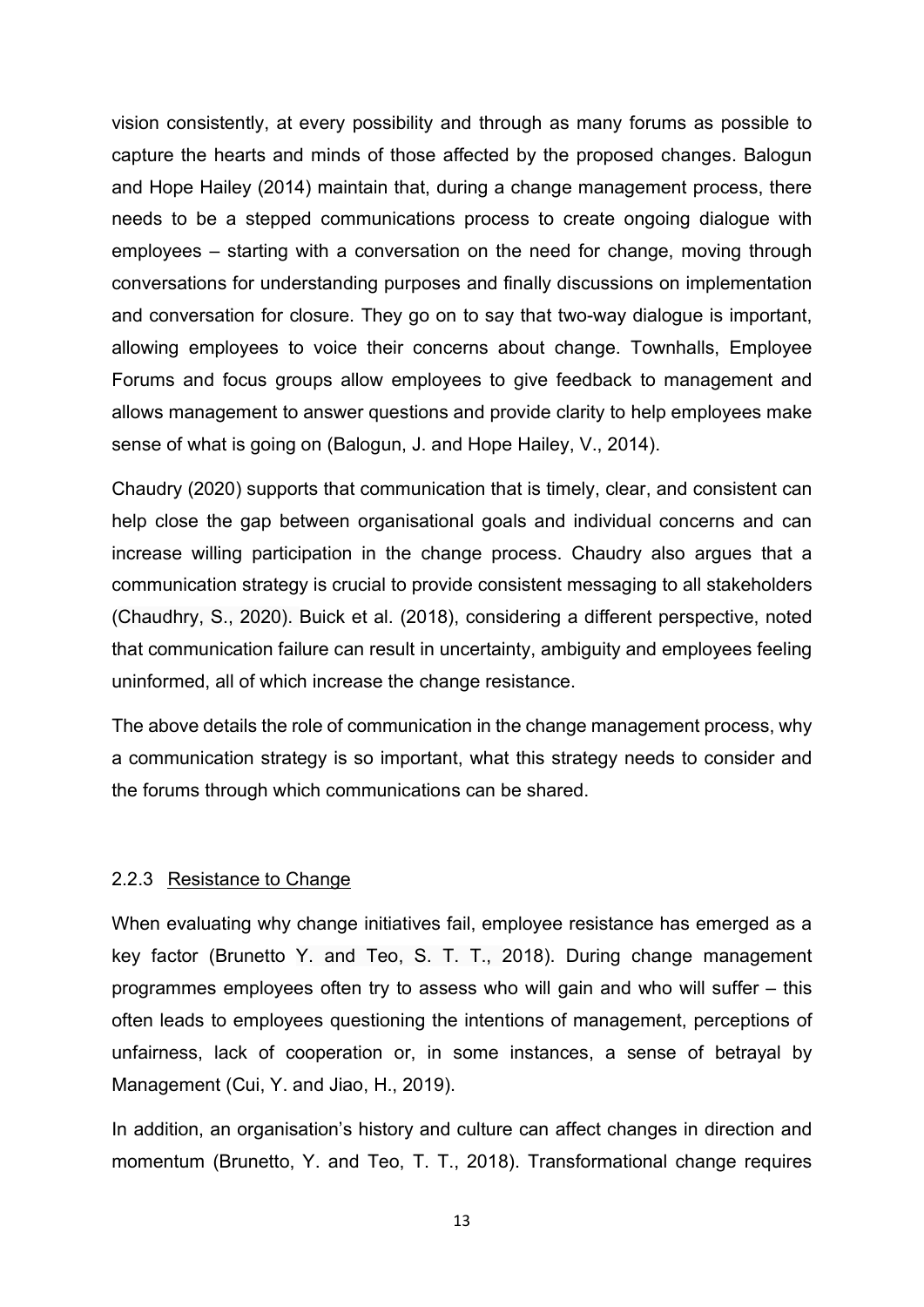individuals and cohorts of employees to let go of what has happened in the past and create new workplace practices and behaviours. Trust between stakeholders is not only critical to the success of a change programme, but also essential in managing the variations that occur before, during and after the change has been implemented (Rose, J. and Schlichter, B. R., 2013).

Buick et al. (2018) suggest that engaging employees in a collaborative approach to the change process increases employee "buy-in". This view is supported by Chaudry (2020) who believes that employee participation in the process promotes psychological support for change and that by including employees they can understand how important their work and contribution is to the success of the project. Bankar and Gankar (2013) call out that employee engagement is paramount in successfully implementing organisational change – and the primary driver of engagement is the ability of senior management to show an interest in employees' wellbeing, further highlighting the need for management to be close to employee issues on the ground.

#### 2.2.4 The Role of Management

Organisations who can successfully engage their middle managers as change agents, have a greater chance of successfully implementing the change (Buick et al. 2018). This sentiment is also supported by Hansell, V. (2018) who notes that middle managers have a unique position during a change management process as they have a unique position of influence whilst also managing stressors from all directions. So how can management positively influence the stakeholders in the process to bring about successful change?

Leaders of change need to adopt a Relational Leadership style, which leverages the relationship between the leader and the follower to gain support for the change agenda (Higgs, M. and Levene, F., 2018). Buick et al. (2018) add that strong and trustworthy relationships need to exist between management and the employees. The relationship between management and employees becomes even more important for frontline workers who can feel removed from senior management and who often find local change initiatives much more meaningful than companywide change programmes (Balogun, J. and Hope Hailey, V., 2014).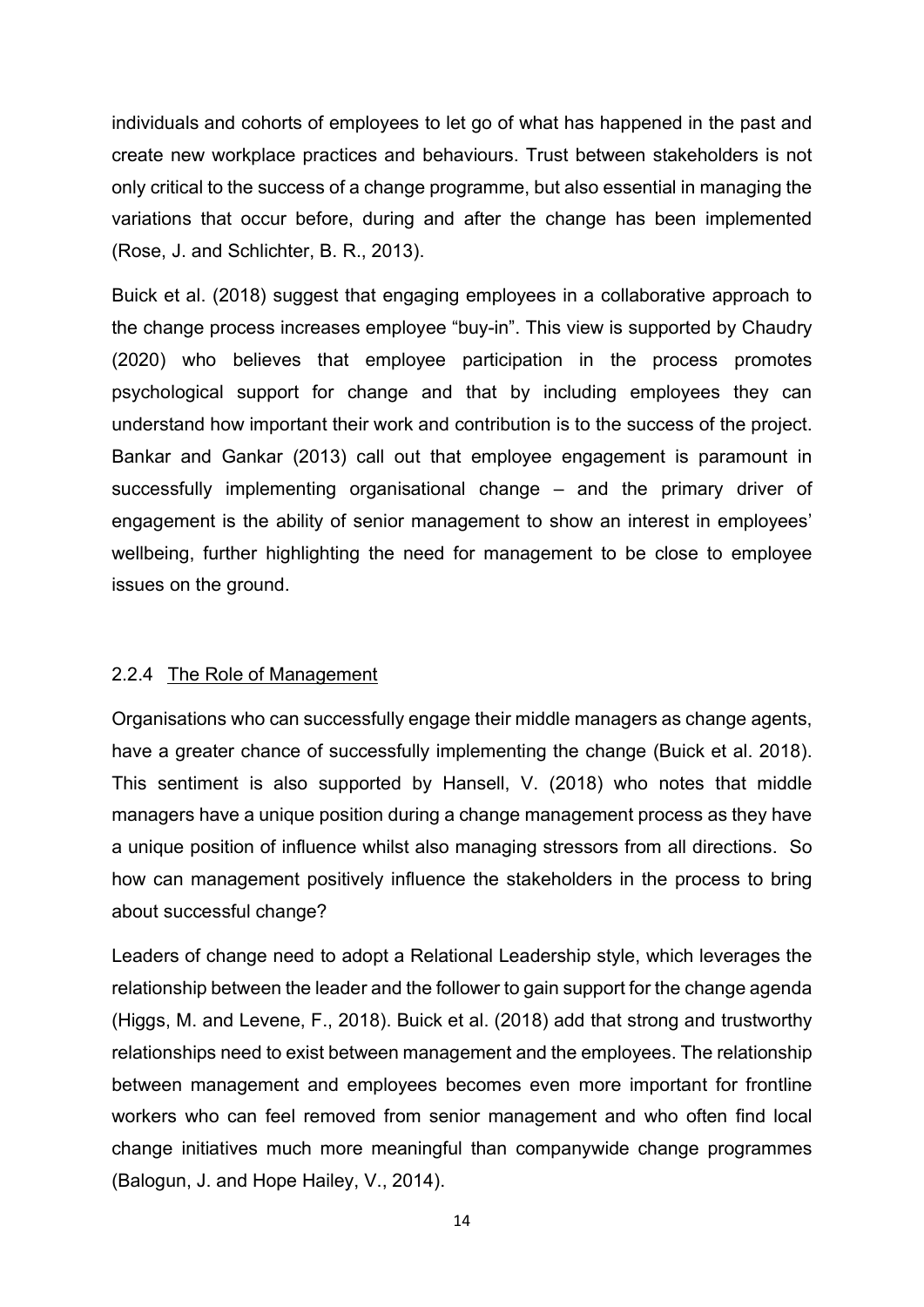Does this mean that Management should "own" the change management process for their area? And be the only conduit for communication? Organisations must support their managers in developing what is required of them during successful change management programmes. Management not only need the capability to support their teams through the change but also the capacity and time to invest in liaising with and communicating on the ground with their team - organisations need to systematically develop change management skills and capabilities within their middle management cohort to reduce resistance to change and build trust within the organisation (Cui, Y. and Jiao, H., 2019).

Managers however cannot deliver change on their own – other internal and external stakeholders are crucial in delivering successful change programmes. Engaging with employees on an individual or collective basis is an important step in the change process, as highlighted in all of the change management models previously discussed. In a unionised environment, trade unions are key stakeholders and engagement with employees on the change agenda is predicated on 3<sup>rd</sup> party agreements with trade union partners and collective bargaining is required.

## 2.3 Trade Unions and Collective Bargaining

The Irish Congress of Trade Unions (ICTU) define collective bargaining as "the process by which working people come together and through their trade unions, negotiate contracts with their employers to determine fair conditions of employment" (ICTU, 2021). Roche and Gormley (2020) develop this definition further by explaining two further decentralised but coordinated approaches to collective bargaining. Concession bargaining takes place where unions concede on work practice changes and potential pay cuts for assurances that no involuntary job cuts will occur (Roche, W. K. and Gormley, T., 2020). Pattern Bargaining exists where unions seek to achieve similar outcomes across separate negotiations (Roche, W. K. and Gormley, T., 2020).

Where collective bargaining processes result in internal conflict, organisations in Ireland tend to take a reactive approach, often engaging with the third-party mechanisms that exist in Ireland – cases are referred to the Workplace Relations Commission (WRC) for formal hearings, with onward appeals to the Labour Court (LC) (Currie, D. et al., 2020). This institutional focus on dispute resolution is favoured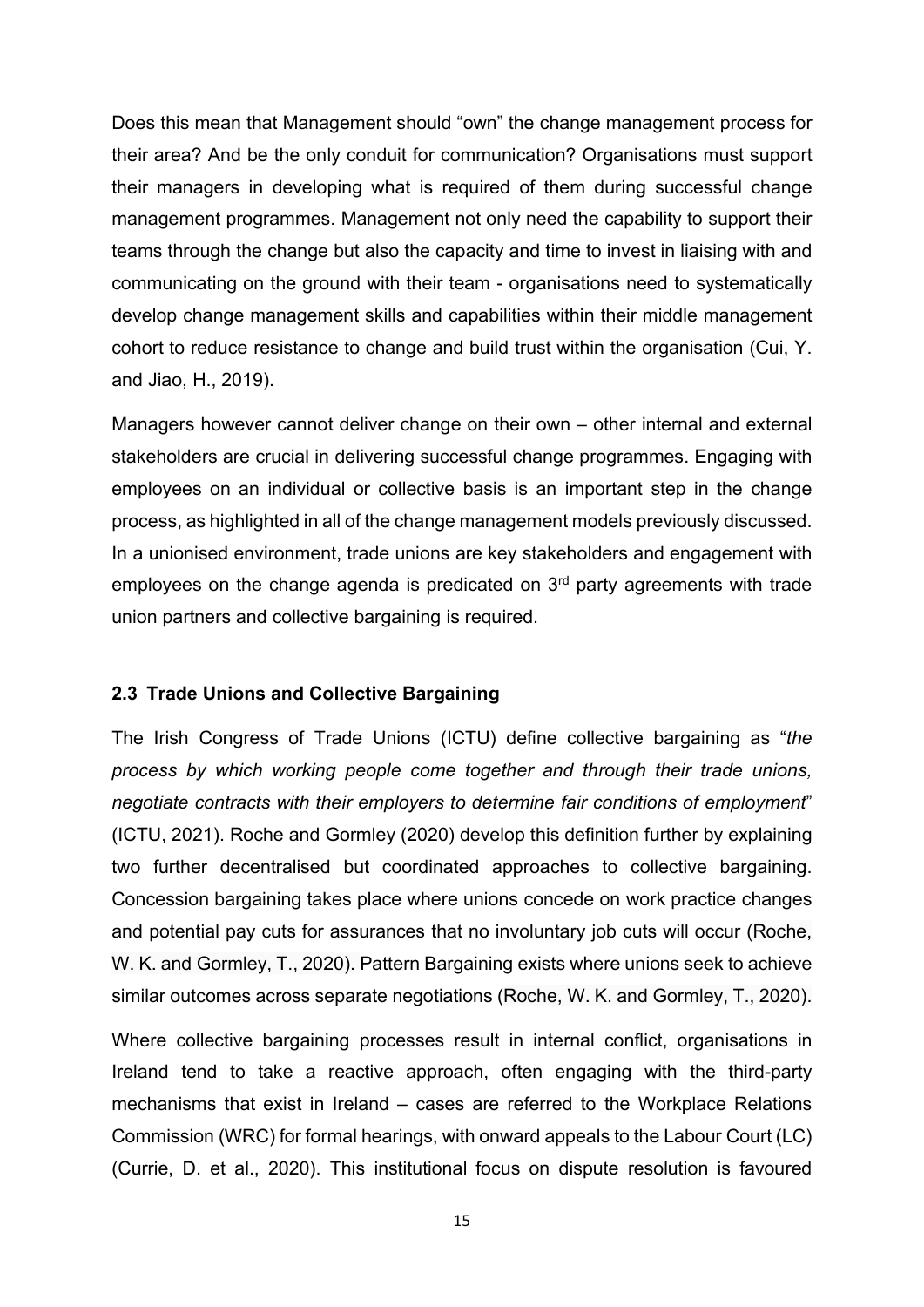instead of Alternative Dispute Resolution (ADR) methods, such as utilising mediators and facilitators, proactively seeking resolution without the need for a formal hearing in the WRC or LC (Currie, D. et al., 2020).

Before exploring the role that collective bargaining played in the engagement that took place across daa in 2020/2021 in more detail, it is important to consider the context of the COVID-19 pandemic and the impact it had not only on daa's operation, but the impact it had on aviation across the globe.

## 2.4 Aviation and the COVID-19 Pandemic

Similar to other sectors of the economy, aviation is vulnerable to external factors such as natural disasters, military conflicts, terrorist attacks, economic recessions and disease outbreaks or pandemics (Cugueró-Escofet, N., Suau-Sanchez, P. and Voltes-Dorta, A., 2020). These factors can influence passenger numbers, travel bans, flight cancellations and border closures, all of which have been affected by the COVID-19 pandemic to unprecedented levels – most airports experienced traffic downturn in excess of 90% (Burger, R.G. and Orr, B., 2021). It is estimated that in 2020, \$113 billion was wiped out in worldwide airline revenues (Dobre, C., 2021) and that twothirds of the world's passenger jets are grounded due to COIVD-19 (Štimac, I. et al., 2021).

For airport operations there have been some specific impacts. The reduction in airline traffic has a knock-on effect to the revenues earned by the airport, from both passengers passing through and airlines withdrawing flights, while still having to meet high fixed costs (Button, K., 2020). The impact was felt not only for direct airport employees but also for employees in retail, restaurant, taxis, car rental (Mundy, R. A., 2020).

In Europe, airport authorities are seeking governmental support and financial assistance to ensure their survival – this is in addition to supports sought from the government from the wider aviation sector including airlines, aeronautical manufacturers and ground handling staff who have been affected by the almost complete standstill of global air traffic (Dobre, C. 2021). The COVID-19 pandemic has highlighted potential weakness in the business model of most airports, prioritising their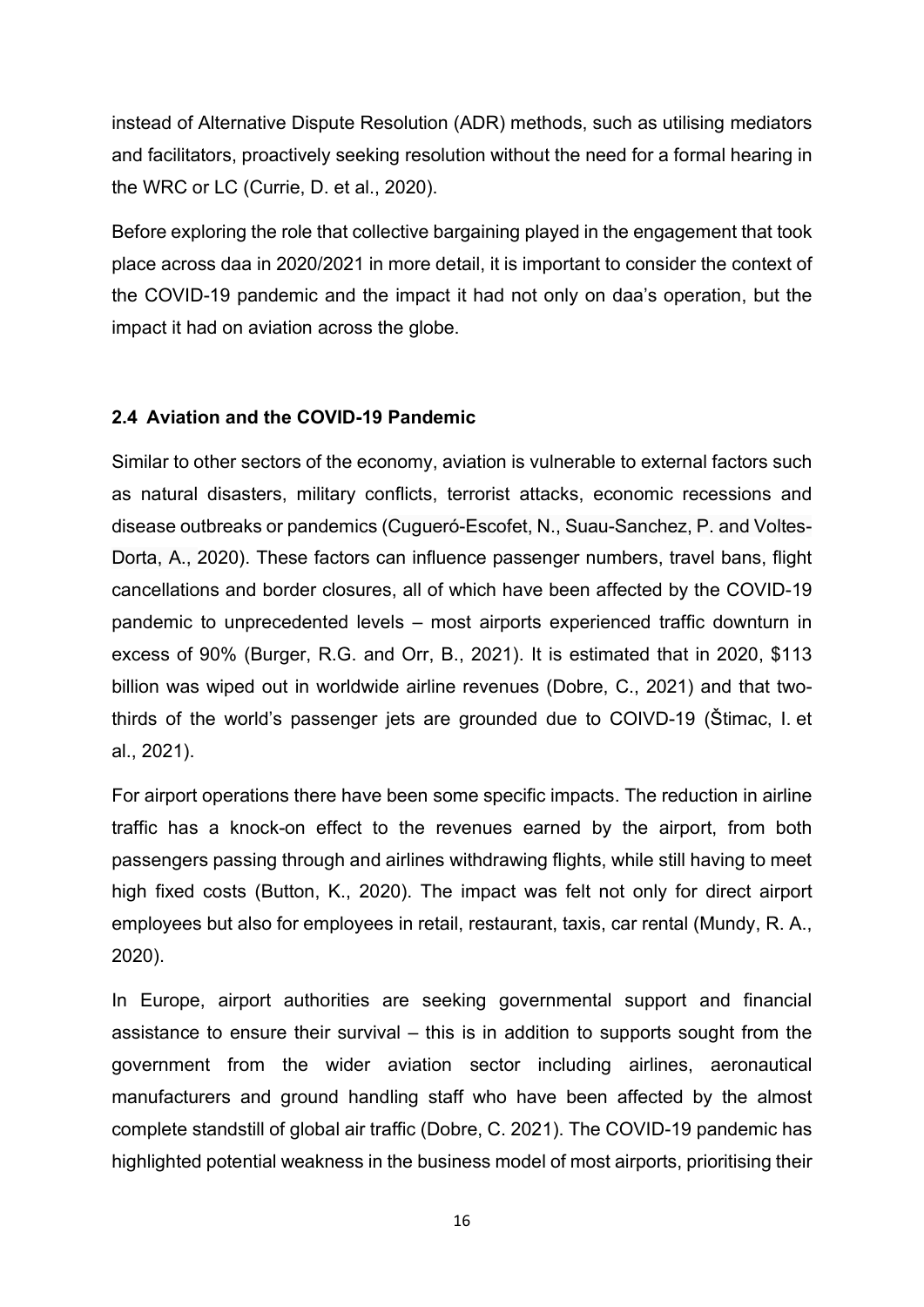infrastructure around the ability of passengers and cargo to embark and disembark a plane (Burger, R.G. and Orr, B. 2021). The effects of the COVID-19 pandemic may challenge this business model going forward, disrupting the aviation sector even further if new and innovative products and services can be designed and offered to passengers and customers. The aftermath of the pandemic may also force local airports to consider how they can adapt their strategies to protect local employment, increase their resilience to external factors and remain competitive in situations where their key income stream is under threat (Štimac, I. et al. 2021). Some of these changes have already begin – small positive trends are beginning to emerge as airports continue to implement measures to prevent the spread of COVID-19 - but further planning and investment is required to increase airport resilience to external threats (Guo, J. et al., 2021).

The above highlights how COVID-19 has resulted in challenges for airports across the globe – but what does it mean for the aviation sector in Ireland as a whole and, more specifically, for daa operating in Dublin Airport?

#### 2.5 Daa's response to the COVID-19 Pandemic

As discussed in the previous section, the pandemic resulted in many players in the European aviation sector, particularly airlines, implementing radical cost saving measures in response to the crisis to protect their business (Adrienne, N., Budd L. and Ison, S., 2020). In Ireland, daa was losing €1 million a day throughout the pandemic and it became clear that drastic action was needed in both the Dublin and Cork Airports (Paul, M., 2020).

In March 2020 daa responded to what was predicted to be at least a 75% drop in air traffic with an initial four-week plan – during this time employees were paid for their rostered hours, but one week's mandatory leave had to be taken. Pay increases and recruitment for 2020 were also frozen (Higgins, C. 2020b). In May 2020 however, as the scale and longevity of the crisis became more apparent, daa's CEO Dalton Philips announced more drastic and longer-term measures to be taken; most noticeable among these measures were a reduction to an 80% working week for all employees until at least June 2020, staffing reductions across daa, and major changes in work practices (Higgins, C. – 2020c). At the time daa committed to working collaboratively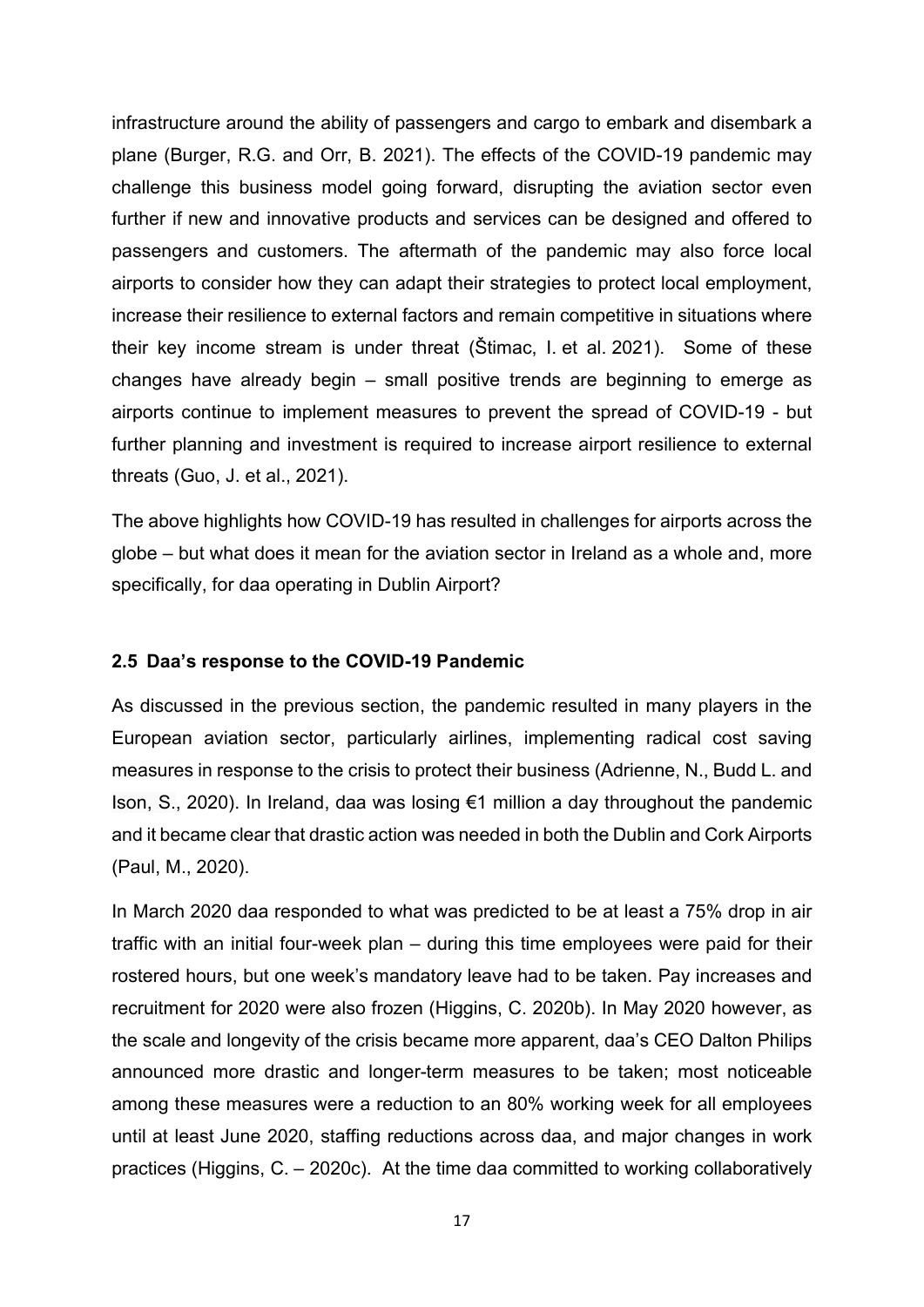with employee and staff representatives to carry out a right sizing exercise of the business, to introduce new ways of working and to facilitate several employees to exit the business (Higgins, C., 2020c).

The organisation began engagement with the unions seeking agreement on five key changes in work practices at both Dublin and Cork airports - the changes mainly focus on rostering, flexibility around cross terminal working, teamwork and a commitment from staff to clean workspaces (O'Connor, F., 2020). In June 2020 this position was reinforced by all unions representing employees in daa who recognised that management had an absolute need to right size the business, with the unions noting that they hoped a voluntary approach to redundancies would allow those who chose to remain to support the company in moving towards a sustainable future by embracing the changes required (Higgins, C., 2020d).

As talks progressed throughout the summer and autumn of 2020 New Ways of Working proposals had been recommended for acceptance in 90% of sections affected ahead of balloting, facilitating a number of voluntary redundancies, on severance terms broadly similar to those offered in previous redundancy programmes and working hours remaining at 80% for those that accepted the proposal (Miley, I., 2020). Some cohorts however on the frontline at Dublin Airport, including the craft group and baggage struggled to agree to several aspects of the proposal and were moved to a 60% working week (Higgins, C., 2020d). As a result, no voluntary redundancies or career breaks could be facilitated in these areas as the efficiencies to allow this reduction in FTE were not achieved (Higgins, C., 2020d). Daa confirmed that, for cohorts of employees that accepted the New Ways of Working in their area, 100% working hours and 100% pay would be restored from March 28th, 2021 for employees in both Cork and Dublin – the restoration of 100% working hours was contingent on each employee taking 20 days annual leave to help meet the cost of increasing working hours. The arrangement is in place until at least  $11<sup>th</sup>$  September 2021 (O'Halloran, B., 2021).

Throughout the crisis daa's Chief Executive Officer, Dalton Philips, became the organisation's "Chief Communicator" – reflecting on the role of communication throughout the crisis in May 2021 he noted that "you really can't communicate too much in a crisis," and that telling people exactly what's happening, what the plan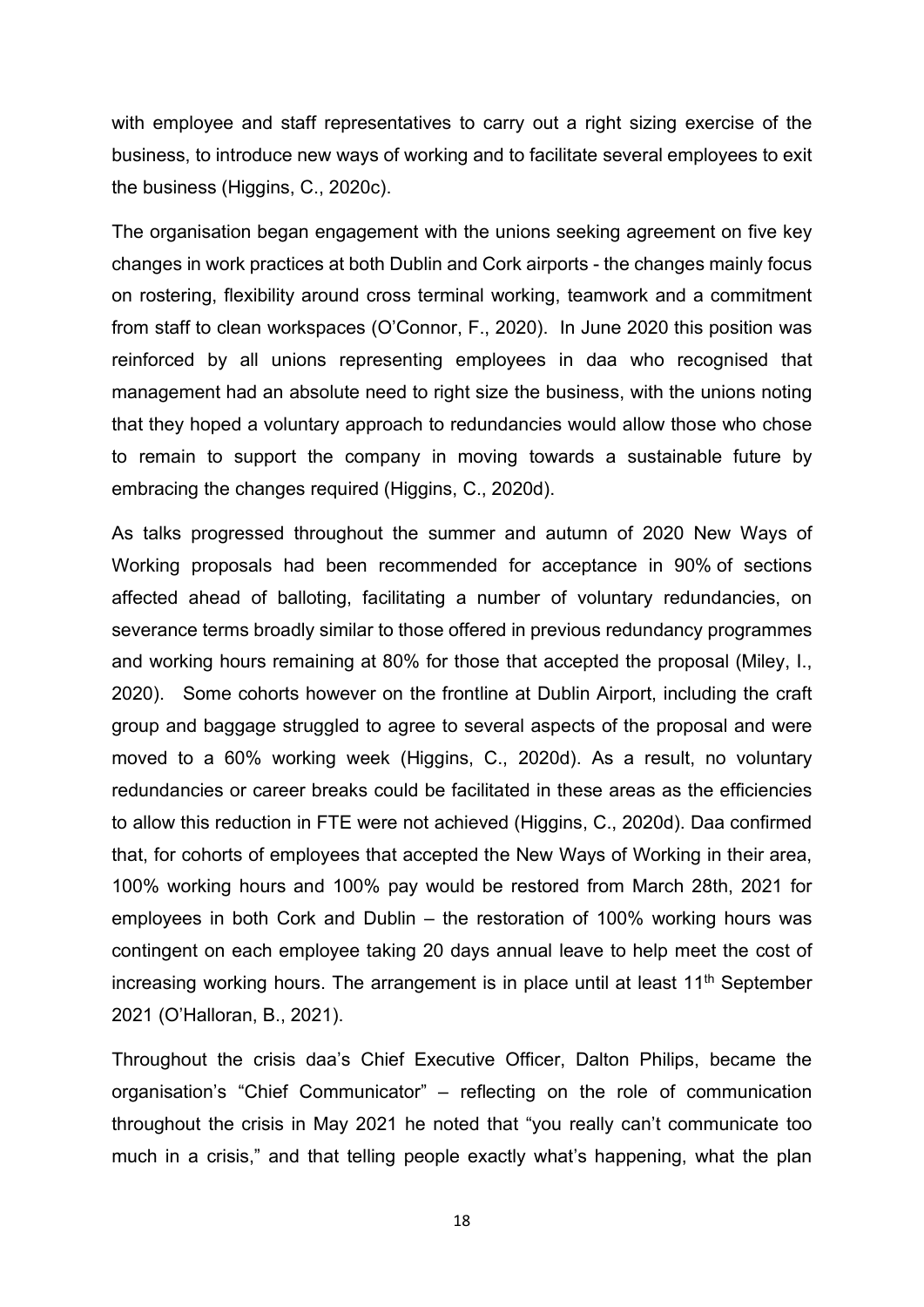moving forward is and why you are doing what you are doing is so important – you need to listen, explain and answer questions, liquidity is critical to the company but "safety, support and strong communications are ultimately what carry people through"(Noonan, L., 2021).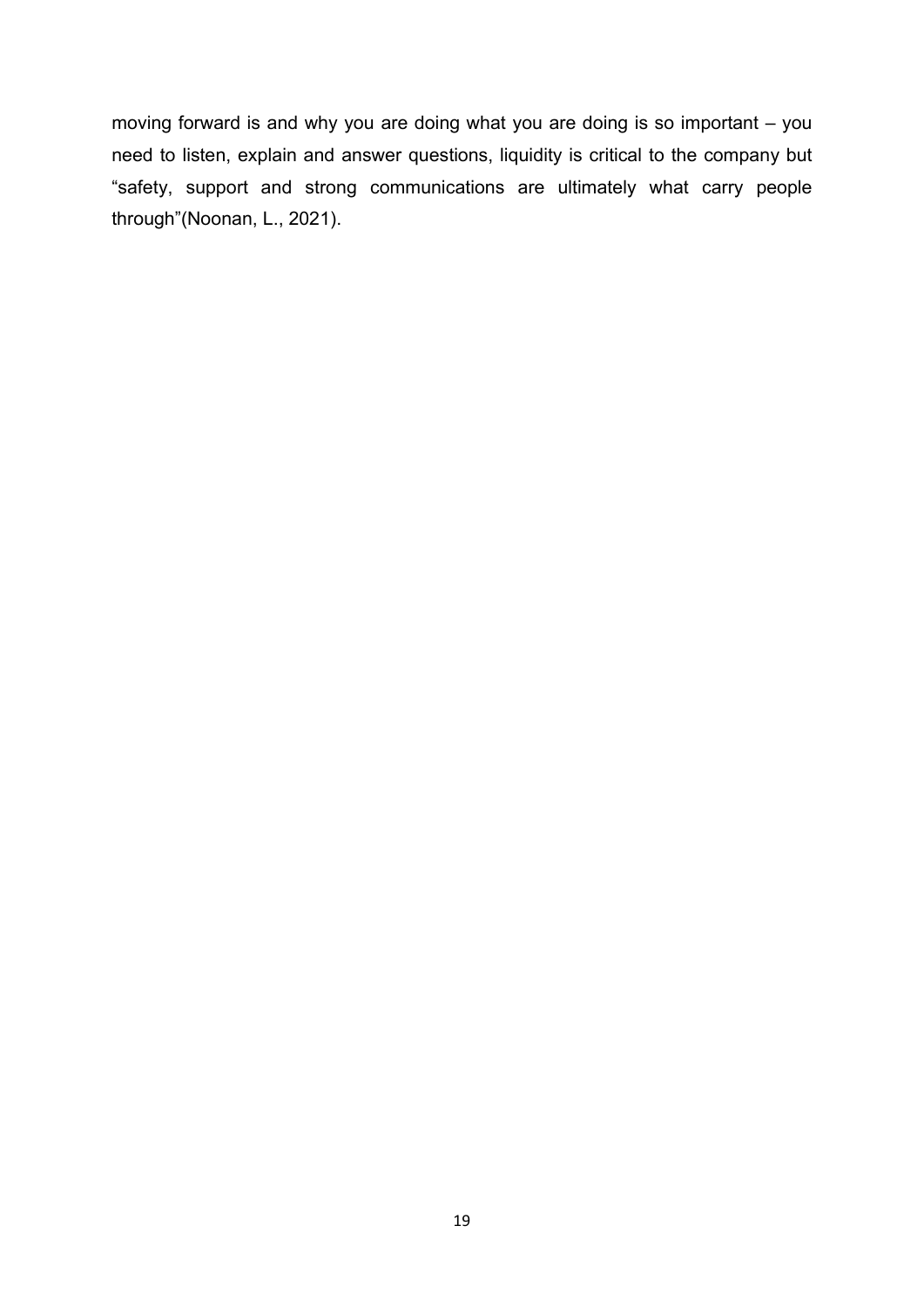## Chapter 3: Research Aims and Objectives

Considering the literature review above, understanding the context in which the engagement between daa and its trade union partner's took place, the aim of this research was to explore how daa engaged with SIPTU on implementing front-line change during the COVID-19 pandemic. The specific focus of the research was to understand the role communication within this engagement process.

## 3.1 Research Question

This aim of the research was to address the following overarching research question: What role did communication play within the engagement process between daa and SIPTU during the COVID-19 pandemic on implementing frontline change?

The objectives for this research were to determine, from the perspective of the central participants only, within the case organisation:

- 1. What worked well during the engagement process and what issues arose?
- 2. What role did management play in the engagement process?
- 3. What role did communication play in the engagement process?

# 3.2 Research Methodology

The research question and objectives detailed above are exploratory in nature and as such a qualitative approach was taken to the research. This approach allowed for the research to begin with a broad focus that became narrower as the research developed and progressed, as suggested by Lewis, Saunders and Thornhill (2012). Based on the Research "Onion", also described by Lewis, Saunders and Thornhill (2012), the following sections detail the philosophy, approach, methodology and design taken for this research.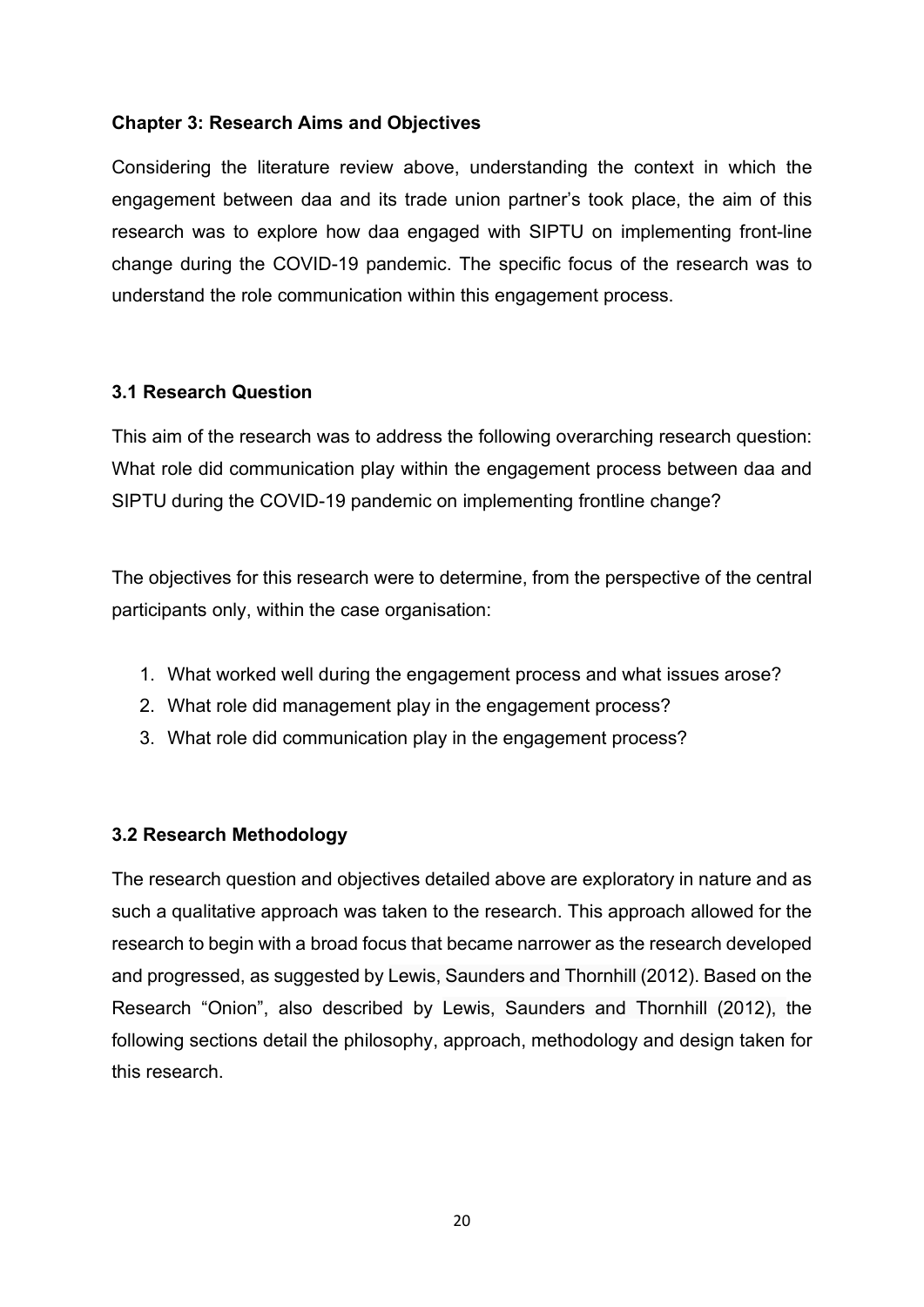#### 3.3 Research Philosophy

This qualitative research was conducted through the epistemological lens of interpretivism – the research considers the social world of the research subjects and try to reflect their input through an understanding of their own world and unique perspective (Gupta, R. K. and Awasthy, R., 2015, p. 6). This philosophy also underpins the idea that the research is based on a particular set of individuals, coming together at a specific time to understand the social setting they find themselves in (Monk-Turner, E., 2020).

The philosophy of positivism was also considered for this research but was disregarded. As explained by Haydam, N. E. and Steenkamp, P. (2020), positivism views the world as an objective reality which exists outside of personal experiences. This research will consider the personal experiences of the central participants throughout the engagement process.

#### 3.4 Research Approach

As explained by Mitchell, A. (2018), deductive reasoning takes a "top-down" approach by beginning with a theory and then narrowing the focus down further into specific hypothesis that can be tested. Once observations have been made and data is collected, the hypothesis can be tested to confirm (or not) the original theory.

Inductive reasoning takes the opposite approach, working "bottom up" to build on observations and data collected to patterns and regularities, allowing for tentative hypotheses to be explored and finally developing some general conclusions or theories (Mitchell, A., 2018). Corley, K. G. (2015) explains further that with inductive research there is room to adjust the process as the research progresses as the researcher begins to familiarise themselves with the research context and collect preliminary data.

An inductive approach was taken to this research to understand and collect data on the experiences of the central participants during the engagement process that took place, to determine if any patterns exist in the data and to develop conclusions and findings about the engagement process from the perspective of the central participants.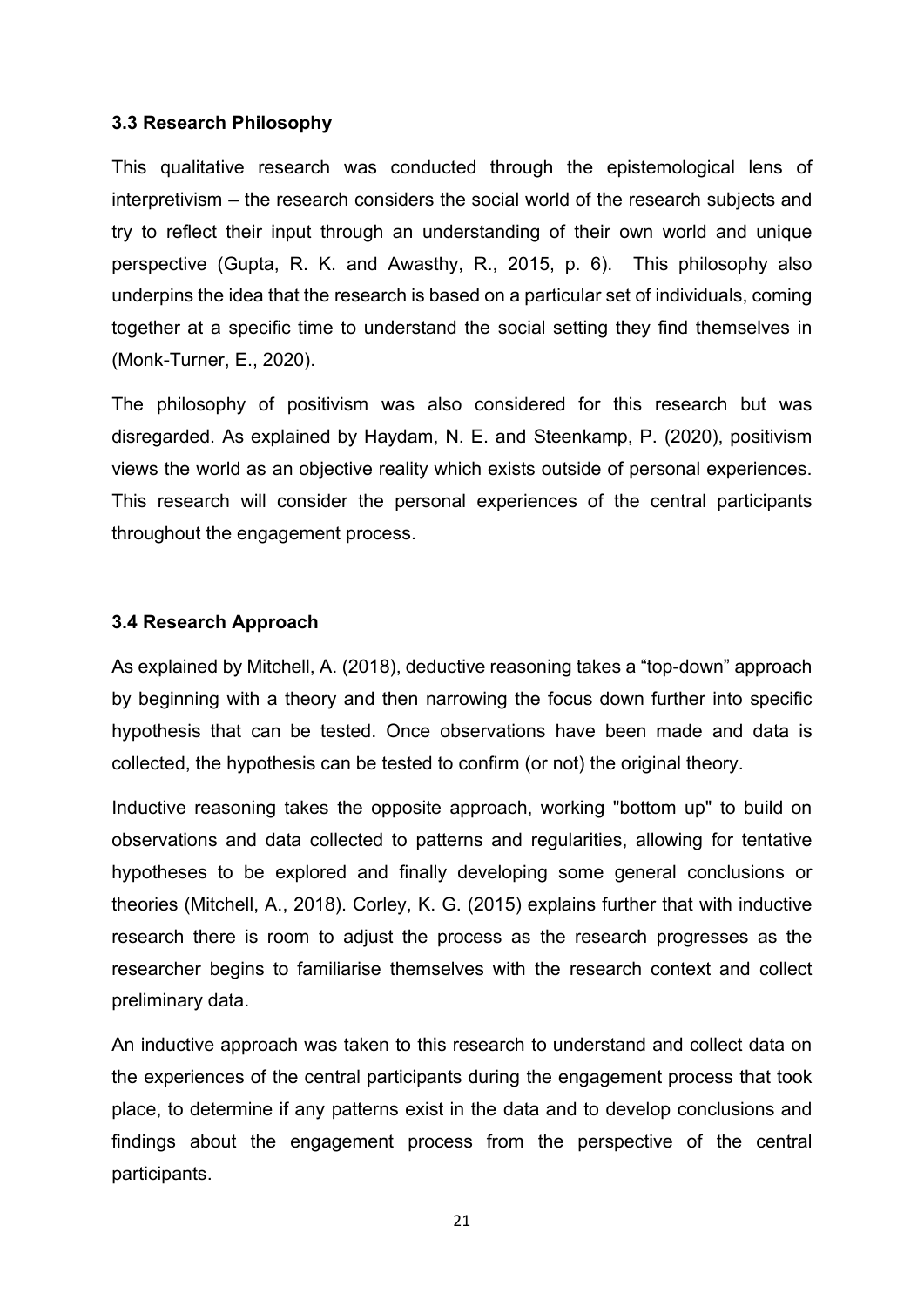# 3. 5 Qualitative Research – Validity and Reliability

As explained by Morse, J. M. et al. (2002), several leading qualitative researchers argue that the concepts of validity and reliability are more relevant to quantitative research, and that instead rigor is what should be considered when conducting qualitative research.

The idea of rigor in qualitative research had previously been referred to as "Trustworthiness", albeit that different aspects of trustworthiness can be referred to differently in qualitative and quantitative research (Walle, A. H., 2015, p. 133).

|                                                | ualitative Research – Validity and Reliability           |                                                                                  |
|------------------------------------------------|----------------------------------------------------------|----------------------------------------------------------------------------------|
|                                                |                                                          | blained by Morse, J. M. et al. (2002), several leading qualitative researchers   |
|                                                |                                                          | that the concepts of validity and reliability are more relevant to quantitative  |
|                                                |                                                          | ch, and that instead rigor is what should be considered when conducting          |
|                                                |                                                          |                                                                                  |
| tive research.                                 |                                                          |                                                                                  |
|                                                |                                                          | lea of rigor in qualitative research had previously been referred to as          |
|                                                |                                                          |                                                                                  |
|                                                |                                                          | vorthiness", albeit that different aspects of trustworthiness can be referred to |
|                                                |                                                          | ntly in qualitative and quantitative research (Walle, A. H., 2015, p. 133).      |
|                                                |                                                          |                                                                                  |
| <b>Aspect of</b>                               |                                                          |                                                                                  |
| <b>Trustworthiness</b>                         | <b>Quantitative Research</b>                             | <b>Qualitative Research</b>                                                      |
|                                                | Internal Validity: (a)                                   | <b>Credibility: Understanding the</b>                                            |
| <b>Truth Value</b>                             | Changes in an independent<br>variable trigger changes in | subjective "reality" experienced                                                 |
|                                                | the dependent variable. (b)                              | by research participants                                                         |
|                                                | Other variables controlled.                              |                                                                                  |
|                                                | Have the threats to                                      | Does "Transferability" exist?                                                    |
|                                                | <b>External Validity that could</b>                      | Is there a goodness of fit                                                       |
| <b>Applicability</b>                           | compromise the findings                                  | between the research and the                                                     |
|                                                | been adequately<br>addressed?                            | uses of the findings?                                                            |
|                                                | The same experiment or                                   | All research participants are in                                                 |
| <b>Consistency</b><br>procedure gives the same |                                                          | consistent agreement                                                             |
|                                                | consistent results.                                      | regarding an issue.                                                              |
|                                                | An appropriate and                                       | Closely involvement with                                                         |
| <b>Neutrality</b>                              | rigorous methodology                                     | research participants can lead                                                   |
|                                                | maintains a neutral focus.                               | to understanding.                                                                |

Table 4: Aspects of Trustworthiness in Quantitative and Qualitative Research (adapted from Walle, A. H., 2015).

# 3.6 Limitations of Trustworthiness in Qualitative Research

Trustworthiness can be problematic in qualitative research, particularly when considered through the narrow lens of consistency or transferability as qualitative research, in particular inductive research, allows for the specific context of the research to be considered. For this reason, the dependability of the methods of data collection and analysis should also be considered (Braun, V. and Clarke, V., 2013).

Braun, V. and Clarke, V. (2013) also recognise the importance of transferability in qualitative research and add that transferability is determined by the reader of the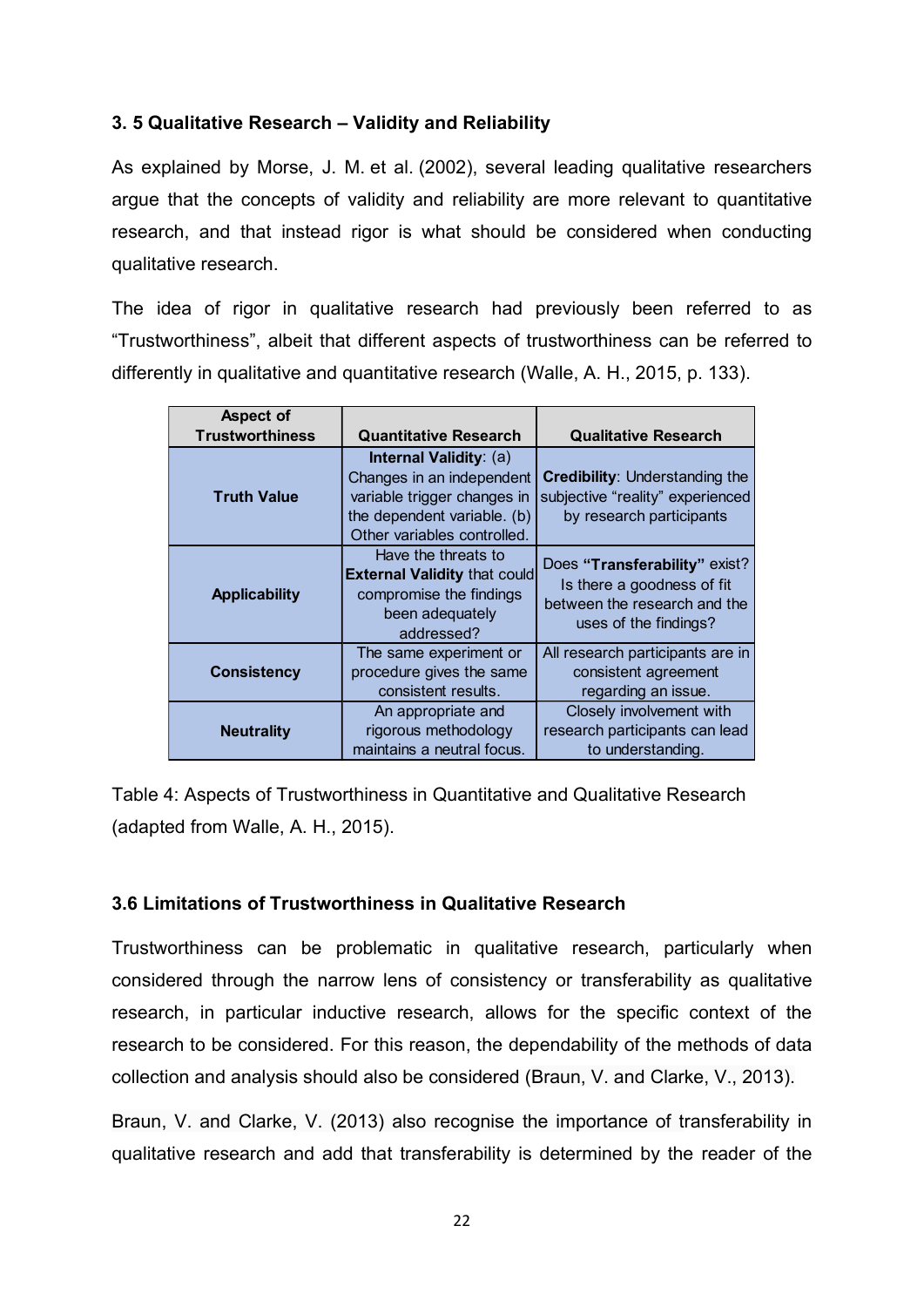research and it is up to them to determine if their own setting and circumstances are similar enough to the original research to facilitate a safe transfer.

Trustworthiness is considered in the research approach taken for this study – the next section details the research instruments used and how the methodology is applied through these instruments.

#### 3.7 Research Instruments

#### 3.7.1 Semi-structured Interviews

Semi-structured interviews were conducted to gather information by asking a list of open-ended questions, allowing the interviewee to raise issues and discuss topics that are important to them in the context of the interview – some of which may not have been anticipated (Braun, V. and Clarke, V., 2013).

Quimby (2012), suggests that interviews should take place face-to-face to facilitate rich and detailed discussions, allowing the interviewee to discuss unplanned topics, address any sensitive discussion with the interviewer and to explore the meaning that they attach to their experience. However, due to the public health restrictions in place due to the COVID-19 pandemic, the interviews for this research took place in person only when it was safe to do so. In instances where this was not possible, virtual faceto-face interviews took place over Microsoft Teams. The virtual interviews were recorded, with each interviewee giving written consent in advance. In addition, notes were taken during the interview to capture the interviewee's responses.

Although interviews may be time consuming, the focus of this research was to understand individual experiences of the engagement that took place and capture unexpected or unanticipated inputs from the interviewees – for this reason focus groups, surveys and questionnaires and other research methods were discounted.

A copy of the guiding questions used in the semi-structured interviews can be found in Appendix 1.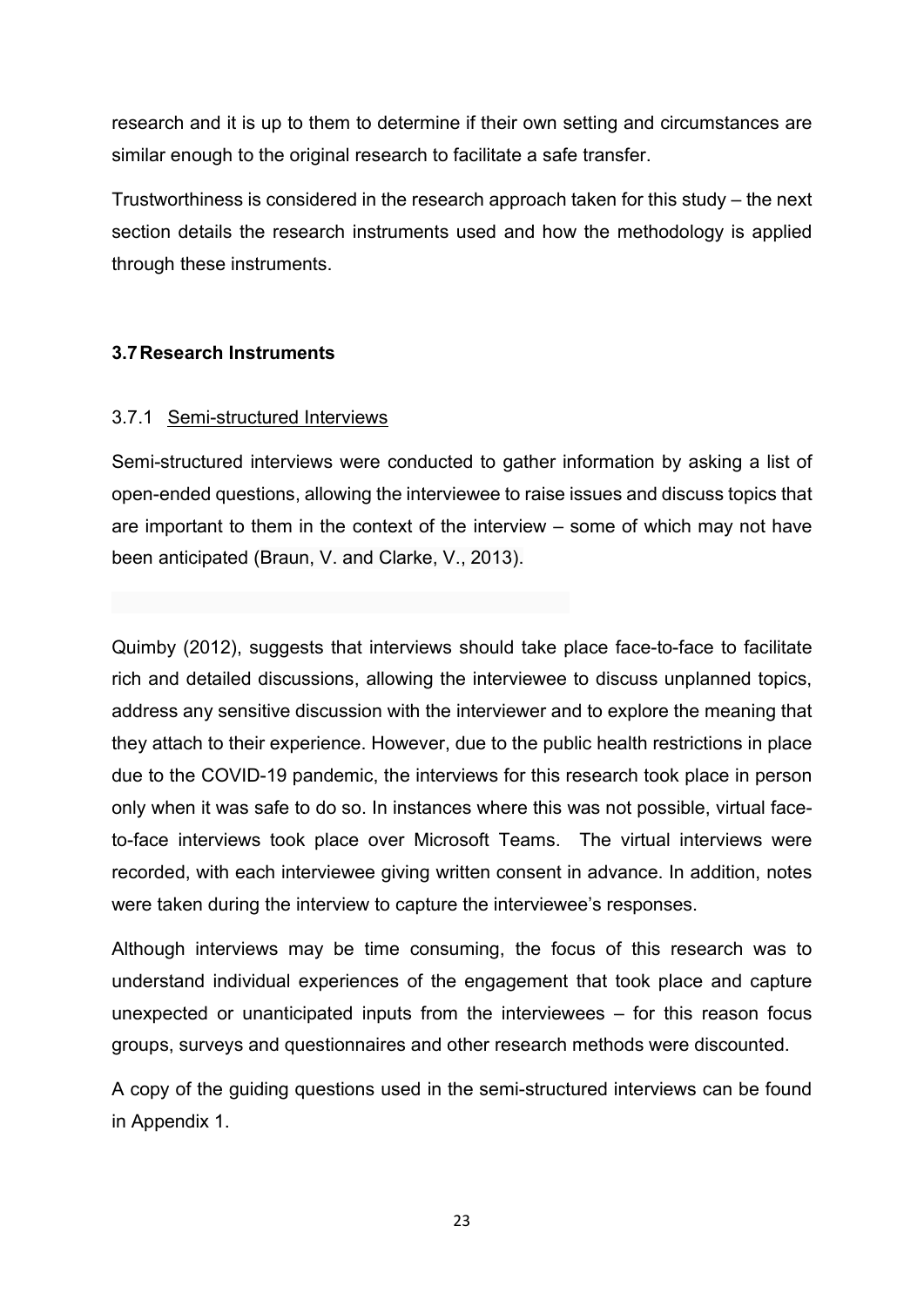#### 3.7.2 Interpretative Phenomenological Analysis (IPA)

In order to identify emerging themes and patterns, an Interpretative Phenomenological Analysis (IPA) was conducted to identify emergent themes and patterns of meaning across the data (Braun, V. and Clarke, V., 2013, p. 202). IPA was used for analysis rather than Thematic Analysis (TA) as this research is concerned not only with the themes emerging but also in the specifics of individual experiences within the engagement process - IPA is commonly used to analyse semi-structured interviews, allowing for follow-up questioning within the interview on particular or personal points of interest and also exploring how interviewees made sense of their experiences (Riley, R. and Spiers, J., 2019). As recommended by Doran, Fox, and Rodham (2015), the semi-structured interviews were recorded and, to ensure the trustworthiness of the data when employing IPA, the audio recordings were listened to with the purpose of verifying the data captured in the interviews to decrease the likelihood of superimposing researcher presuppositions or interpretative bias onto the data.

## 3.7.3 Themes and Coding in IPA

IPA doesn't look to produce succinct codes, but rather draws commentary from "sweeping" or reading through the data at three main levels to make descriptive comments, linguistic comments, and conceptual comments (Braun, V. and Clarke, V., 2013, p. 214). Comments were also captured from reviewing the recordings of the interview to verify the data captured. Although succinct codes are not produced in IPA, master themes were identified to anchor key findings in direct quotes from the participant interviews, this helps to demonstrate that the findings are based on a rigorous and analytical process rather than personal opinion (Charlick, S. et al., 2016).

In addition to the above, IPA coding also includes "free associating", which involves the researcher noting what comes to their mind as they read the research data (Flowers, P., Larkin, M. and Smith, J. 2009). An example of the IPA carried out in this research – including comments captured, direct quotes and free association – can be found in Appendix 2.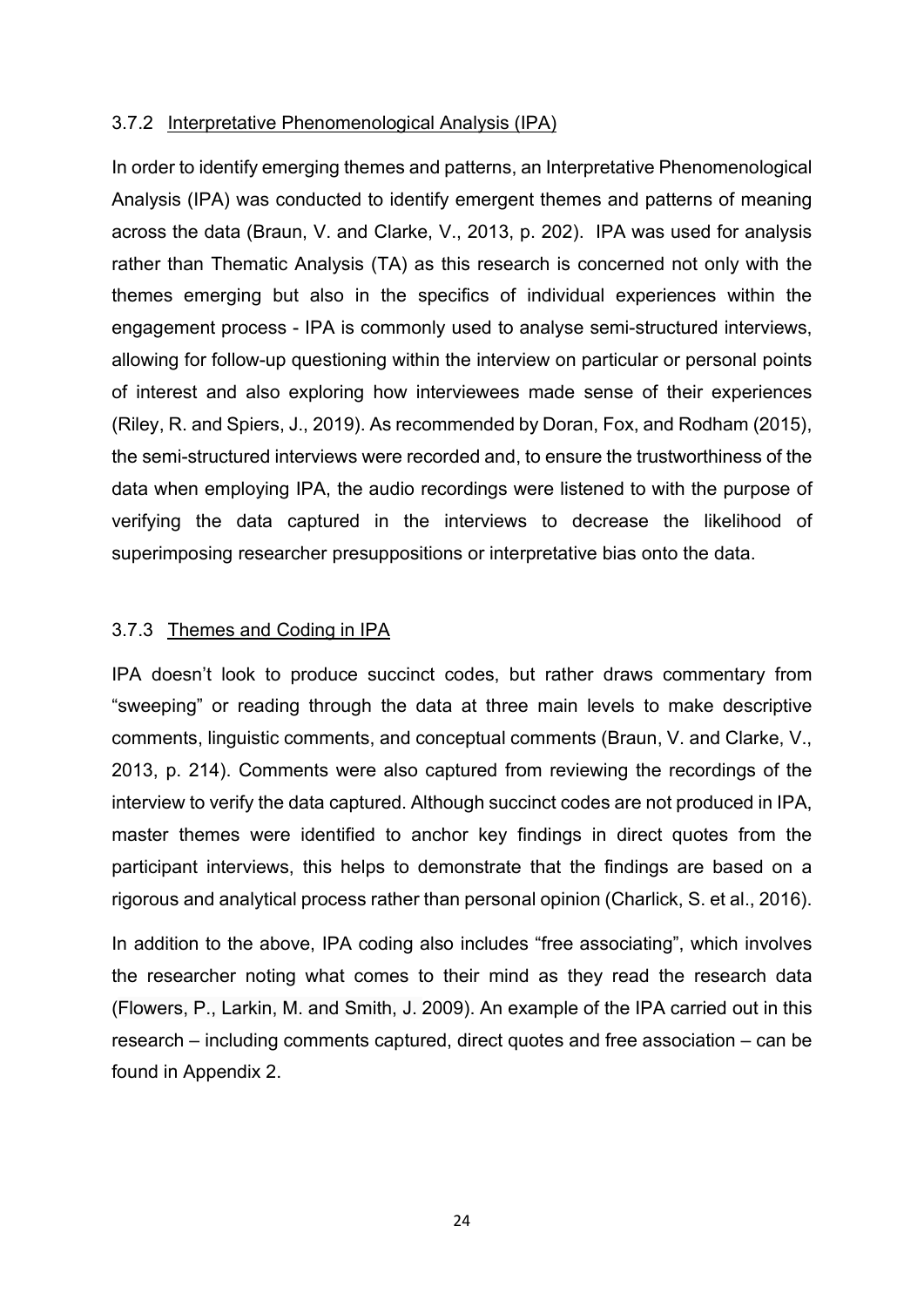#### 3.7.4 Sampling

The semi-structured interviews were conducted with a purposive sample of participants from the engagement process. Participants were included in the sample based on specific and particular characteristics (Braun, V. and Clarke, V., 2013, p. 214). As noted by Adkins, Chauvi and Johnson (2020), qualitative researchers appreciate that certain individuals are uniquely positioned to offer insights and an indepth understanding of the research topic and are therefore more relevant and useful in answering the research question at hand - purposive sampling reflects intentional selection of research participants to leverage their personal experiences.

The non-probability handpicked sample consists of union officials, local union representatives, executive management, senior operational management and HR management all of whom were central participants in the engagement process. All union officials and union representatives were members of the SIPTU Trade Union only. All central participants participated in engagement sessions relating to change for frontline areas of the business that were represented by SIPTU only.

In total sixteen interviews were conducted consisting of eight members of the wider management team and eight employee representatives from SIPTU.

## 3.8 Ethics

Ethical consideration is given at every stage of the research. An Employee Information Sheet was sent to all participants prior to conducting the interview detailing how information would be collected, recorded, stored and presented in the final dissertation. This Information Sheet also explained that participants could decide to stop their participation at any stage of the process. Contact details of the author were also shared to answer any questions that participants may have. An Informed Written Consent Form was sent to all participants, who were required to read, sign and return before their interview took place. As this research is qualitative in nature, and relies on individual participation and input, complexities and sensitives were always considered (Braun, V. and Clarke, V., 2013, p. 65).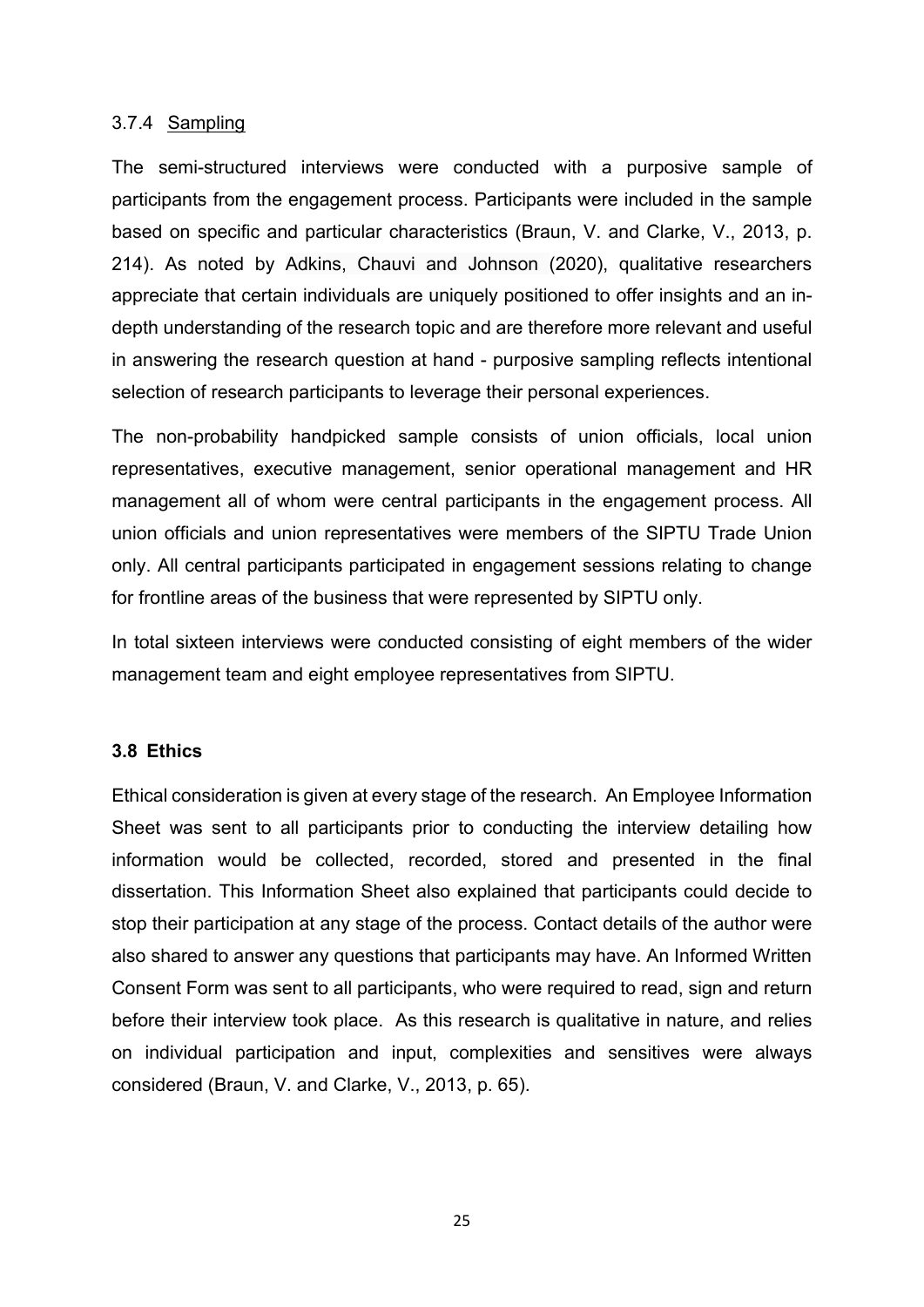## 3.9 Limitations

There are limitations that result from the scope of this research. As the research is focused solely on the input from the central participants of the engagement process the research does not consider the perspective of the frontline teams who were directly impacted by the changes negotiated and, in most cases, agreed by the central participants of the engagement process. The input of the frontline employees, capturing the reality of what happened on the ground, could be researched in a subsequent study.

In addition, and as previously explained, the research is solely concerned with exploring the engagement process that took place between daa and SIPTU represented areas of the frontline. There has been no input from union officials or employee representatives from the other unions that engaged with the company on New Ways of Working including Mandate, Forsa, Connect and Unite. The research conducted in this study could be expanded upon in a future study considering the input of these unions.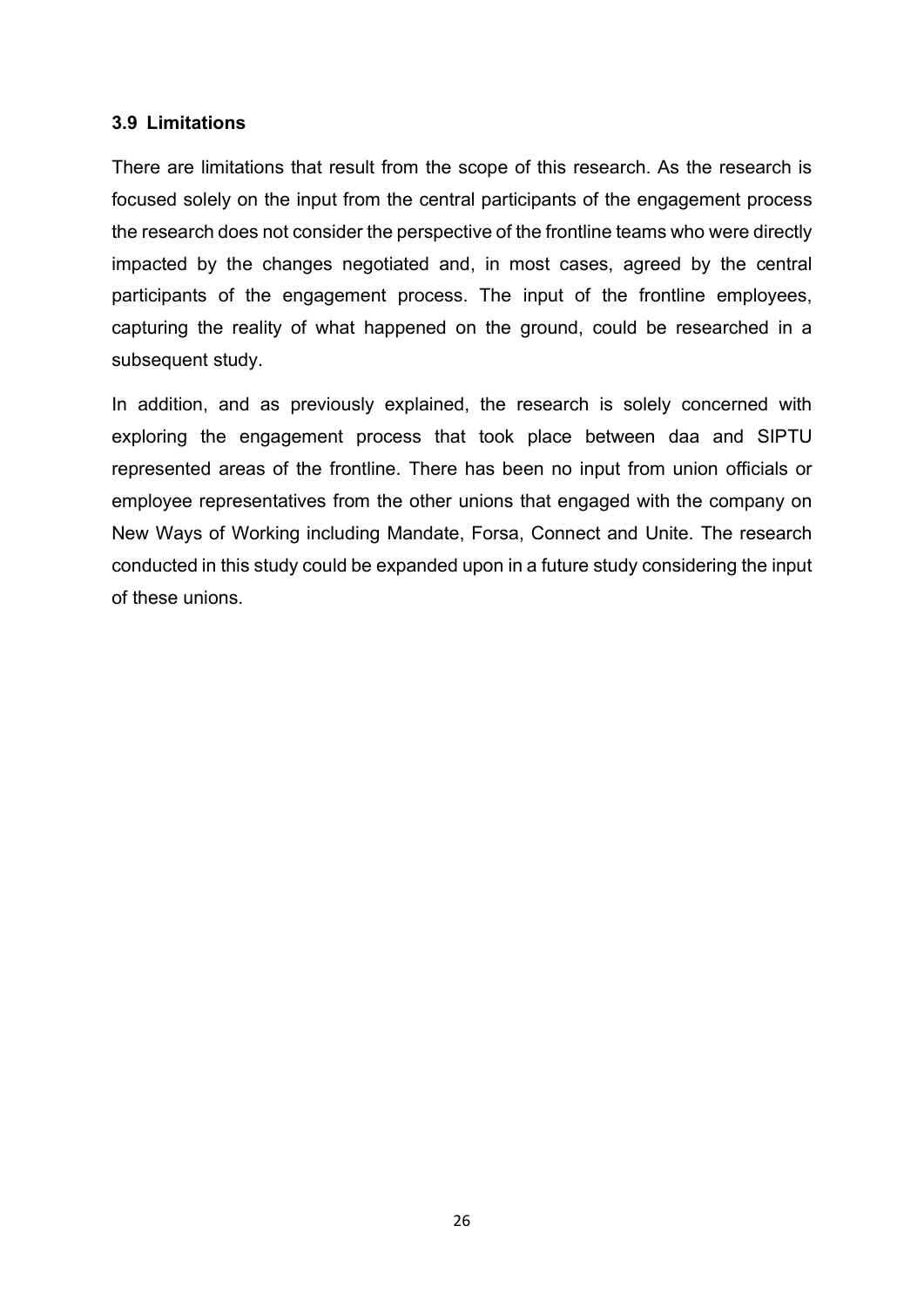# Chapter 4: Analysis and Findings

# 4.1 Introduction

This section details the findings of the Interpretative Phenomenological Analysis (IPA) conducted following the semi-structured interviews with the sixteen central participants of the engagement process between daa and SIPTU in relation to frontline change.

# 4.2 Interview Participants

The sixteen participants are referenced as Participant 1, Participant 2, Participant 3 etc.

Participants 1 to 8 represent the eight members of the wider management team (including daa executive management, senior operational management and HR management).

Participants 9 to 16 represent the eight employee representatives from SIPTU (including union officials and local employee representatives).

# 4.3 Detailed Analysis

The analysis has been captured under emergent master themes, as described by Charlick et al. (2016). Based on direct quotes provided in the interviews, IPA commentary has been captured as descriptive comments, linguistic comments or conceptual comments - commentary captured as "free association" was also considered in the analysis (Chan, C. D, Farmer, L. B. and Miller, R. M., 2018). The six master themes that emerged from the analysis of these interviews are Technology, Process & Structure, Trust, Participants, The COVID-19 Pandemic and New Approaches. The following sections will analyse the research under each of these master themes in greater detail. An overall conclusion is also included.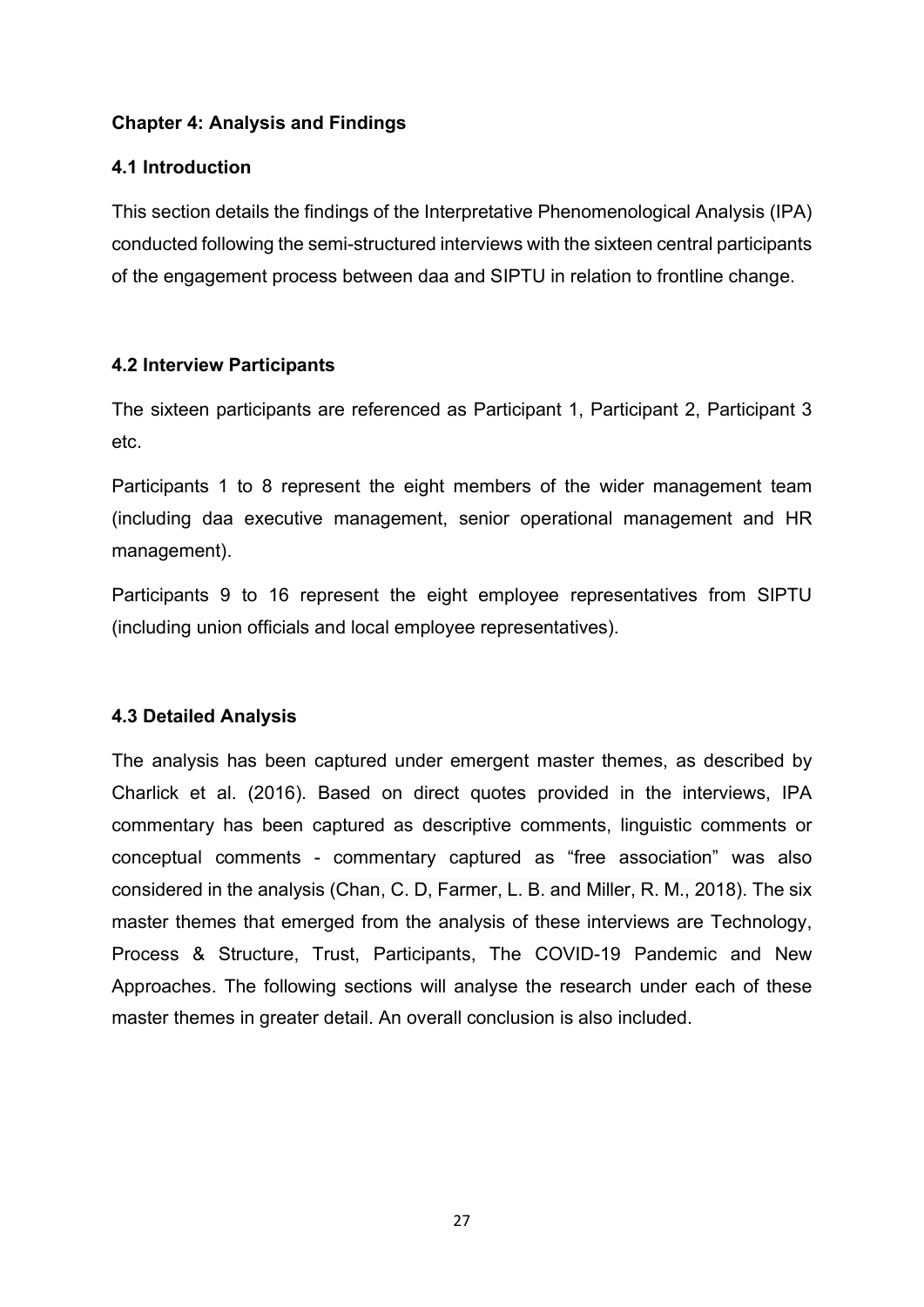## 4.3.1 Technology

In addition to general commentary captured under the theme of Technology, three sub-themes emerged. These sub-themes include - Video, WhatsApp Groups and Electronic FAQs.

## 4.3.1.1 Video

All sixteen participants interviewed agreed that the introduction of the weekly video from the Chief Executive was hugely positive. From a management perspective Participant 7 suggested that "the constant and consistent drum of the CXO's video became a vehicle for communication that all employees expected each week". Participant 4 proposed that video was "a gamechanger, particularly given the context of the pandemic".

Participants from the employee representative cohort observed that the video facilitated the Chief Executive in giving messages, even when difficult, directly and transparently to employees. This position was reinforced by Participant 9 who commented that "seeing his facial expressions as he spoke helped people to know that he was sincere" and by Participant 10 who noted that the message was shared "straight from the horse's mouth". The employee representatives did however identify challenges with effectively communicating on the frontline. One such challenge exists because laptops are not required to carry out the core daily tasks of several frontline teams. Participant 16 explained that "as the team don't access e-mails or the intranet, they prefer to ask their rep for information". This position was reinforced by Participant 10 who shared that "people put greater trust in what their rep says rather than what they see in a video or read in an FAQ". What is most noticeable is that whilst employee representatives highlighted the difficulties communicating at the frontline, none of the management participants identified these challenges with technology for the frontline teams.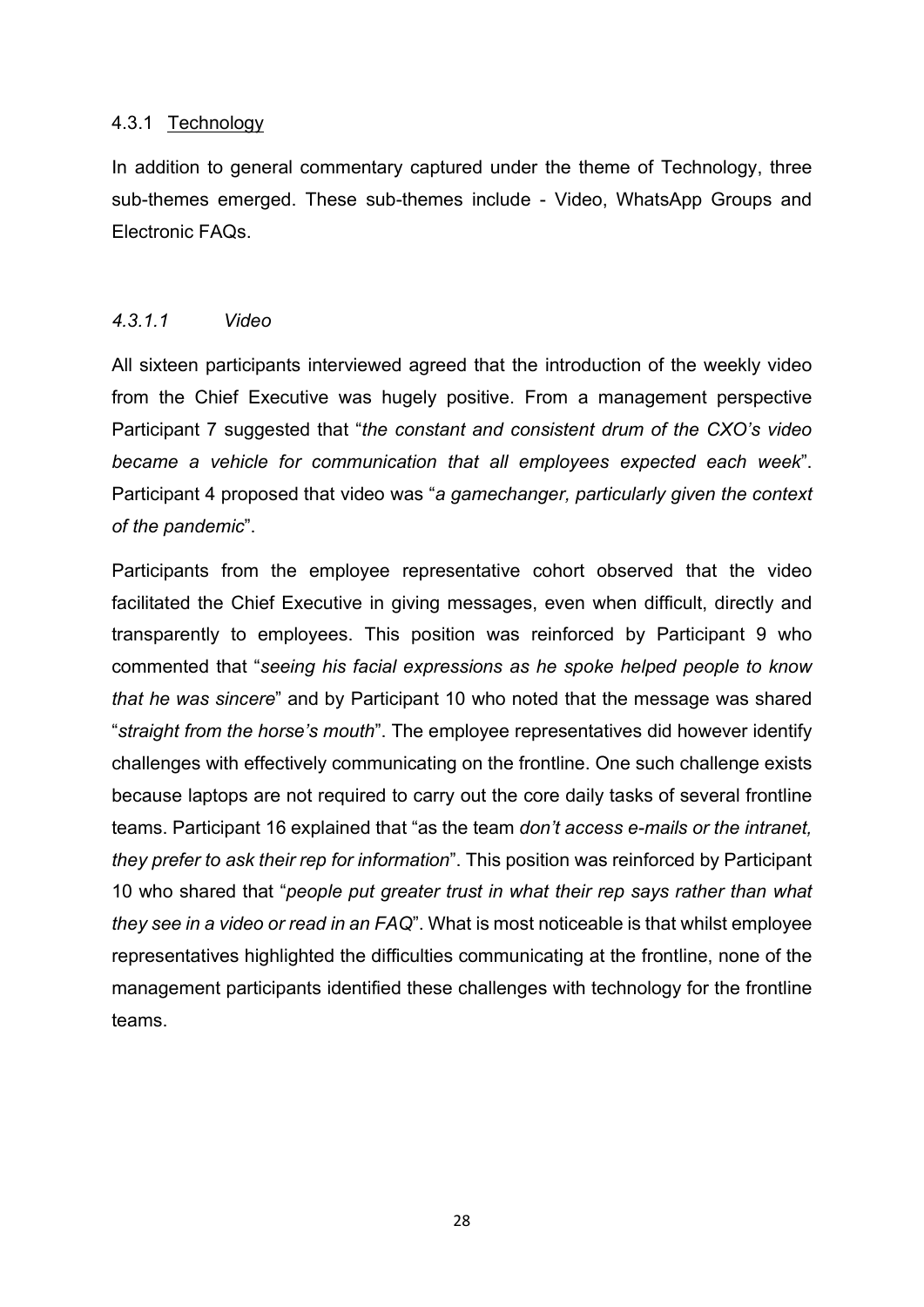## 4.3.1.2 Electronic FAQs

Most of the participants agreed that the electronic FAQs were effective, with 13 of the 16 participants supporting the use of the FAQs.

From a management perspective, participants 1,3, 4 and 6 noted that the messaging in the FAQs was aligned to that shared in the video. This approach of repeating the same message through different communication channel aligns to step four of Kotter's change management model that suggests that information should be communicated consistently at every possible opportunity, through as many forums as possible using the mantra "Repeat, Repeat, Repeat" to be effective (Kotter, J.P., 2012, p. 96). Participants 2 and 5 also commented that the electronic FAQ was "vital in getting information to the frontline", and that the FAQ was "front and centre for frontline colleagues".

From an employee representative perspective there was support for the idea of the FAQ with Participant 11 noting that "everyone had access to the same information". Participant 15 supported this view, adding that "it is a good tool to ensure everyone involved had access to the same info". The employee representatives did however highlight some challenges with the FAQs, particularly around timing. Participant 14 noted that the FAQ was often circulated "before the reps could brief their teams". In contrast, Participant 15 highlighted that the document was circulated too late, with "additional questions coming to light that were not included in the FAQ". These comments identify an inconsistency in the timing of the FAQ across the various engagements.

## 4.3.1.3 WhatsApp Groups

The use of WhatsApp groups as a means of communication during the engagement sessions was an unexpected addition to the interview discussions – this was not part of the author's questions but came out during the discussions at the interviews. This mode of communication was mainly discussed by employee representative participants but was also referenced by management.

Several employee representatives agreed that this form of communication was effective amongst the representatives themselves, with Participants 12 and 14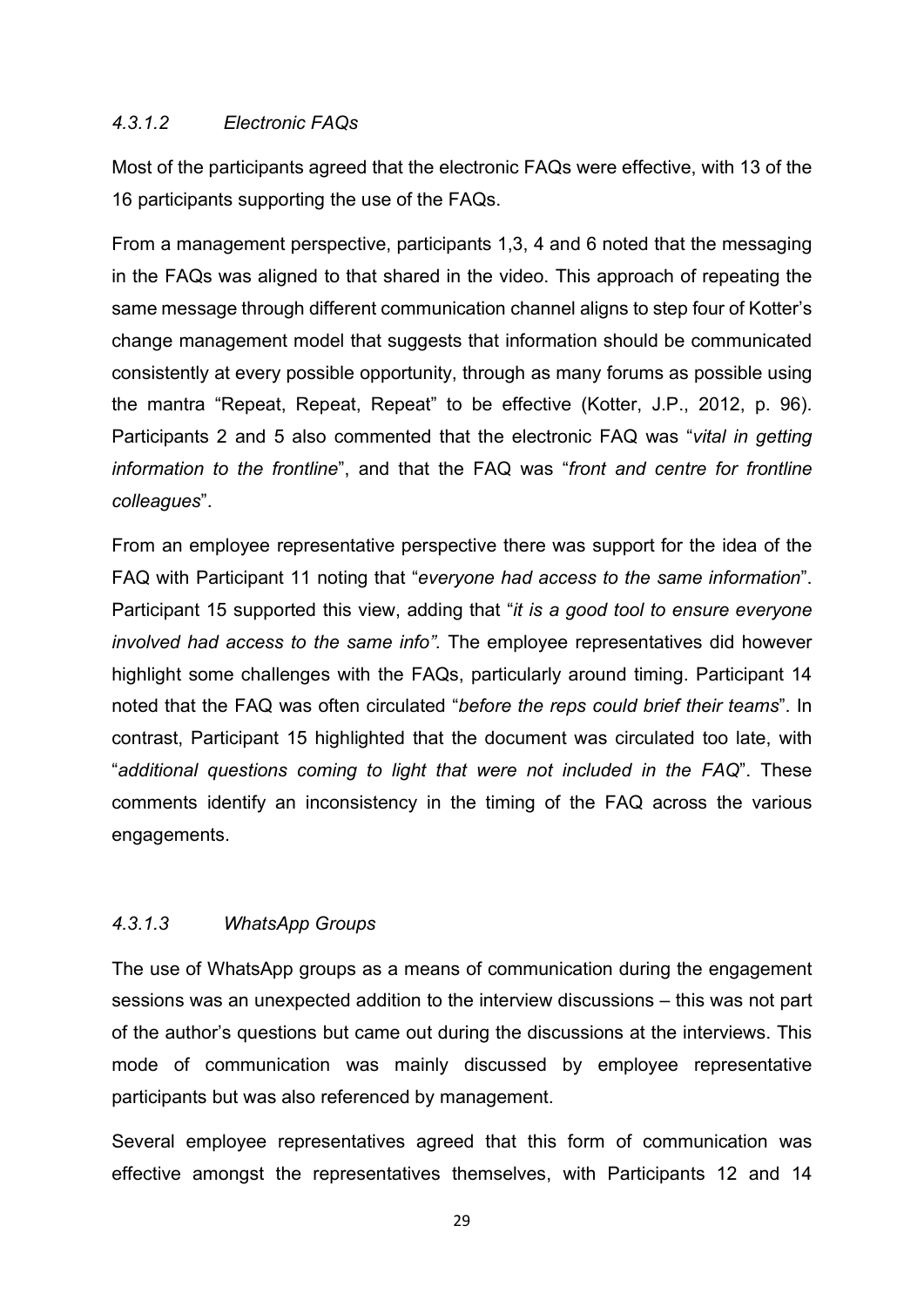detailing that WhatsApp facilitated the "sharing of information consistently with a large number of people". Of further interest, of the six employee representative participants, three proposed that while WhatsApp is effective for sharing information, it was not effective for discussion or answering questions. This position was supported by Participant 9 who suggested that WhatsApp is only useful "in areas where the cohorts" are very small" and Participant 15 who noted that "it is easier to make a quick phone call to explain the details".

From a management perspective a diametric view emerged from the discussions about WhatsApp. Management participants shared a general frustration with the use of WhatsApp to circulate communication, with Participant 2 noting that it is hard to "monitor or control" what is shared on this platform. Participant 3 expanded on this position, commenting that information is circulated "like wildfire or Chinese whispers on WhatsApp". Participant 5 remarked that "Management are always competing with the rumour mill and hearsay, and WhatsApp makes this more difficult".

The most interesting finding from the discussion on WhatsApp was uncovering the reliance employee representatives have on this mode of communication to circulate information to their colleagues on the frontline teams and, on the other hand, management do not consider this platform in their communications strategy at all.

## 4.3.2 Process & Structure

Within the theme of Process & Structure, four sub-themes emerged. These subthemes include – Format, Preparation, Informational Slides and Follow-Up.

## 4.3.2.1 Format

All six management participants supported the format of the engagement sessions. This view was highlighted by Participant 1 who noted that the "format was good, consistent and aligned" and was supported by Participant 7 who explained that "there was a consistency to the process across the board focusing on the five common NWOW themes".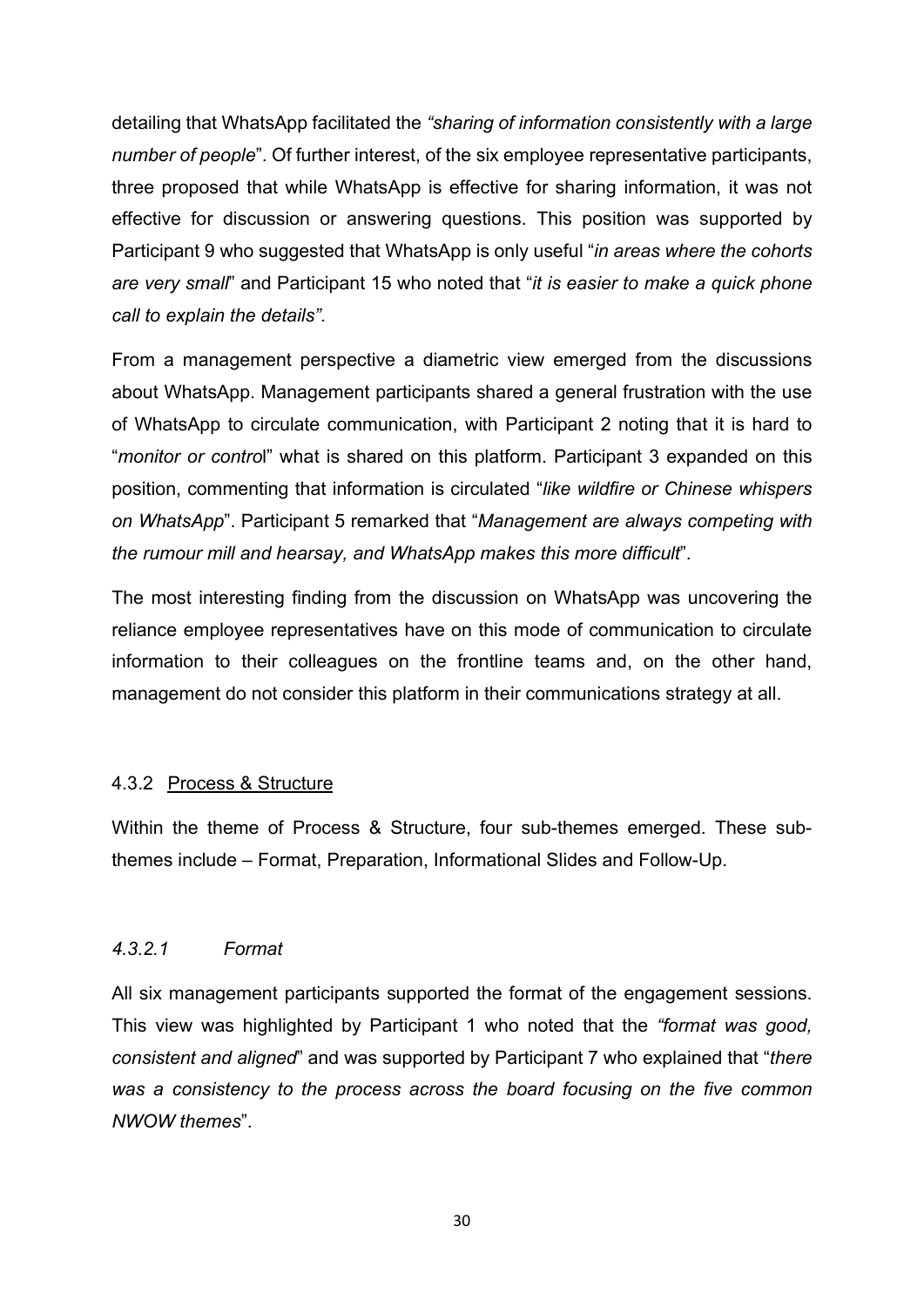From an employee representative perspective 50% of participants felt that the format was helpful and agreed with management's perspective that the approach was consistent. Participant 9 added that the format was "agreed and aligned across all engagements" and Participant 11 noted that there was "a good structure in place where information was well explained". However, some suggestions to improve the format were suggested by the employee representatives. Three of the participants stated that the same level of change was not required from every team within the business area, and that some topics were not as relevant as others. Participant 11 suggested that a further breakdown of the business area into sub-teams might have supported a more targeted approach to communication for these smaller teams, noting that they felt "bombarded with information not relevant for my area". This idea was supported by Participant 15 noting that "it doesn't have to be one size fits all with number of sessions". An example of the above can be demonstrated on the wider Airfield team, where the ask of the Airfield Operatives was not the same as the ask on the Foreign Object Debris (FOD) team. These teams were both discussed within the Airside engagement sessions.

# 4.3.2.2 Preparation

Two distinct perspectives emerged from the interviews regarding preparation. From a management perspective the overarching view was that a lot of time, effort and planning went into preparing for the engagement. Participant 2 noted that the "asks under New Ways of Working were clarified by management in advance of the first session" and Participant 7 detailed how "an enormity of preparation was required so that neither the strategy nor the communications was undermined".

On the other hand, the employee representatives felt unprepared for the first session, describing how they attended the engagement "blind", as shared by Participant 11, and "cold – with nothing shared in advance", as noted by Participant 15. Participant 16 suggested that "more prep with the reps in advance could have prevented time wasting later on".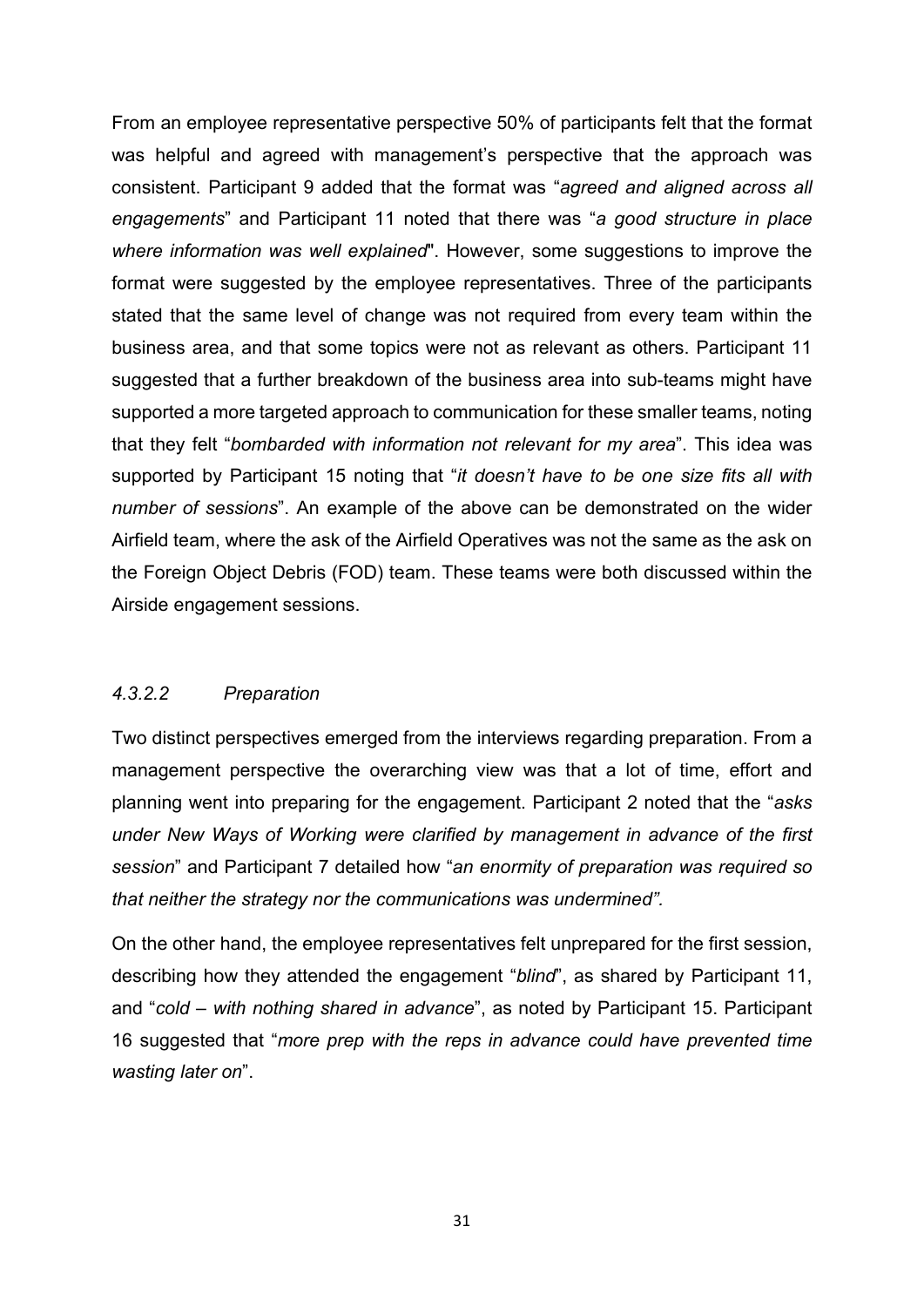## 4.3.2.3 Informational Slides

PowerPoint slides prepared by Management were provided in first session of each engagement detailing for example roster changes, FTE requirements, changes to where employees worked, increased flexibility etc. as required for each area. As the discussions evolved the slides were updated and recirculated.

All sixteen participants agreed that the provision of information through PowerPoint slides was positive, and the format of using the five pillars of the New Ways of Working in the slides further ensured a consistent approach. From a management perspective Participant 5 noted that "the consistent approach helped" and Participant 7 supported this, noting that "the five pillars of NWOW were reinforced at every session". Management was also confident in the effectiveness of the slides in communicating the changes required, noting that the slides "detailed the ask of the business" (Participant 1), "clearly defined what was needed" (Participant 2) and "gave the session a specific focus" (Participant 8).

From an employee representative perspective there was an appreciation that slides could be circulated to colleagues after the session, with Participant 10 noting that "being able to share the slides meant information was available to colleagues" and Participant 13 highlighting that the "transparent sharing of slides made the process easier". Similar to the feedback on the overall format however, employee representatives suggested that the information circulated could have been distilled further - Participant 11 explained that the information was "too high level", with Participant 12 adding that the slides "focused on process changes and not on how people would be impacted".

# 4.3.2.4 Follow-Up

Similar to other sub-themes within Process & Structure, two opposing views emerged regarding the follow-up activities to the engagement sessions.

On the management side, Participant 1 felt that managers demonstrated "structure and control in the messaging after the sessions", with Participant 3 agreeing that "formal and structured comms was required after each engagement". Participant 6 noted that colleagues "expected comms after every session – it became the norm".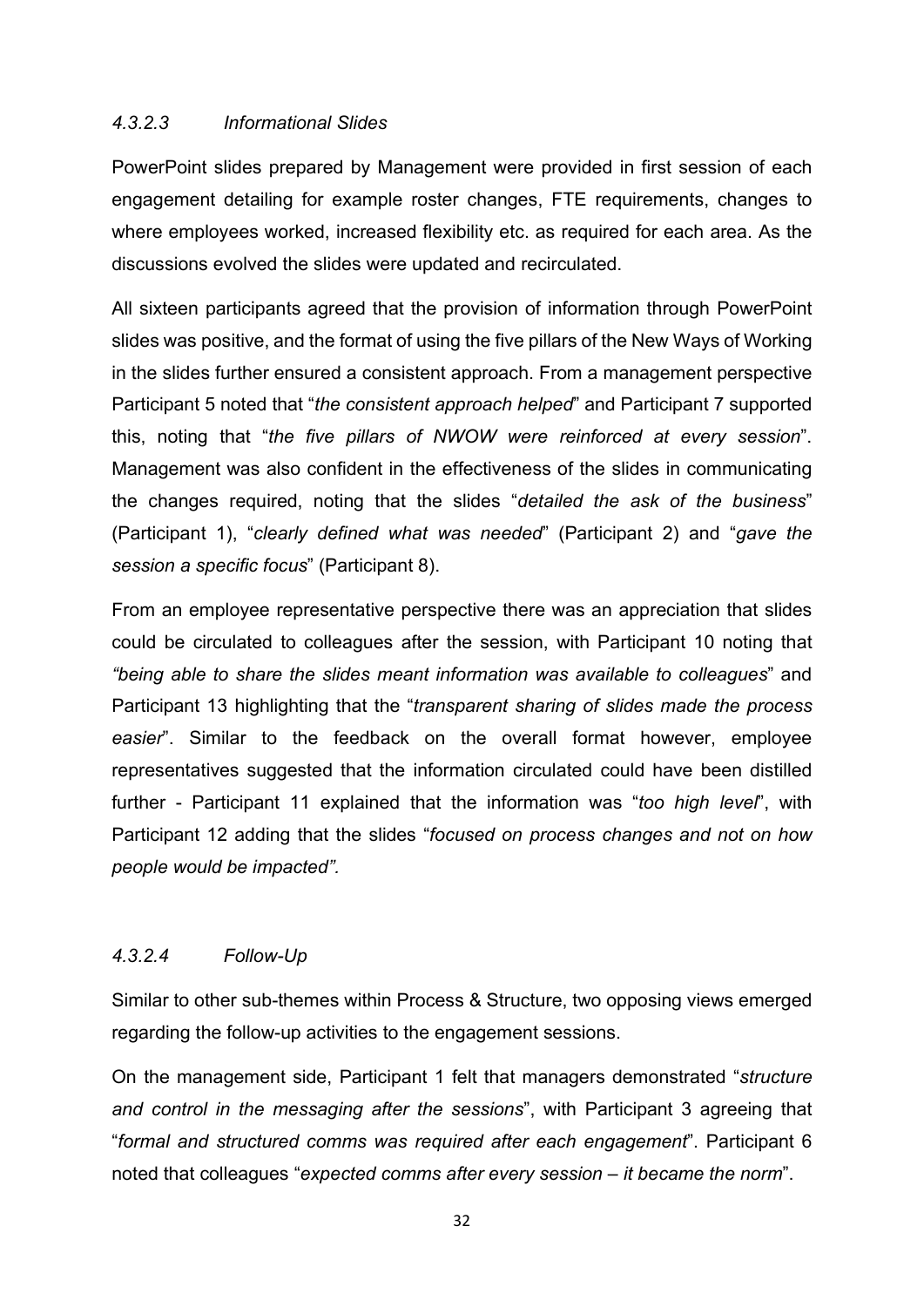This view was not shared by most employee representatives, with five of the six participants critical of the follow-up provided. Participant 15 described how "management went missing after the engagement and reps were left to communicate to the team with little or no support". Participant 10 shared that "local management were not so good at following-up with the team" and Participant 13 described how "reps felt like they were caught between a rock and hard place if follow-up information was shared in an untimely fashion".

Of particular interest are two comments relating to who was responsible for follow-up communications on the ground. Participant 12 suggested that "if management had asked someone on the ground who understands the area to explain what the changes would mean for team, it may have prevented some of the chaos that followed" and Participant 14 noted that "senior managers feel the need to always have the answer, they don't seem to stop to think about if the line manager or local manager is better placed to answer the question".

## 4.3.3 Trust

Davis, Mayer and Schoorman (2007) define trust as the "willingness to take risk or be vulnerable in a relationship". This definition is explored under the three sub-themes that emerged under the wider theme of Trust. These sub-themes include – The Employee/Union Relationship, The Management/Union Relationship and Frontline Management. General commentary on Trust was also captured.

# 4.3.3.1 The Employee/Union Relationship

Different views were shared by the participants in relation to employee/union trust, without one dominant view emerging. However, from a communications perspective, many participants commented on the reliance put on employee representatives to lead the communication on the frontline. From a management perspective Participant 4 noted that the organisation "delegates the responsibility of communication at the frontline to local reps", and Participant 7 added that "reps do a good job locally at understanding the business in their area".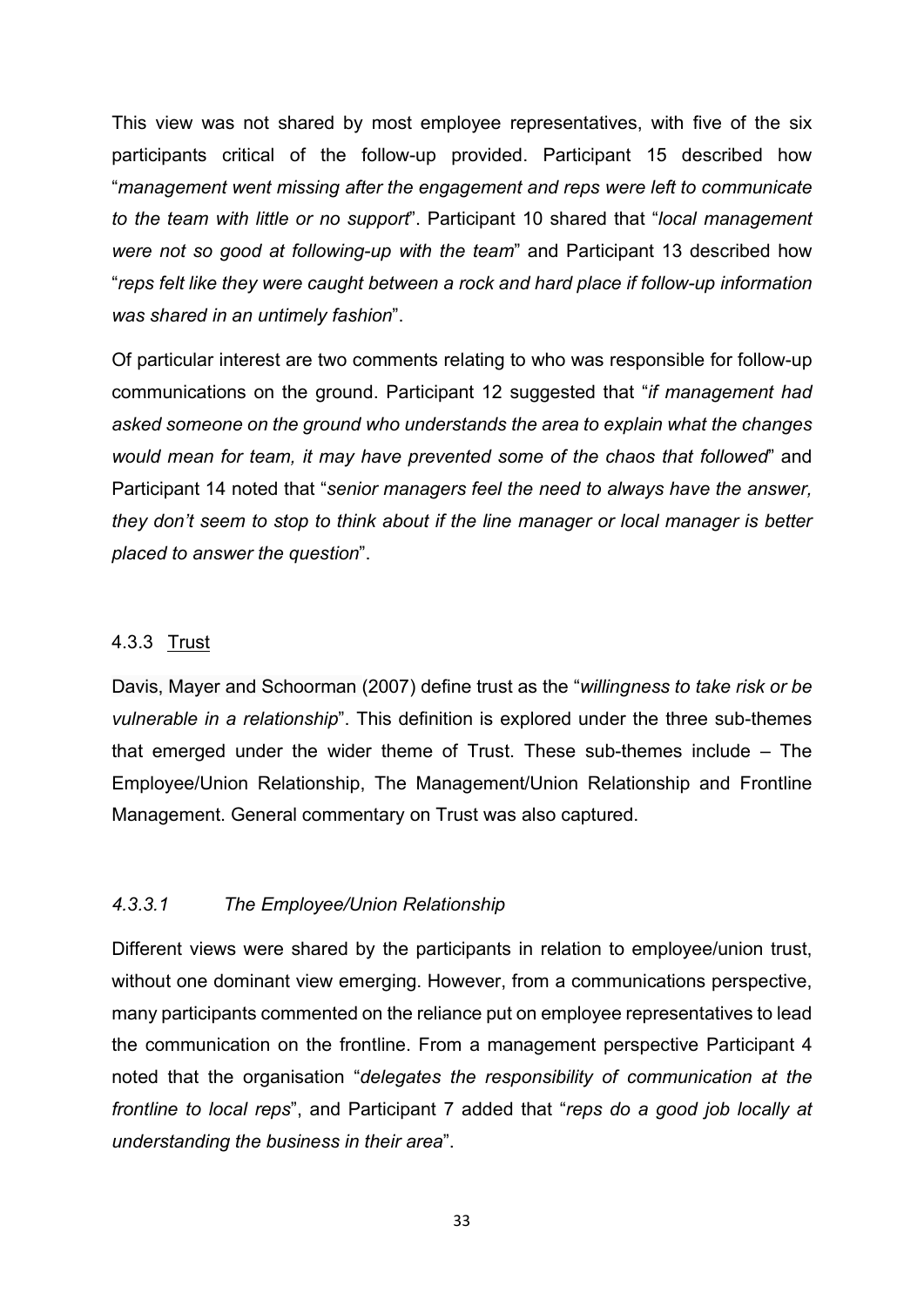From an employee representative perspective Participant 5 suggested that "people trust their rep as a starting point", with Participant 16 agreeing that "employees will pick up the phone to a rep rather than to their manager". Of particular interest is a comment made by Participant 12 who noted that the "burden of co-ordinating seemed to fall on the shoulders of a small number of senior managers" and that this created a requirement on a number of local representatives to "step up locally when local management weren't able to". From a general employee/union perspective it was noted by Participant 14 that the union official "was spread very thin", and by Participant 15 that "staff often felt let down by the official".

## 4.3.3.2 The Management/Union Relationship

Three of the sixteen participants felt that the introduction of the weekly call between management and the unions was a positive development, with all three agreeing that it allowed for "open and transparent discussion".

From a management perspective this view is expanded on by Participant 4 who argued that "we need to engage positively with the unions, both informally and formally, so that when challenges arise there is an existing relationship and elements of trust". Participant 8 noted however that while "an understanding exists at the highest levels between the union and management, it appears this is not the case on the ground".

## 4.3.3.3 Frontline Management

When considering the role that frontline management played in communicating with their teams, and how trust factored into the effectiveness of the frontline communication, an interesting common perspective emerged. All six of the employee representatives and four management participants shared a frustration that local management were largely not in a position to provide clarity to the frontline. From a management perspective Participant 5 noted that "we didn't involve frontline managers enough", with Participant 8 adding that "local management weren't on message".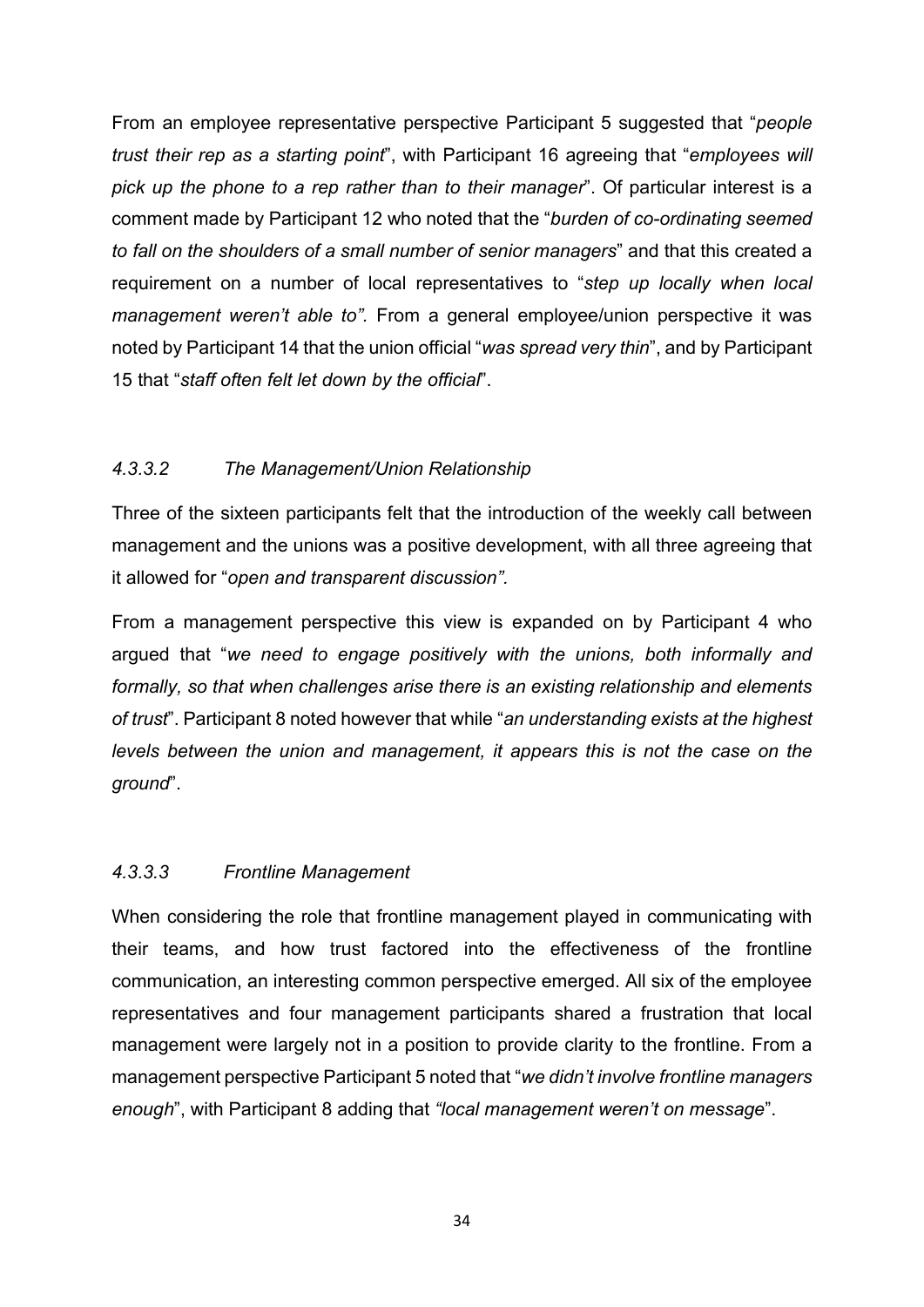This view was shared from an employee representative perspective, with Participant 8 commenting that "it would be better for a local manager to say they don't know the answer than to share incorrect information". Participant 16's comment captures the overall sentiment of the employee representatives noting that "if a manager can only accurately answer 2 out of every 10 questions accurately, how are staff supposed to trust them?".

As previously mentioned, this research indicates that employees often trust their representatives to give them the information they need. However, when the addition of management is added to this dynamic there appears to be a negative impact on local engagement. Participant 12 shared that "it felt like senior management were forcing macro issues to fit into small areas of the business, it would be better to let local management and local representation discuss what the changes mean with the team". Participant 14 noted that many employee representatives have been around for a long time and that "as management has changed over the years, they are better off leaving the comms to the reps and shouldn't interfere".

Albeit that much of the feedback seems critical of local management, Participant 5 noted that "we didn't do enough to support frontline management, we told them what was happening, we didn't nurture their input". This sentiment also emerged when considering the participants of the engagement, which is discussed in the next section.

## 4.3.4 Participation

The emergent themes within Participation are closely aligned to those discussed above regarding the frontline manager, with eleven participants noting the absence of the line manager in the engagement sessions.

Although that there was "a good overall balance of management and reps", as highlighted by Participant 13, it was often the case that the "local decision maker was not in the room", as observed by Participants 2, 3 and 4 from a management perspective and Participants 9 and 16 from the employee representatives.

However, it is not merely the absence of the local frontline manager that was highlighted. Participation and Trust are further entwined when considering additional comments from employee representatives. Participant 12 states that "senior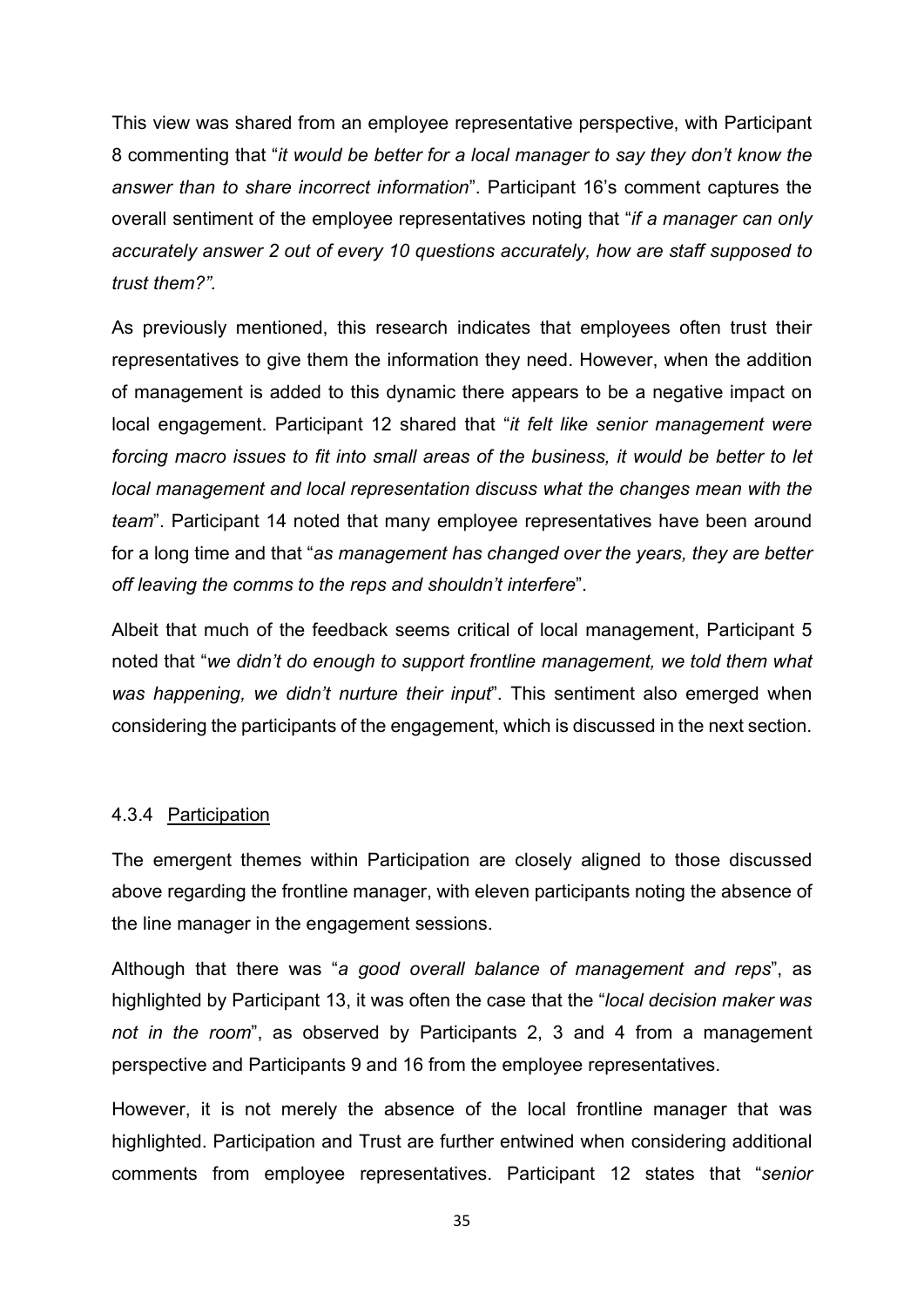managers need to take more time to understand what happens on the ground," and Participant 14 notes that "most of the senior management in the room don't understand the history and context of the teams and don't fully understand what happens at the frontline". Participant 10 summarises the general position by stating "The line manager didn't know what was going on".

# 4.3.5 The COVID-19 Pandemic

Buick et al. (2018) notes that communication failure can result in uncertainty, ambiguity and employees feeling uninformed, all of which increase the change resistance. The communication challenges that existed during this engagement process were magnified when considered against the uncertainty arising from the unique context of the global COVID-19 Pandemic. During a pandemic, heightened levels of stress and anxiety are experienced by adults due to significant changes in their daily lives, changes in their social structures and a general restriction of their movements (Gupta, A and Reddy, B.V., 2020).

The context of the pandemic did not go unnoticed by management - Participant 5 noted that "this change agenda came at a time when people were very uncertain in the life outside of work" and Participant 6 observed that "it was an abnormal setting for engagement".

From an employee representative perspective Participant 13 observed that "the whole world was upside down" and Participant 15 added that "heightened emotions in people's personal lives didn't necessarily help".

The pandemic also had the effect of solidifying for many of the employee representative participants a clear reason for the changes required. This step in the change management process is crucial, as highlighted in the Lewin, ADKAR and Kotter models discussed in the literature review. Participant 10 simply noted that "the reasons for the change were clear", whereas Participant 15 expanded on this commenting that "the reasons for change were absolutely clear and people were happy to start the engagement". This view was shared by management - Participant 2 noted that "the business was on the edge of a cliff, we had to take action to safeguard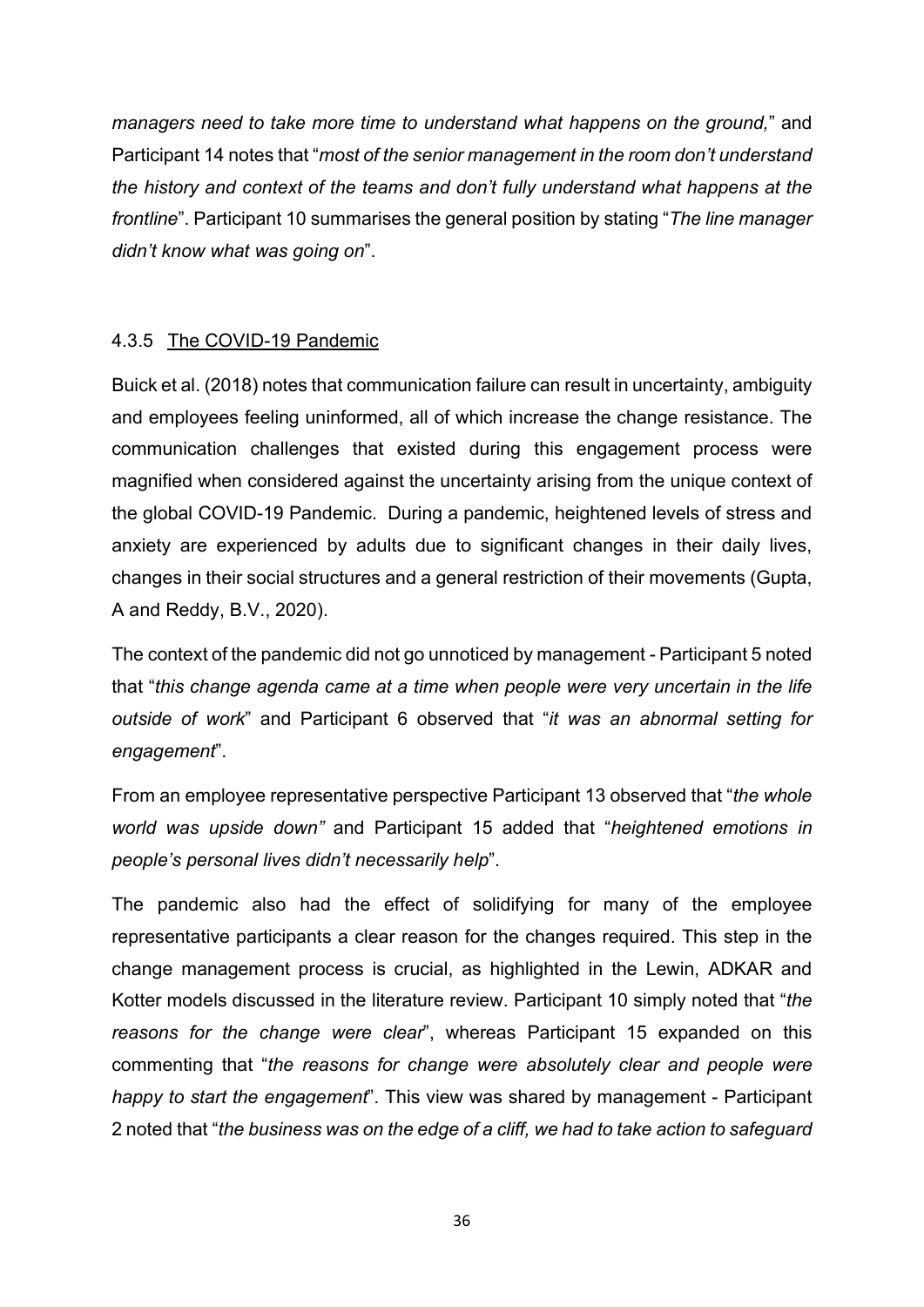the business and as many jobs as possible", with Participant 3 pointing out that "we needed to right-size our business to respond to the crisis".

A finding that was unexpected by the author was the emergent theme of appreciation that the participants felt towards the company during the pandemic. Participant 9 acknowledged that "real options were created for individuals to consider". This position was supported by Participant 13 who "appreciated the options available to those who got on board with the changes required". The author notes in particular a comment from Participant 16 who shared that they "really appreciated what the CXO and the Board did for us, as did many of my colleagues. Remaining on 80% was unbelievable, it's a pity it got lost in the mix of the wider change agenda".

## 4.3.6 New Approaches

In addition to general commentary captured under the theme of New Approaches, two sub-themes emerged – The Role of Management and Changing Behaviours

# 4.3.6.1 The Role of Management

Banwart (2020) highlights how management and communication go hand-in-glove and communication is in and of itself an integral part of management. Many of the participants have reflected this position in the comments and recognise that management need to make some changes going forward to support their teams through change.

From a management perspective Participant 1 noted that "managers need to manage change on an on-going basis as part of their role". This position is supported by Participant 2 who suggest that "managers need to be closer to what is going on and capture the frontline input as it evolves to "minimise shocks". Focusing specifically on communication Participant 5 notes that "we need to find a way to better manage twoway dialogue on the ground".

From an employee representative perspective this research indicates that management can be seen a barrier to effective local communications. Participant 12 reflects that "we know the history of how things have gone wrong in the past, but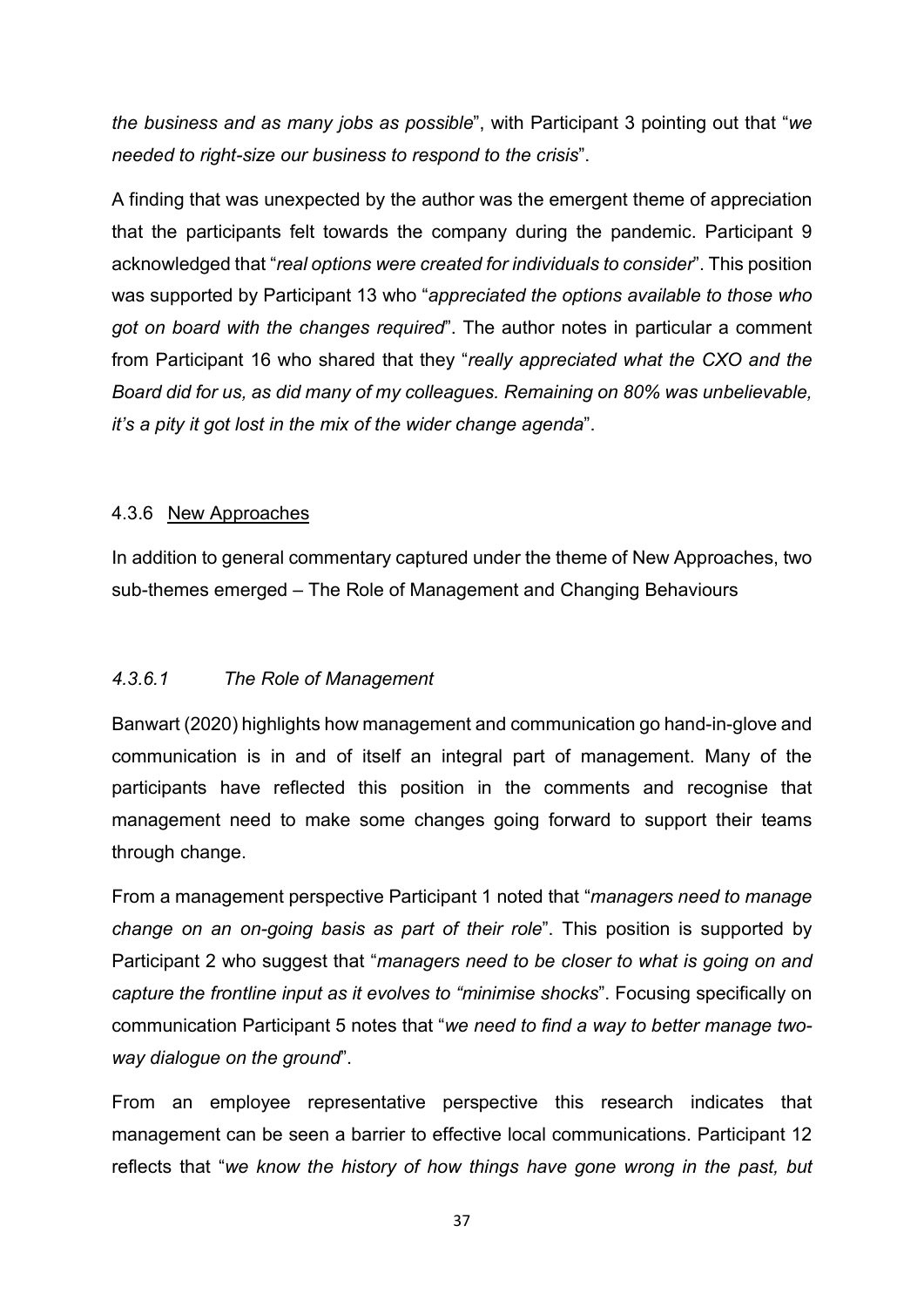managers don't seem to want to listen. It doesn't feel like the personal touch that used to exist locally is there anymore" and Participant 10 laments that "line management don't know what is going on".

#### 4.3.6.2 Changing Behaviours

75% of participants agreed that the behaviours observed within the engagement process were different to those of previous engagements and recognised this as a positive change.

From a management perspective Participant 4 noted that "behaviours in NWOW were more collaborative than in previous engagements". In addition to being more collaborative, management felt that the engagement was more transparent, with Participant 8 highlighting that "there is a lot more communication than there ever has been, this helps to build trust through transparency". This view was shared by employee representatives. Participant 9 noted that the engagement was "a more transparent process, information as shared in a way that wasn't there in the past" and Participant 15 shared that "this is the first engagement where things changed along the way and there wasn't a yes/no or win/lose approach to the discussion".

Cohen (2019) explains that a more inclusive approach to change can shift efforts towards shared goals. This position is supported by Participant 13 who noted that "this engagement was more positive as it was based on a mutual understanding rather than a win-lose approach". Participant 14 also identified this changing approach, adding that "there has been a change in mindset, we were looking for solutions rather than a win-lose situation". Participant 16 best summarises this evolving approach commenting that "NWOW were unprecedented in creating a common goal of reaching agreement. Decisions evolved with the discussion which was different than how things were done in the past".

Of particular interest to the author were comments made by employee representatives in relation to the evolving role of HR/IR in the engagement process. Participant 12 noted that they "appreciated the straight talking and conciliatory approach of HR/IR", with Participant 15 agreeing that "the language used in the engagement has changed, IR is more transparent, honest and direct". This view was also supported by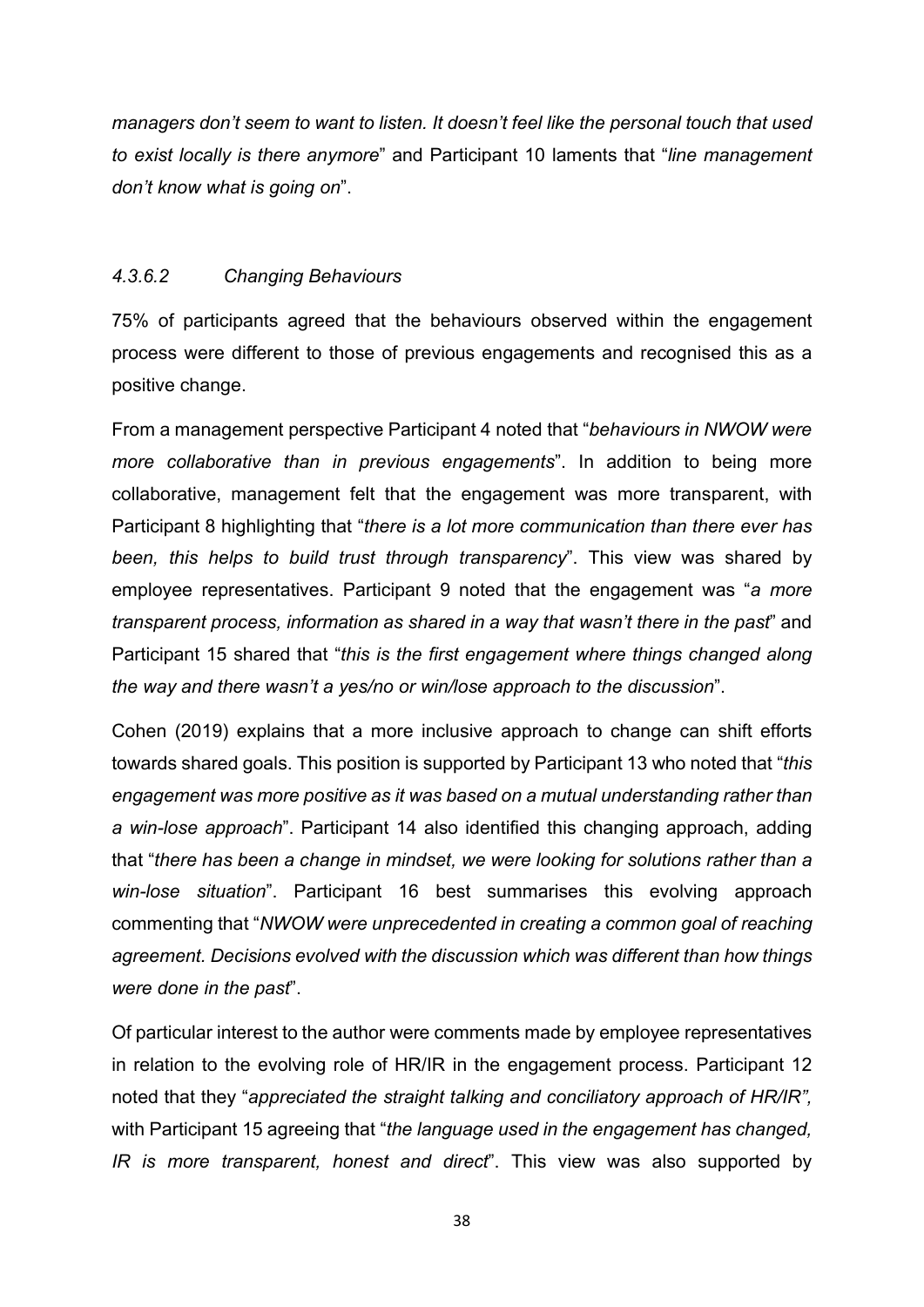management, with Participant 7 noting that "NWOW have begun to demystify IR, previous engagements were approached with fear and were confrontational"

## 4.4 Conclusion

The analysis of the research under the six themes highlighted some positive and some negative aspects to the engagement process. The introduction of the video was considered positively by all sixteen participants, particularly when considered in the context of the COVID-19 pandemic. This view is captured in the comments of employee representative Participant 9 who noted that "there is nothing like face-toface comms, even if it is virtual" and Participant 16 who adds that "Comms has vastly improved with the introduction of different communication channels, I can't fault the company".

There are challenges however with digital or virtual communication. From an employee representative perspective, the reliance on WhatsApp to share information is clear, with Participant 14 highlighting that the platform is "the only way to ensure the same message gets to everyone is as quick a time as possible". From a management perspective Participant 2 highlighted that "in the world of social media we need to evolve with technology and understand employee preferences for different types of communication" and Participant 3 commented that "management need to ensure that technology doesn't eradicate their responsibilities to be available to engage with employees".

One of the main positives uncovered by the research is an appreciation for some changed approaches that have evolved since previous engagements. Participants shared a view that information was accessible and transparent – management Participant 8 suggested that information was "really clear and available to share" and employee representative Participant 10 indicated that "all info was shared through the rep and all info was made available to people". The sharing of information was not without its faults, as highlighted by the comments made regarding timing and the "nittygritty" required.

Positive changed behaviours were also identified from the research. From a management perspective Participant 1 commented how "this engagement felt like we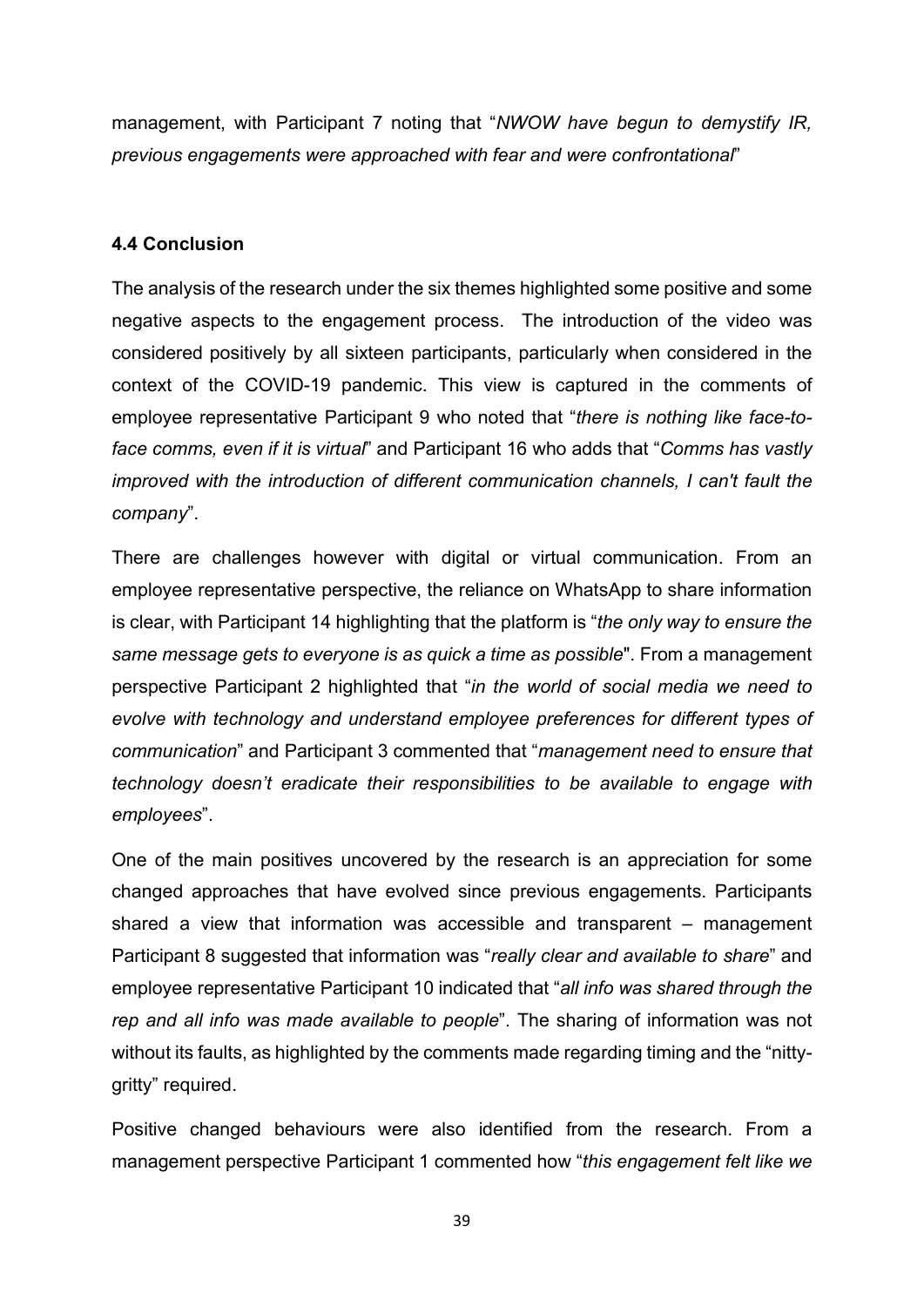were all in it together", and Participant 6 agreed that "NWOW were more collaborative - it is amazing what can be achieved in a short space of time when there is a common goal identified". This is supported from an employee representative perspective by the comments of Participant 13 who suggested that "this engagement was very different to Phase 2, with much more focus on the local changes and implications" and Participant 15 who shared that the "language in the engagement has changed, I can see management and IR being more transparent, honest and direct in their language".

On the more critical side the predominant finding is that the communication strategy executed during the engagement process was very top-down focused. Heckelman, W. (2017) notes that communications that are managed "top-down" only, giving no consideration to the reaction from employees or to constructive two-way feedback, can sometimes create resistance. This is evident in the commentary shared regarding the role of the line manager and trust, which are common themes throughout the analysis. Participant 7 observes that "two-way dialogue can only work if the discussion is given oxygen – it won't work if management come with a fixed, predetermined outcome in mind".

The challenges that this top-down focus on communication created and further key findings are discussed in the next section. Recommendations for overcoming these challenges are also identified.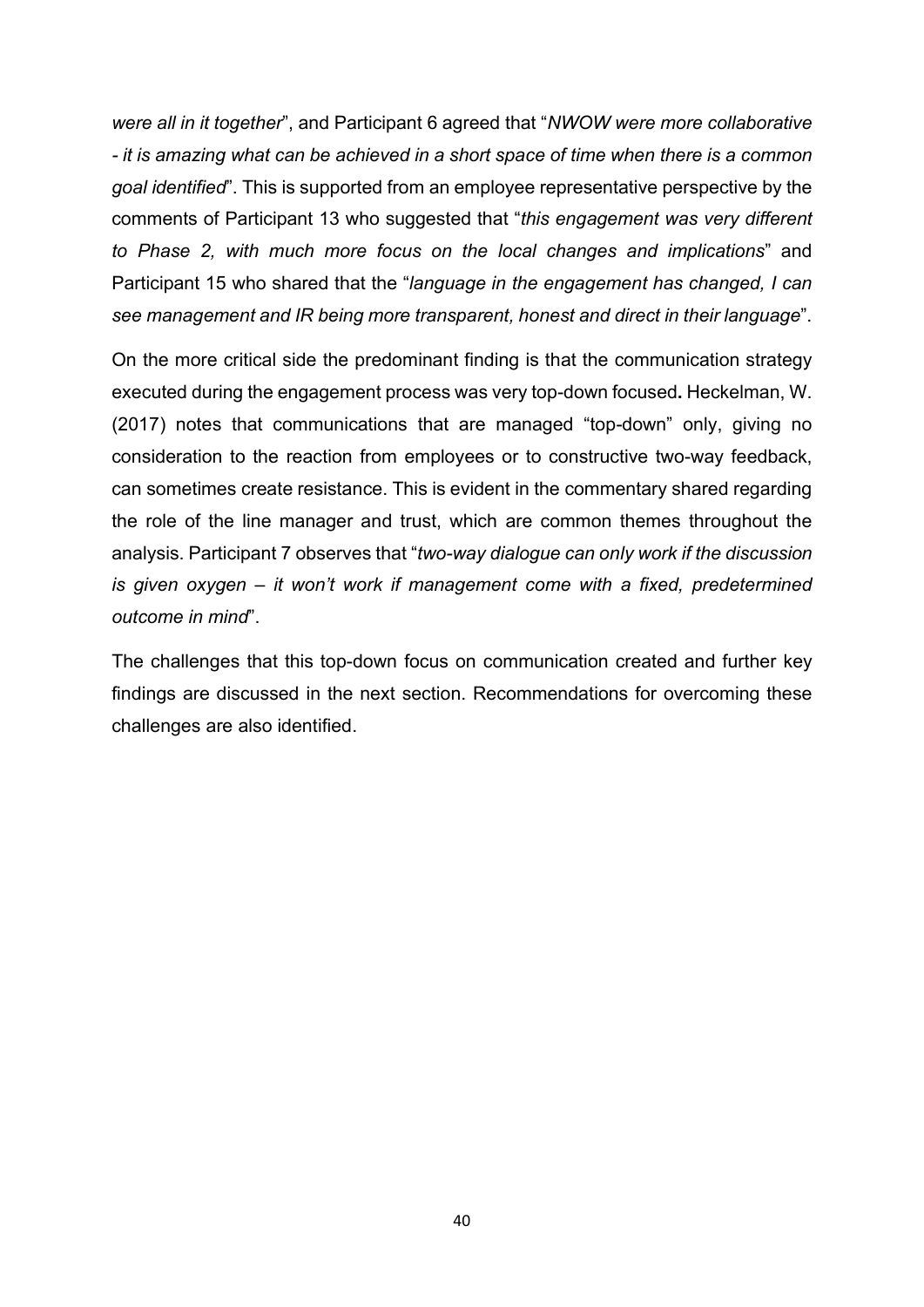## Chapter 5: Discussion and Recommendations

## 5.1 Introduction

Based on the above broader analysis, the author has identified four key findings that merit further detailed discussion. The following section will explore the role of the line manager, information preparation and distribution, trust and training & support, with recommendations included under each of these headings. The section will conclude with a summary of the key recommendations.

## 5.2 Key Findings

## 5.2.1 The Role of the Line Manager

A recurring theme throughout the analysis, and the key finding of the analysis relates to the role of the line manager. Buick et al. (2018), Brunetto and Teo (2018) and Balogun and Hope Hailey (2014) all recognise the importance of engaging line management to translate the change agenda into operational asks and to mediate and communicate between senior management and the employees affected by the change.

The absence of line management in the engagement process affected the ability of the participants to make decisions in the room and the ability to discuss local issues in detail. This was called out by the employee representatives, with Participant 15 noting that "local line management was left out and this made it hard for employees to get answers". This view was supported by Participant 14 who suggested that "senior managers feel that they have to have all the answers, but they don't stop to think about their direct reports who are better placed to provide the correct answers".

Management shared in this frustration with Participant 4 reflecting that "with the line manager missing we didn't have the local decision maker in the room". Participant 5 supported this view commenting that "we let frontline management down. In some instances, we simply didn't have the answer". These comments indicate how the exclusion of line management from the discussions hindered their ability to communicate effectively on the ground as it often seemed that they did not have answers to questions that were raised locally.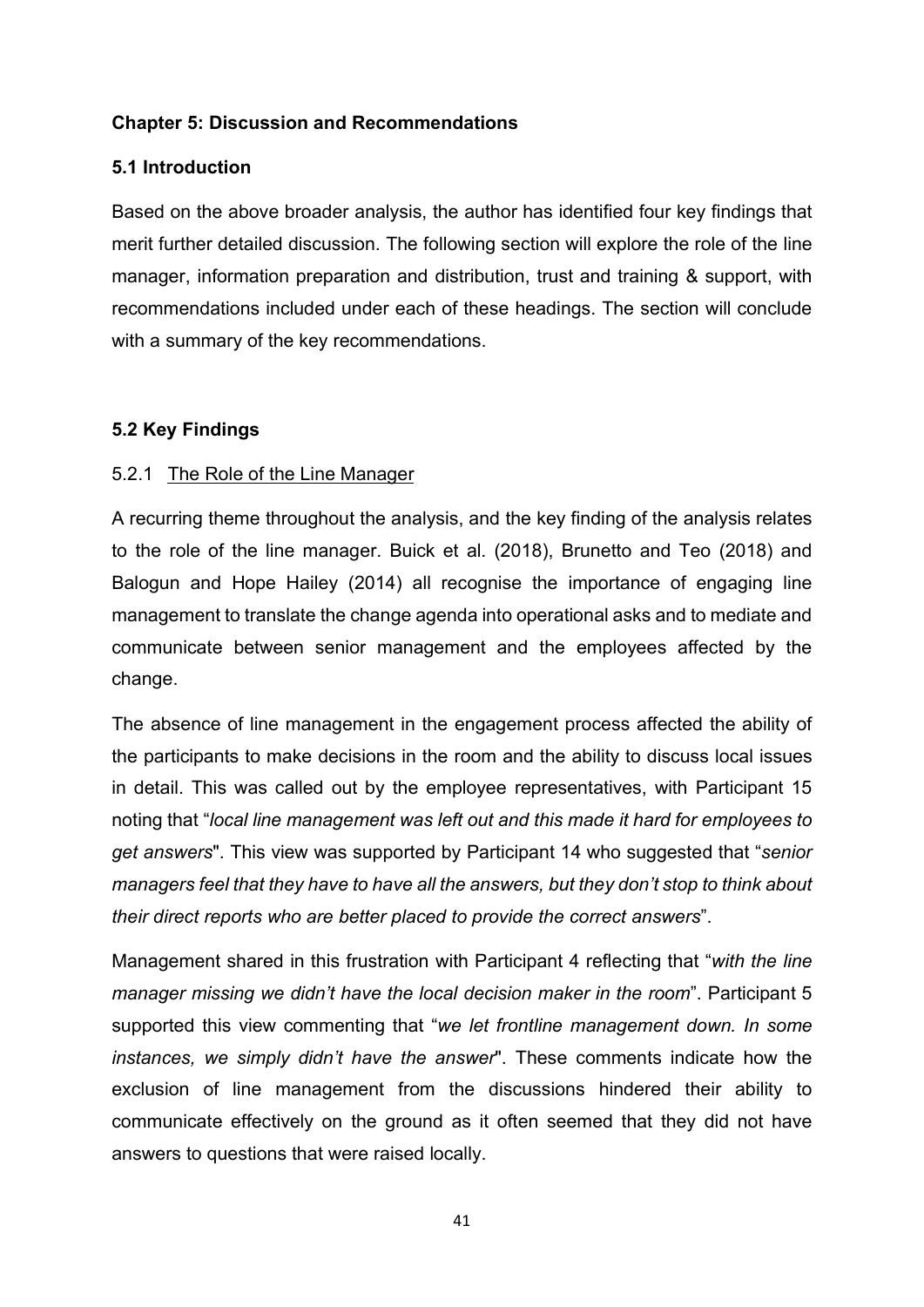## 5.2.1.1 Recommendations

Based on the research conducted the author recommends that future engagement processes, and specifically the relevant communication to the frontline, would be improved by including the line manager at every stage of the change management process. The inclusion of the line manager at all stages of the process empowers them with the information to support the overall communication strategy at a local level with accurate and consistent messaging, crucial to the success of the change programme (Chaudhry, S., 2020).

The facilitation of specific, local engagement between the line managers and local employee representatives should also be considered. Local engagement sessions would allow for constructive employee involvement and local two-way feedback – this in turn would enhance employee participation and reduce resistance to the change (Heckelman, W. 2017).

## 5.2.2 Information

As previously discussed, most participants – fourteen of sixteen participants acknowledged that information was circulated throughout the engagement process. The findings however identified three central concepts relating to challenges regarding the preparation and distribution of information: the use of WhatsApp, the level of detail in the information and the timing of circulation.

Virtual communication can connect people and fill communication voids that are created due to distance - people can access knowledge, learning, information and connect with other people virtually at the click of a button, irrespective of their location (Yasir, H. S. M. et al., 2021). In the context of daa, this is relevant in the context of shift working.

The use of the WhatsApp platform was an unexpected finding in this research. Employee representatives favoured this communication, with Participant 12 noting that WhatsApp is "the priority means of communication in my area". This allowed for the instant sharing of information, often in real time as the engagement sessions were taking place, to large groups of employees. In contrast, it proved to be a challenge for management as these communications were unstructured, unfiltered and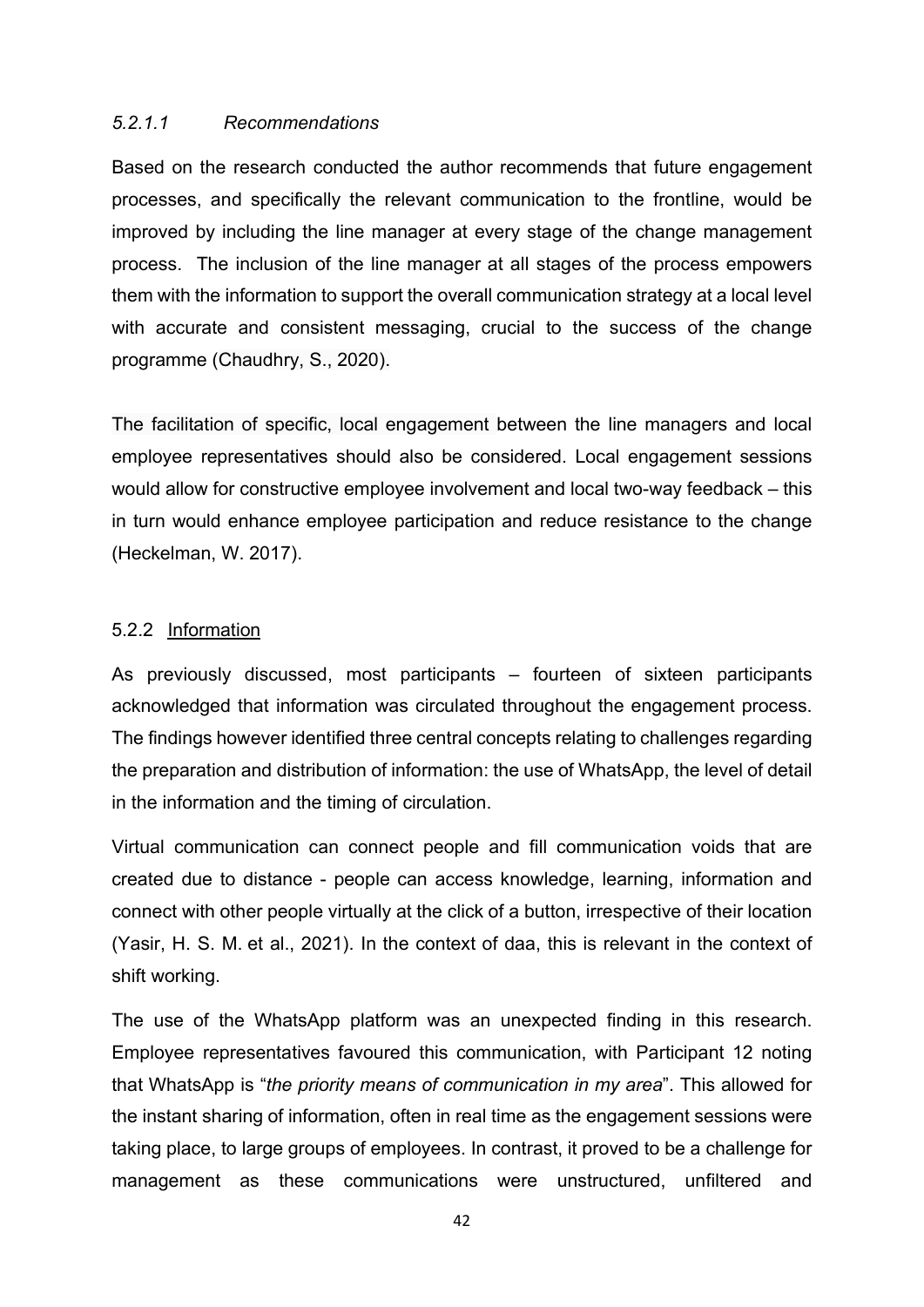untransparent, with Participant 1 frustrated that information was circulating on WhatsApp "from inside the engagement session before it had been finalised or agreed". Although WhatsApp was used by many employee representatives, participants did identify some limitations, as noted by Participant 16 who suggested that "WhatsApp is good for sharing info one-way but not for discussion" and Participant 3 noting that WhatsApp messages can "sometimes get confused and muddled". These comments are supported by a recent study conducted in a Dublin university of students working virtually during the COVID-19 pandemic, participants described how the absence of body language when communicating virtually hindered effective communication and that WhatsApp only allowed for passive engagement rather than active discussion (MacMahon, M. E. and Valente, M., 2020).

Challenges were highlighted by the employee representatives regarding the content of the informational slides, with several participants noting that the detail was too highlevel – Participant 16 highlighted that the "information that was shared needed more local detail" and Participant 15 said that "as a whole comms fell short for employees on the ground". Two participants, Participants 14 and 16 noted that the slides were "lacking the *nitty-gritty*" of what the changes meant for people.

Employee representatives identified a separate challenge regarding inconsistencies in the timing of updated electronic FAQs. In some engagements these happened immediately after the engagement, with Participant 9 noting that "reps had no time to digest the information before it was shared with wider employee cohorts". In contrast, Participant 15 highlighted that the document was circulated too late, with "additional questions coming to light that were not included in the FAQ".

## 5.2.2.1 Recommendations

It is recommended that a working group is created, comprising equally of management and employee representatives from frontline areas of the business to establish and agree a communications policy for company/union engagements.

This policy should consider what information should be shared between the relevant parties before an engagement session, including timelines for sharing information in advance of the engagement session. This approach would allow for bottom-up input to the comms strategy and prevent employee representatives "feeling like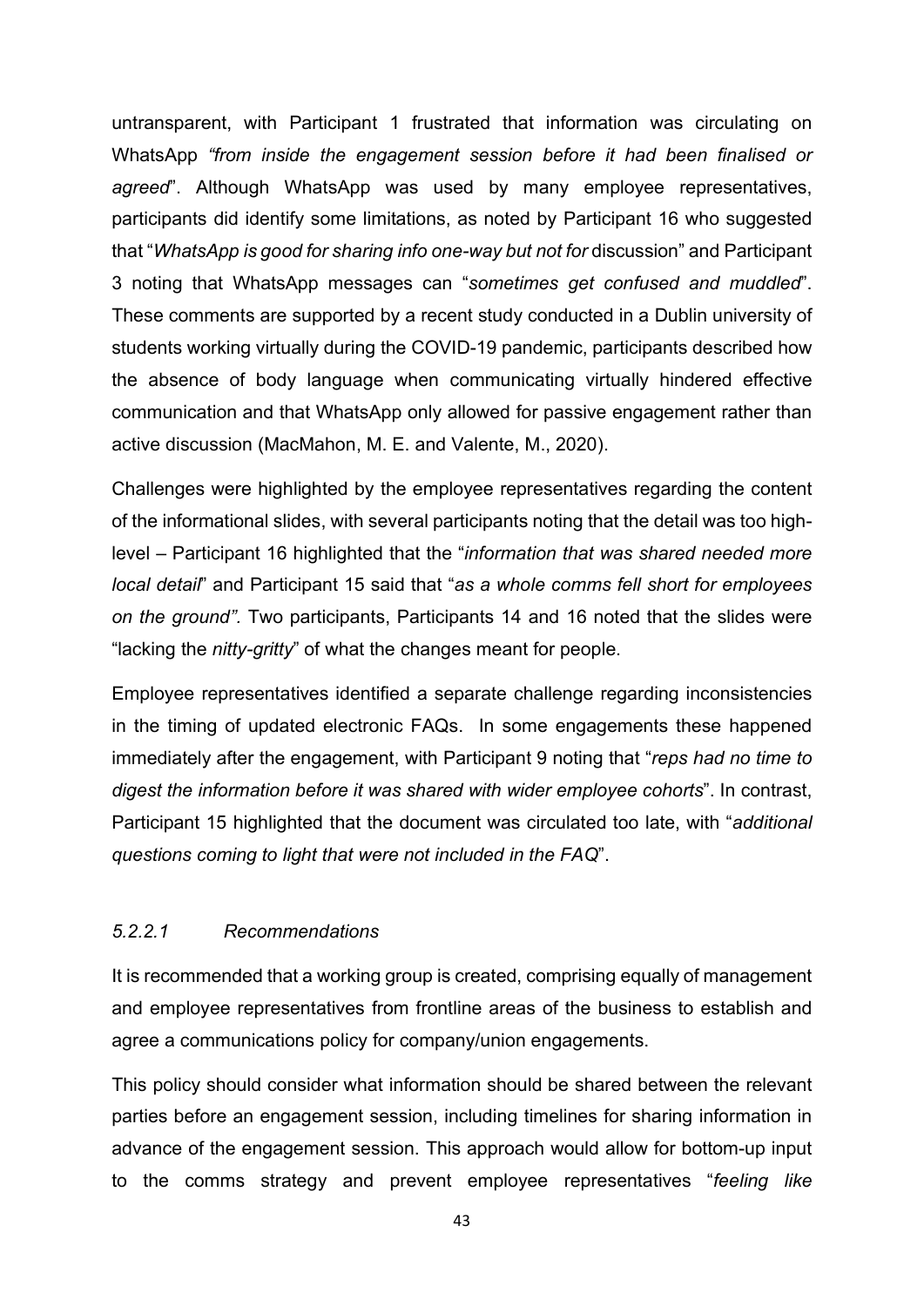management are one step ahead", as highlighted by Participant 15. The policy should detail the responsibilities of the manager and the employee representative, both of which have a role to play in communicating to the wider employee groups throughout the engagement. In particular, the role of the line manager should be considered. This research highlights a concern about the lack of the line manager involvement in both the engagement sessions themselves and regarding frontline communications. Participant 11 concludes that "local management need to be there". The policy should also clarify what and how information is shared within the engagement session(s) and what and when information should be shared following the engagement session.

The Communications Policy for union/company engagements should specifically address ground rules for communicating on social media and other virtual platforms. Communicating to employees working on shift at the frontline should be a primary focus. Choosing the suitable communication channel depends on the message, the sender, and the target audience – and choosing correctly is essential as it impacts the effectiveness of the communication (Hodgson, S., Mazrouei, M. A. and O'Neill, K., 2015). As noted by Participant 15 "individuals have personal preferences when it comes to communication, so it is good to have choices". Creating ground rules would also alleviate some of the concerns management have around the use of WhatsApp including that highlighted by Participant 2 who noted that management currently "can't control internal WhatsApp groups".

Extending the use of video to communicate the content of future discussions down to local management should be considered. This would allow the local line manager to play a greater role in communicating to their team and get into the "nitty-gritty", a gap identified by Participants 14 and 16. A local video would also allow for a more detailed update on specific, local discussions and "what it means for me", as suggested by Participant 10.

## 5.2.3 Building Trust

To build trust, managers need to meet with their people and communicate regularly and consistently (Overstreet, R.E. and Stubbendorff, J.R., 2019). The research conducted highlighted several challenges in relation to trust, including a commandand-control approach to communication rather than a collaborative approach with all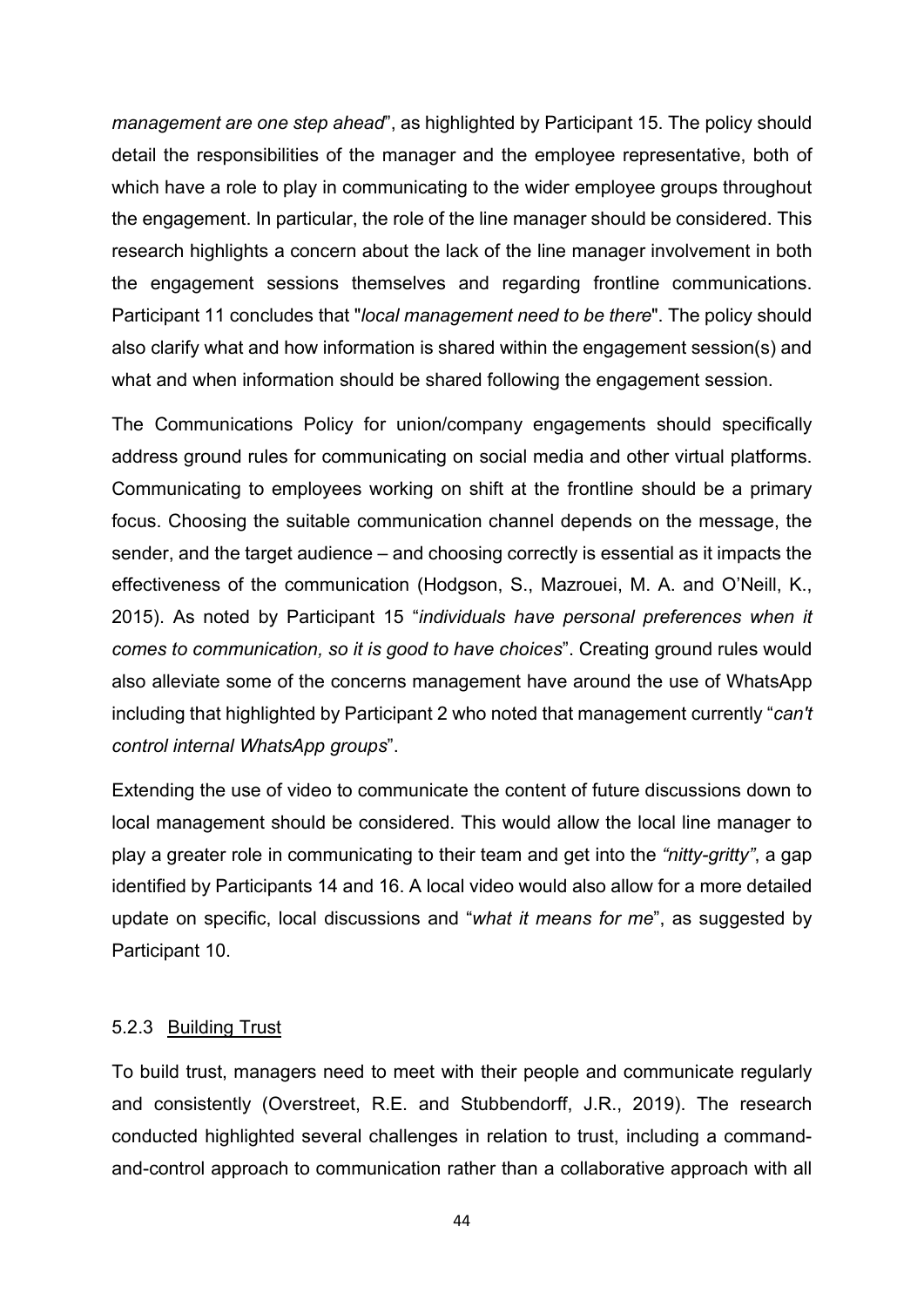participants. From a management perspective Participant 4 suggested that "to establish a single source of truth there needs to be management control over the communications" and Participant 8 confirmed that there was a "top-down approach to ensure consistency".

Another interesting concept that emerged was the context of how previous engagements affects the ability of the participants to build trust going forward. Management recognised that previous engagements had created elements of mistrust. Participant 3 who suggests that "in order to unlock the future through NWOW, past resistance to change also needs to be unlocked". Participant 6 also noted that "the only way to manage historical rumours and hearsay is to ensure consistent written and verbal communications from management".

A key observation called out by Participant 5 was that "the history of the organisation results in management not wanting to share half a plan. Perfection is sometimes the enemy of good". An example of this was seen in roster negotiations, where draft rosters were not shared early in the negotiations for wider discussion as management were concerned that there would be further changes required before the final roster could be confirmed. This minor issue slowed down the overall discussion, didn't allow for a collaborative approach and created more mistrust.

#### 5.2.3.1 Recommendations

Buick et al. (2018) suggests that strong and trustworthy relationships need to exist between management and the employees to improve the likelihood of successfully implementing the change. Participant 14 suggested that to improve engagement, trust should be "given and not earned - it is about having the right attitude".

To improve trust at a local, and to reinforce the role of the local line manager, a recommendation for the company to consider is to begin creating joint communications at a local level between the employee representatives and local line management. This approach to joint communications would need to be carefully considered and introduced slowly, focusing initially only on positive changes or developments within the local team, for example, local increases in pay ranges negotiated with management and the employee representatives. This recommendation is underpinned by the suggestion of employee representative Participant 9 who states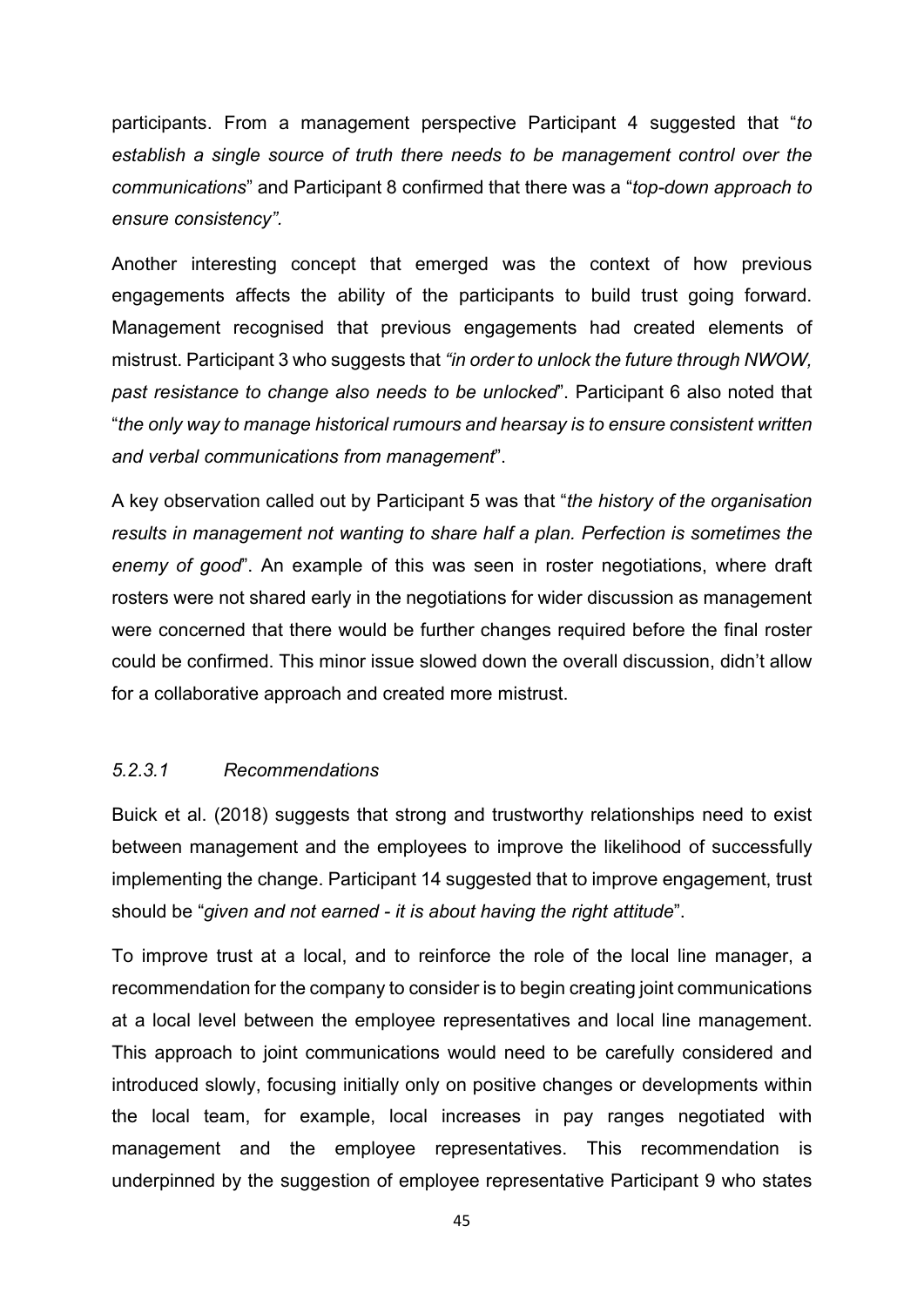that "in an ideal world there would be a joint platform for communication, but the trust isn't currently there to facilitate this". The current obstacles to joint local communications have built up over an extended period - and the longer an organisation has been entrenched in the old way of doing things the harder it is to change thus lowering the chances of success (Cohen, H., 2019).

In addition, the establishment of local townhalls, whether virtual or face-to-face, would allow for discussion between management and employees. This mode of communication can also help to build trust between the parties allowing for verbal communication (Bhardwaj, S., Deepshikha and Sharma, V., 2017). The position is supported by Participant 3 who observes that "you can tell if a message is sincere when you can see the person's facial expressions". Local townhalls could allow for smaller or less significant issues to be siphoned off for local discussions, preventing delays in companywide engagements.

These joint communications and local townhalls would form the basis of a bottom-up approach to engagement, would improve trust at a local level so that when more significant change or difficult messages are required, the foundation of the local relationship already exists. Managers should consider not only building employee trust but also minimizing employee suspicion as 2 distinct areas of management practice (Liao, J-Q. et al. 2017).

#### 5.2.4 Training and Support

If the organisation is to complete the "Refreezing" step of Lewin's model and implement and establish new habits or norms (Bridgman, T., Brown, K. G. and Cummings, S., 2016), to reinforce and sustain the change called out in the ADKAR Change Competency Model (Kiani, A. and Shah, M. H., 2014), or to anchor new approaches as highlighted in Kotter's model (Kotter, J. P. and Cohen, D. S., 2012, p.6) it is essential that management have the correct knowledge, skills, ability and information to execute these asks.

The effectiveness of communication is influenced by several factors including characteristics of the individual communicating, presentation style, the content of the messages being communicated and the setting in which communication takes place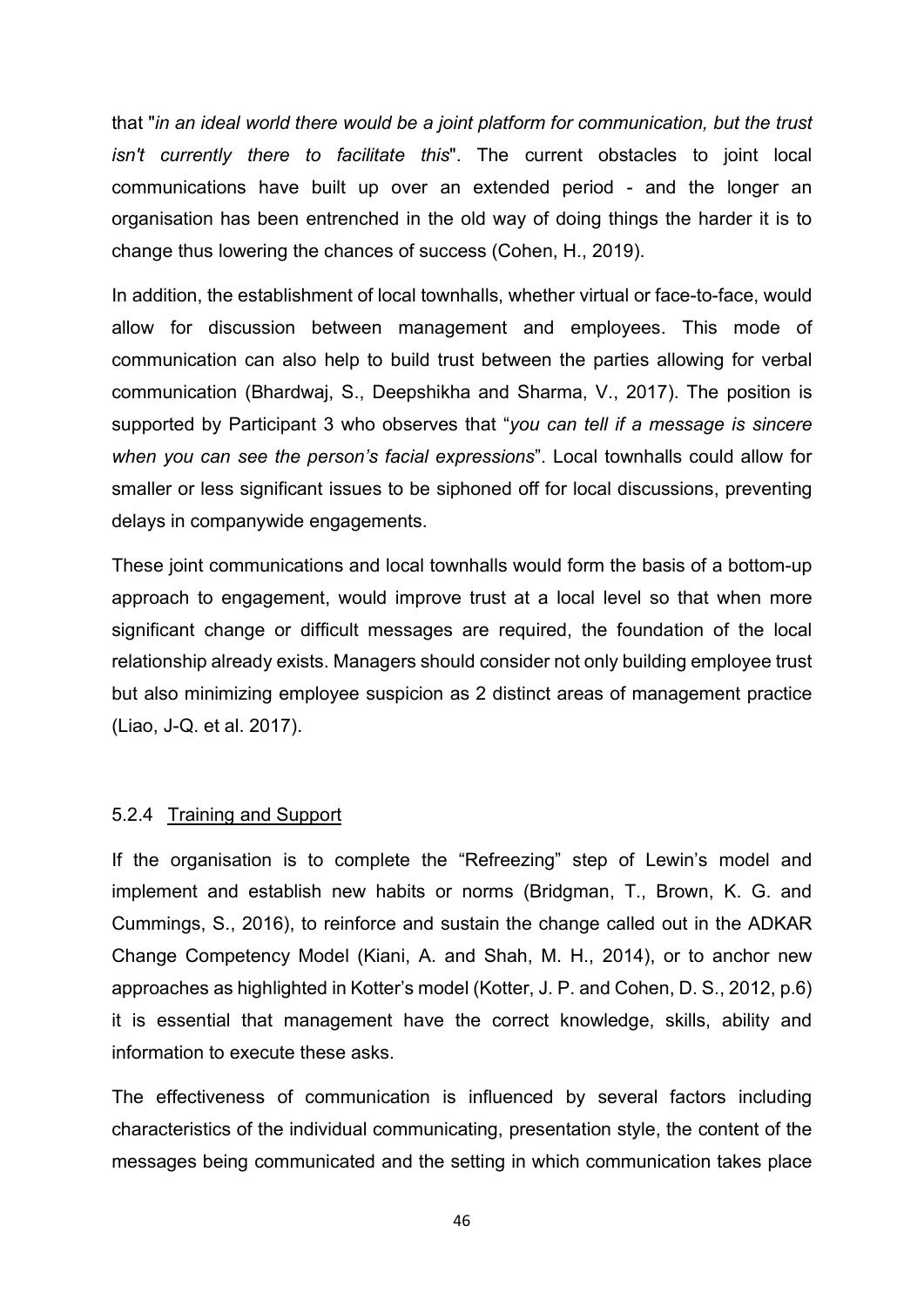(Matthews, J. 2009). Therefore, employee representatives, who are also key stakeholders in the engagement process overall and in the specific, local communication process, also need to have the correct knowledge, skills, ability, and information.

## 5.2.4.1 Recommendations

It is recommended that effective communication training is researched and designed specifically relating to change management for frontline management in daa. Organisations need to systematically develop change management skills and capabilities within their middle management cohort to reduce resistance to change and build trust within the organisation (Cui, Y. and Jiao, H., 2019).

Kotter's change management model recognises the importance of a guiding coalition who can support and drive the change agenda (Kotter, J. P. and Cohen, D. S., 2012, p.6). The research suggests that many employees within the frontline teams trust their local employee representative in the first instance to share the relevant information and communications. This is evident from a management perspective, Participant 4 states that "we delegate responsibility of communicating to the frontline to the local reps" and by the employee representatives themselves who note that "responsibility is given to reps to own the comms", as suggested by Participant 10. It is therefore recommended that effective communication training and support is also provided to the employee representatives. By doing this the company can leverage the existing relationships that employee representatives have on the ground – management Participant 8 recommends that "the company need both management and local reps to be transparent even when the message is difficult".

Aligned training, development and support for all participants will also support an aligned approach to communications strategy of the change agenda, recognised within the ADKAR change competency model as crucial in reinforcing and sustaining the change (Kiani, A. and Shah, M. H., 2014).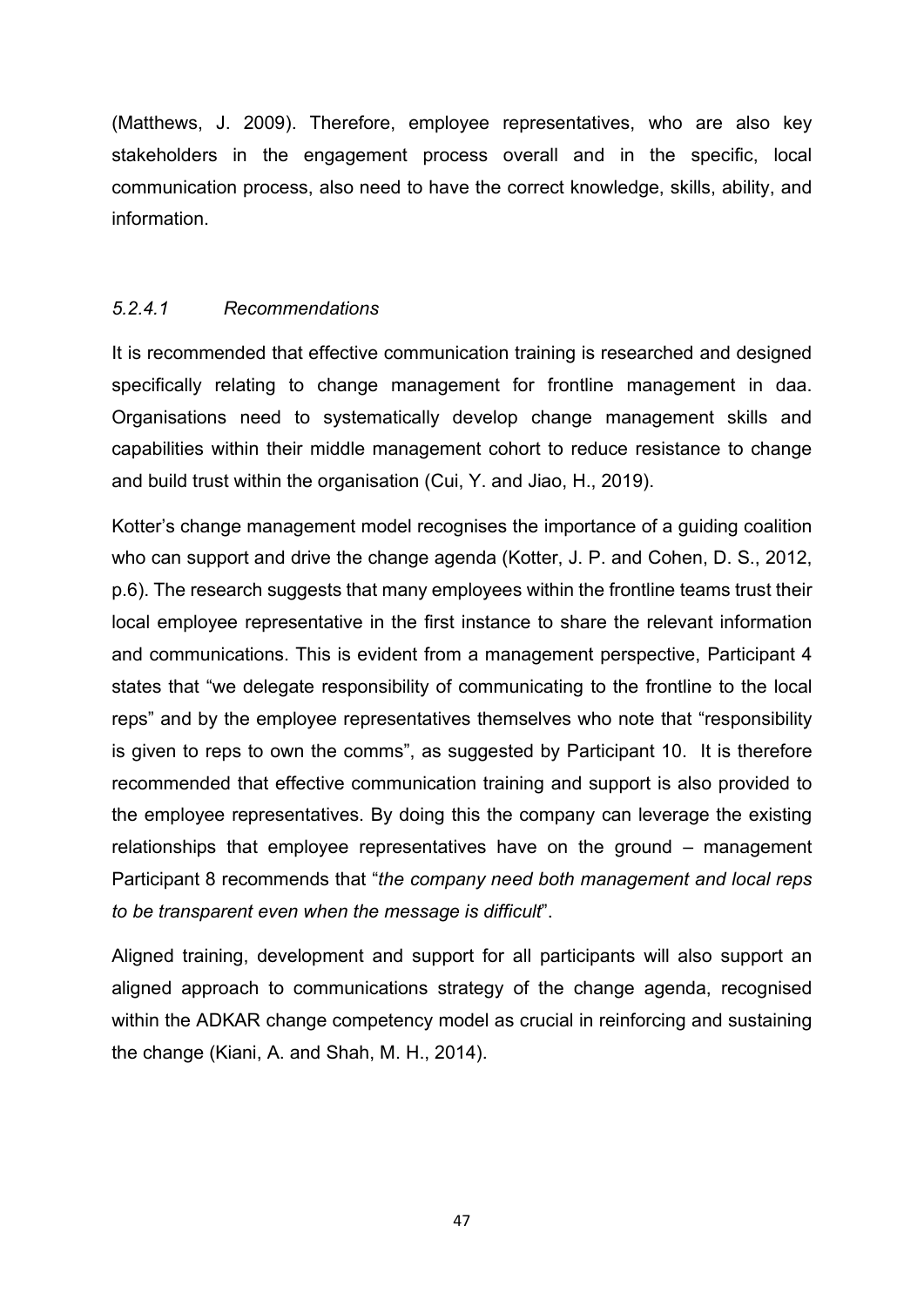#### 5.3 Summary of Recommendations

The suggested recommendations are not intended to be considered as stand-alone actions. They should instead work in unison to enhance trust between the participants, reinforce the role of the line manager and improve the alignment of the process and structures across the wider engagement to create more transparent, consistent, and effective communication to the frontline teams affected by the change programme.

Whilst all the recommendations are important, the research indicates that the role of the line manager is a common theme to all findings. When considering trust, Participant 11 notes that "line managers and Employees don't have a relationship when it comes to talking about change" and Participant 16 shared that "trust and comms breaks down at the level of local management". When considering participation at the engagement sessions Participant 3 recognised that "in some instances the voice of the local manager was missing". Although many communication channels fed into the communication strategy, employees preferred to discuss with their local representative rather than local management. This was highlighted by Participant 14 who noted that "people prefer face-to-face comms with their reps" and Participant 15 who suggested that "the local manager didn't understand what was agreed to be able to answer questions".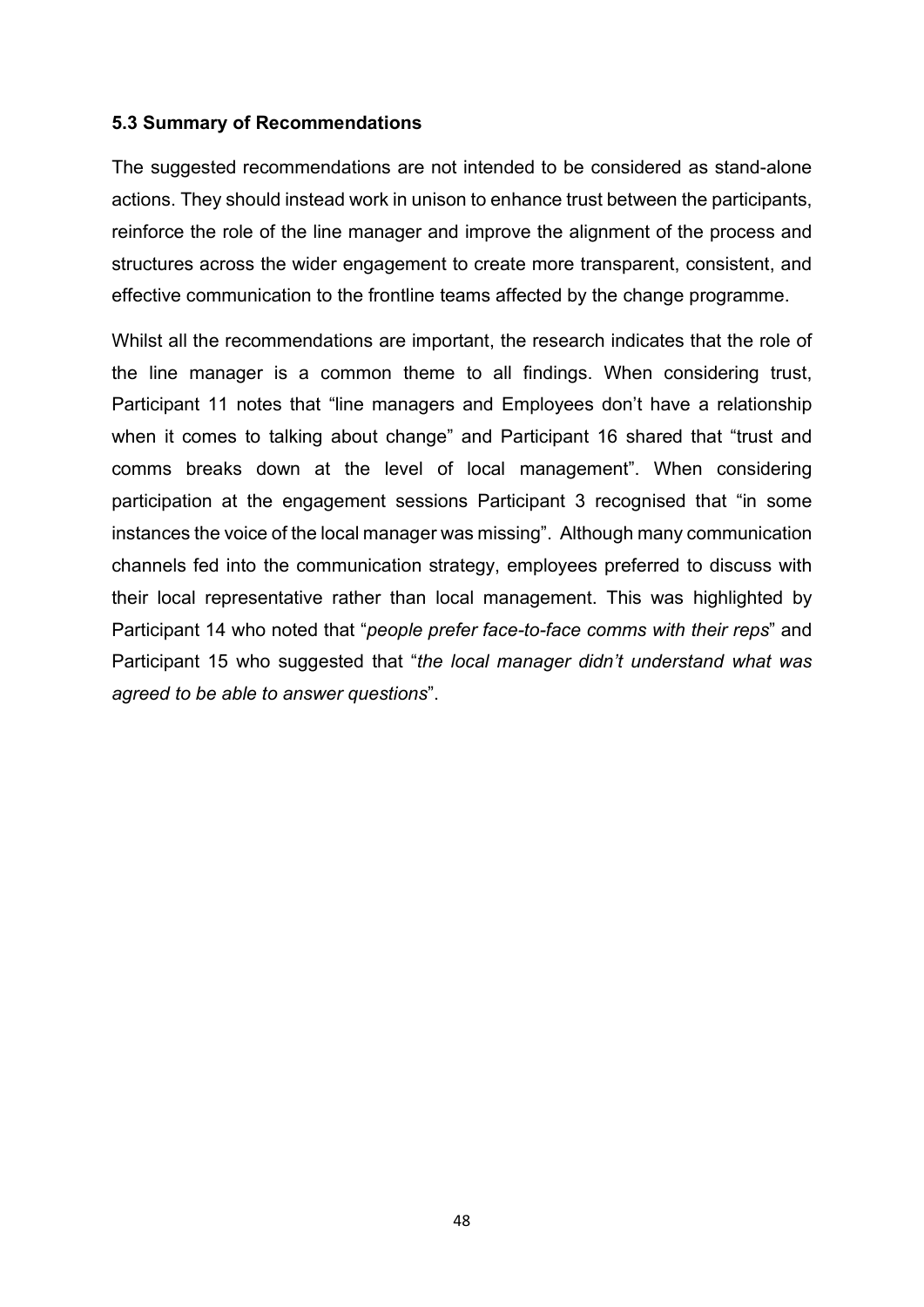## Chapter 6: Additional Considerations

The following section looks at further recommended actions that should be considered, including planning, cost and timelines. The personal learnings of the author are also captured.

## 6.1 Further Recommended Actions

In the first instance, the role profile for the role manager should be reviewed to incorporate responsibilities for managing change and communication into their role. Facilitating local engagement sessions, local townhalls and participating in the working group should all be included in the role profile for frontline management. In addition, the manager's objectives should be amended to reflect these responsibilities, so that these activities can be priorities and measured. The local HR Business Partner can support senior management to adapt role profiles and objectives for frontline managers. The cost of implementing this recommendation consists of internal time and salaries. These activities should begin in Q4 2021, ensuring that all documentation is updated and agreed in advance of performance year 2022.

The creation of the proposed Employee Communications Working Group should take place in Q4 2021. This forum could be supported by local HR and members of the Industrial Relations and Internal Communications team, who can advise on other relevant company-wide initiatives and best practice in their specialist fields. The requirement for local videos and/or local joint communications could also be discussed and agreed at this forum. The cost of implementing this recommendation is also internal time and salaries.

In addition to these internally supported initiatives, the effective communications training would need to be researched and developed with the support of external consultants who are experts in this field. The internal Organisational Development team, together with the Industrial Relations team, the HR Team and the Internal Communications team, would need to scope out the exact requirements for this training. Proposals can be shared with the Employee Communications Working Group for their input and feedback. Once the requirements are finalised and an external provider is chosen, in line with internal procurement procedures, the training should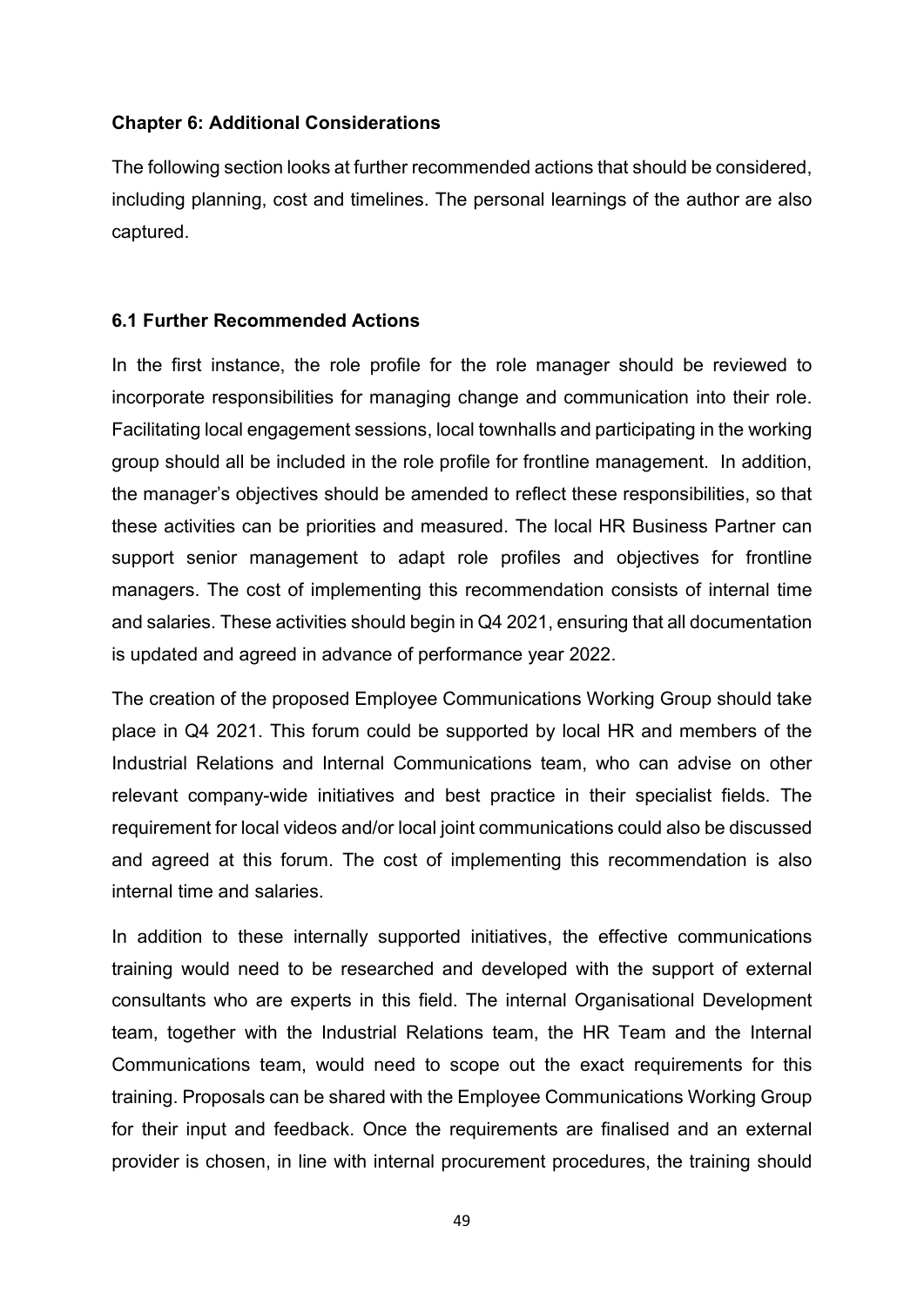commence in Q1/Q2 2022, prioritising frontline management for operational teams on shift. This training should be rolled-out to all frontline management within daa throughout 2022. In parallel, the relevant local representatives for the same frontline teams should complete the training, enhancing the effectiveness of local engagements and local townhalls taking place during 2022. All relevant objectives setting for 2022 should include this training under the development plan.

The company should review the effectiveness of the training at the end of 2022 and consider rolling it out to other colleagues, who could support local line management as communication champions for the relevant area. In addition, local talent pipelines could consider this training for individuals requiring enhanced understanding of the communication strategy across the business or who needs to improve their internal communication skills to prepare for a bigger or more complex role in the future. The cost of this training programme is likely to be a minimum of €150,000 in 2022 to cover the initial frontline management and local employee representative training, and an additional €100,000 in 2023 should management wish to extend the training to other cohorts of employees.

This investment of time and money into local management, communication infrastructure and training for management, employee representatives and those in a talent pipeline is significant. The benefits however should be seen by an improvement in the bottom-up communication for the frontline and in the breath of targeted development for individuals in the talent pipeline desiring an enhanced understanding of the business and in communication skills.

#### 6.2 Personal Learnings

The process of completing this dissertation has allowed me to reflect on some of my strengths, areas for development and learnings. The first and most prevalent reflection is that time cannot be underestimated  $-$  it always takes longer than you think to complete certain sections of writing or tasks. Time management skills are crucial in successfully completing a dissertation. Allowing time for reading, thinking, and having time away from the dissertation is as important as planning time to write. Allowing time for the unknown or unexpected in your planning is also crucial.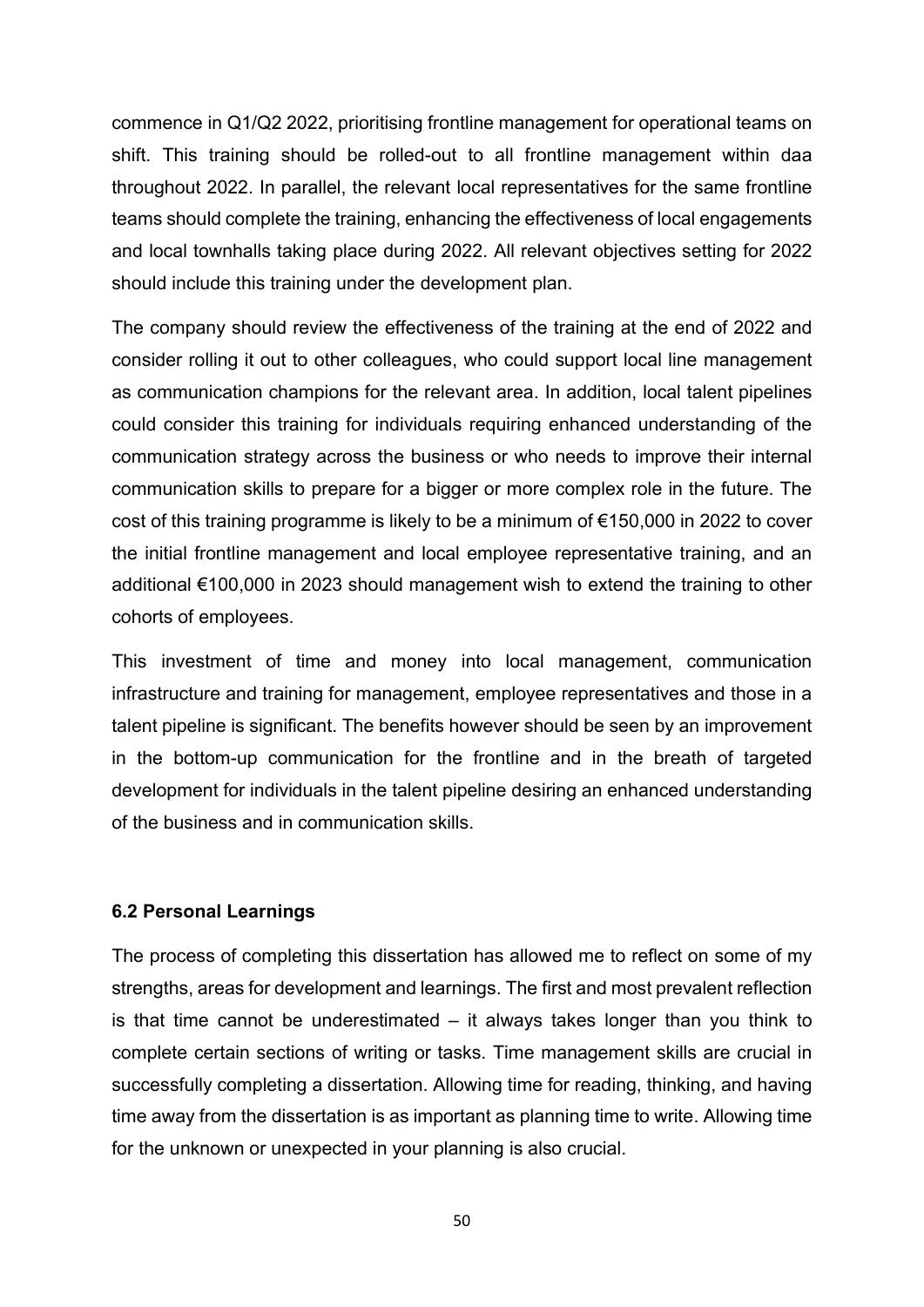Within my organisation, this research has given me the opportunity to talk to colleagues I hadn't known before, to learn more about what happens at the frontline and to understand more about the history, culture, and evolution of the company. It has also allowed me to interact with colleagues in a different way, discussing topics independent of our daily role. This will enrich my role going forward and has given me a greater appreciation of the role different individuals play within internal change management processes.

Finally, this process has shown me how to develop resilience and to work through obstacles or roadblocks that I had not previously encountered. It has given me a newfound confidence to tackle new challenges head on and to believe that I can achieve what I set out to achieve. It has allowed me to grow and enrich my internal network and to deepen my understanding of the different aspects of my chosen research topic.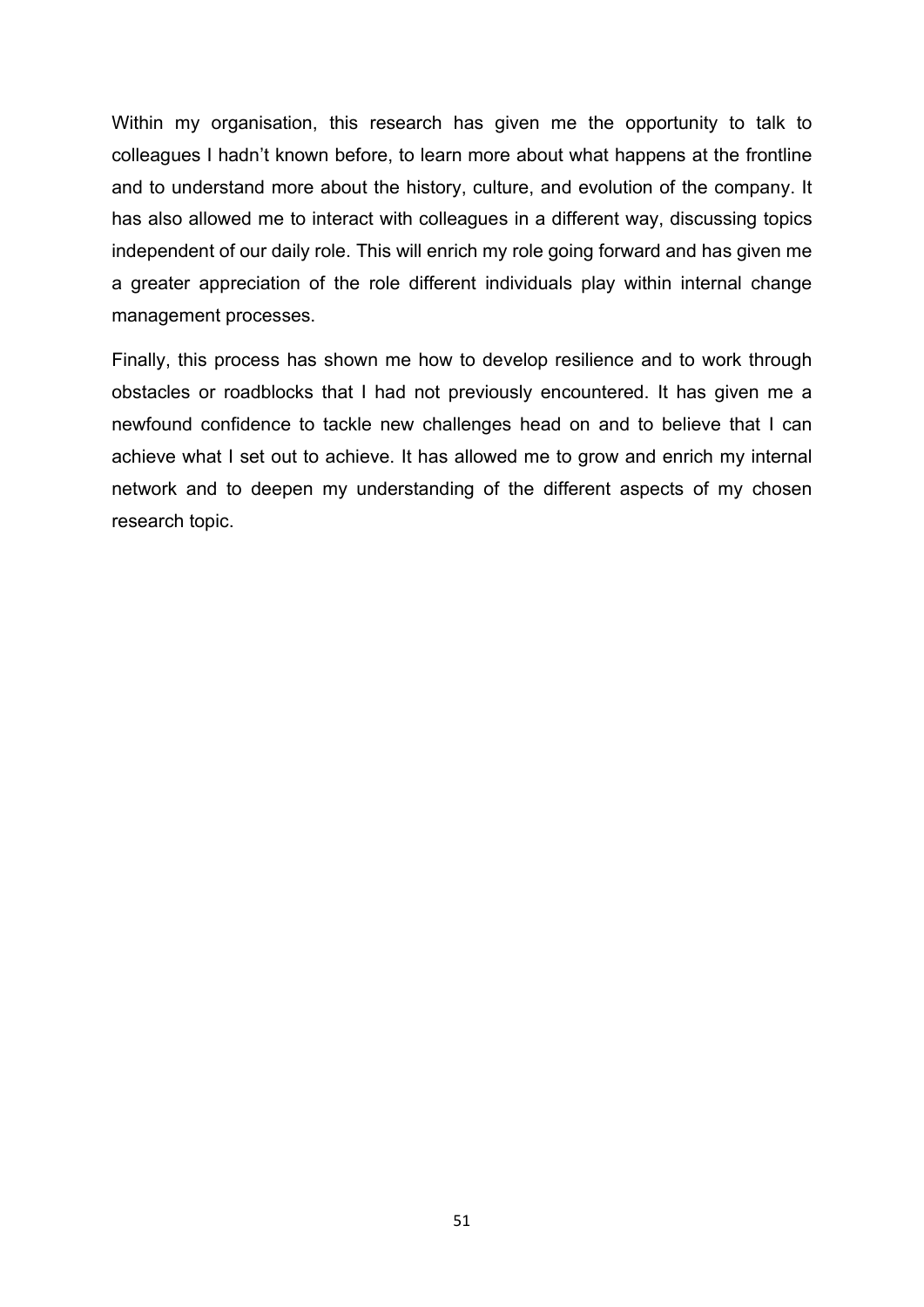#### Chapter 7: Conclusion

The literature review underpinning this research reinforced the importance of a structured approach to change management model, as highlighted by the Lewin, Prosci ADKAR and Kotter models. The role of the manager and their influence over employees is also considered, in particular regarding communicating the changes required to their teams. By communicating effectively with employees, ensuring they are involved in the change programme and encouraging their input and feedback, resistance to the required changes can be reduced.

Within daa the context of previous engagements cannot be ignored. With a long history of engaging with their union partners through collective bargaining, change programmes have been negotiated with varying degrees of success. Whilst the additional consideration of the COVID-19 pandemic in 2020 created a clear rationale for some of the changes required by daa, the author concludes that the context of the pandemic also presented several challenges and created a unique environment for engagement and negotiation between daa and SIPTU. Communication became a key focus of the change management agenda, captured by Participant 1 who commented that that "you can't communicate enough in a crisis". The communication strategy implemented during this engagement process included the introduction of new communication channels that considered, in particular, the virtual and digital world that surrounds us. Participants in the engagement strategy recognised the company's efforts to provide information from the engagement sessions to employees. The communication strategy was however very top-down focused, leading to gaps in information or miscommunication at the frontline.

The strategic approach to the communications strategy is very top-down focused. The research indicates that some of the communications initiatives, such as the use of video, the transparency and sharing of information and the format of engagement established during the NWOW engagements have been received positively and show improvement on previous engagements. The author further concludes that frontline management need to be more included, better informed and better supported. Improving can help improved trust and support top-down communication with an aligned bottom-up strategy to enhance the effectiveness of communications in future company/union engagements. The suggested recommendations however could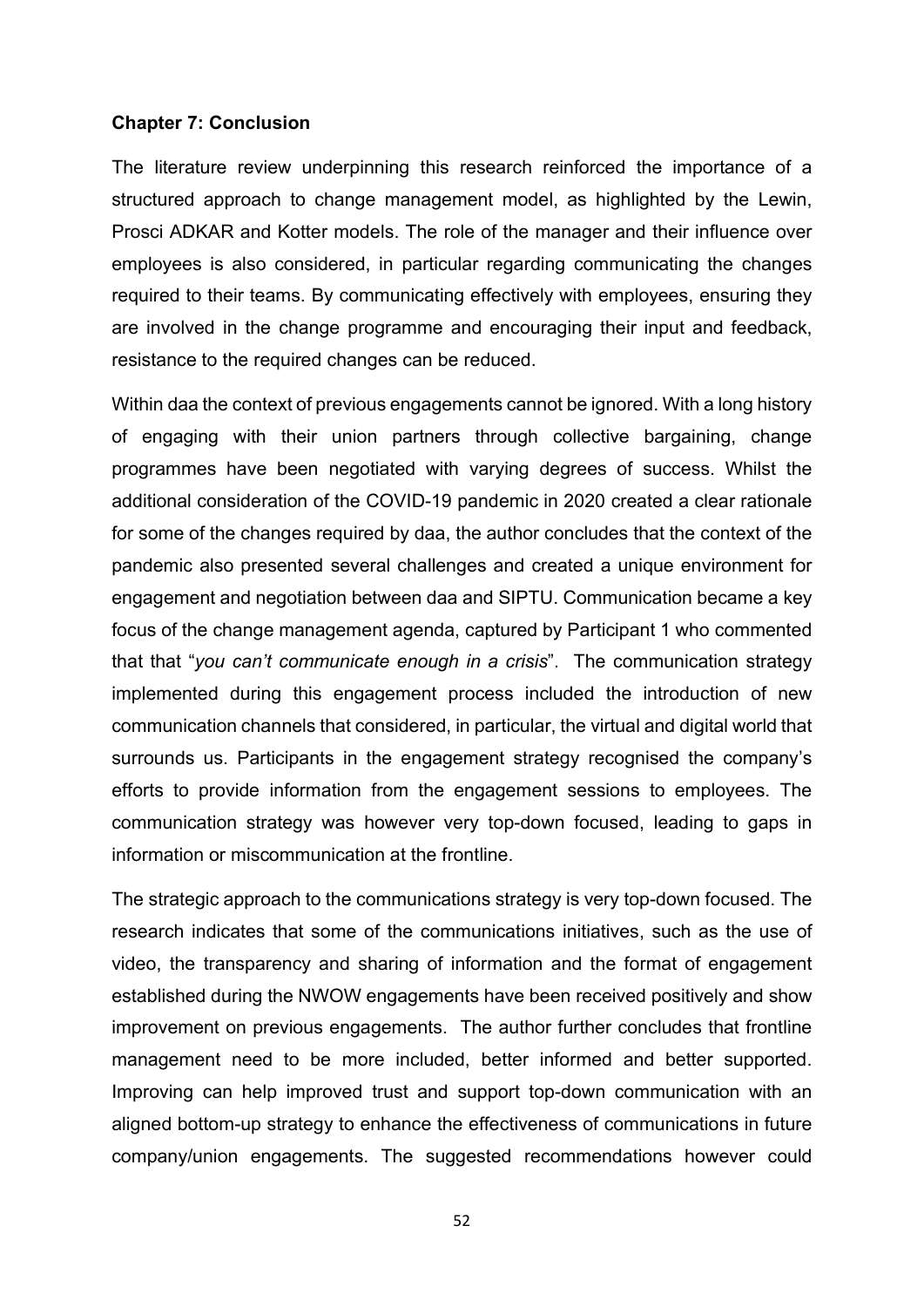further improve communication between the local line manager, the union representatives and the employees the effectiveness of communications. Implementing these additional actions should enhance the role of the local line manager, placing them at the centre of future engagements and responsible for the communications at a local level.

Participant 13, an employee representative, perfectly sums up the overall sentiment towards effectiveness of the communications deriving from the engagement process concluding that "the new way of communicating was one of the best things to come from the NWOW engagement - it's a pity it took such a terrible and drastic pandemic to get communications to improve, but I think that's what's happened".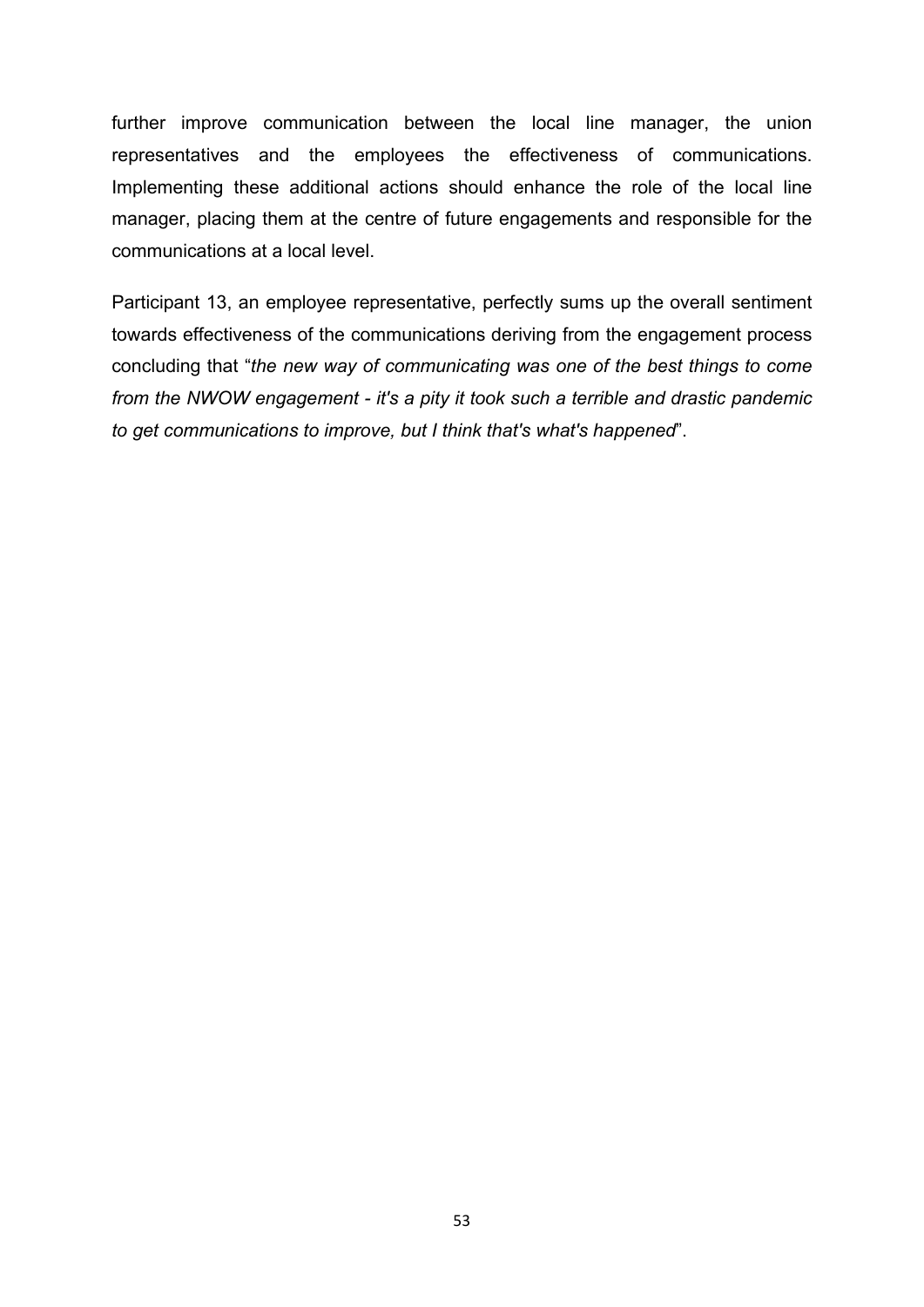## Appendix 1: Sample Questions from Semi-Structured Interviews

#### **OPENING**

- 1) Can you tell me about your role?
- 2) Between March 2020 and March 2021, daa engaged with their trade union partners to implement frontline change. Can you tell me about your involvement in this process?
- 3) In your opinion what worked well during the process and what issues arose?

## FOCUSED

- 4) From your perspective what was the experience of the front-line employee (TLs, Supervisors and Team Members) throughout the engagement process?
- 5) What role did you play in communicating the outcome of the different engagement sessions to those outside of the process?
- 6) What is your opinion on how communication to the frontline was delivered?
	- a. By senior management
	- b. By frontline management (line managers, supervisors and team Leads)
	- c. By the trade union (officials and representatives)
- 7) From your perspective can you tell me your opinion the effectiveness of the communications that arose from the engagement sessions?
- 8) From your perspective did the frontline employees understand at each stage the changes that were proposed as an outcome of the engagement process?
- 9) From your perspective did all central participants and those impacted by the changes proposed understand how the changes would be implemented on the ground/in reality?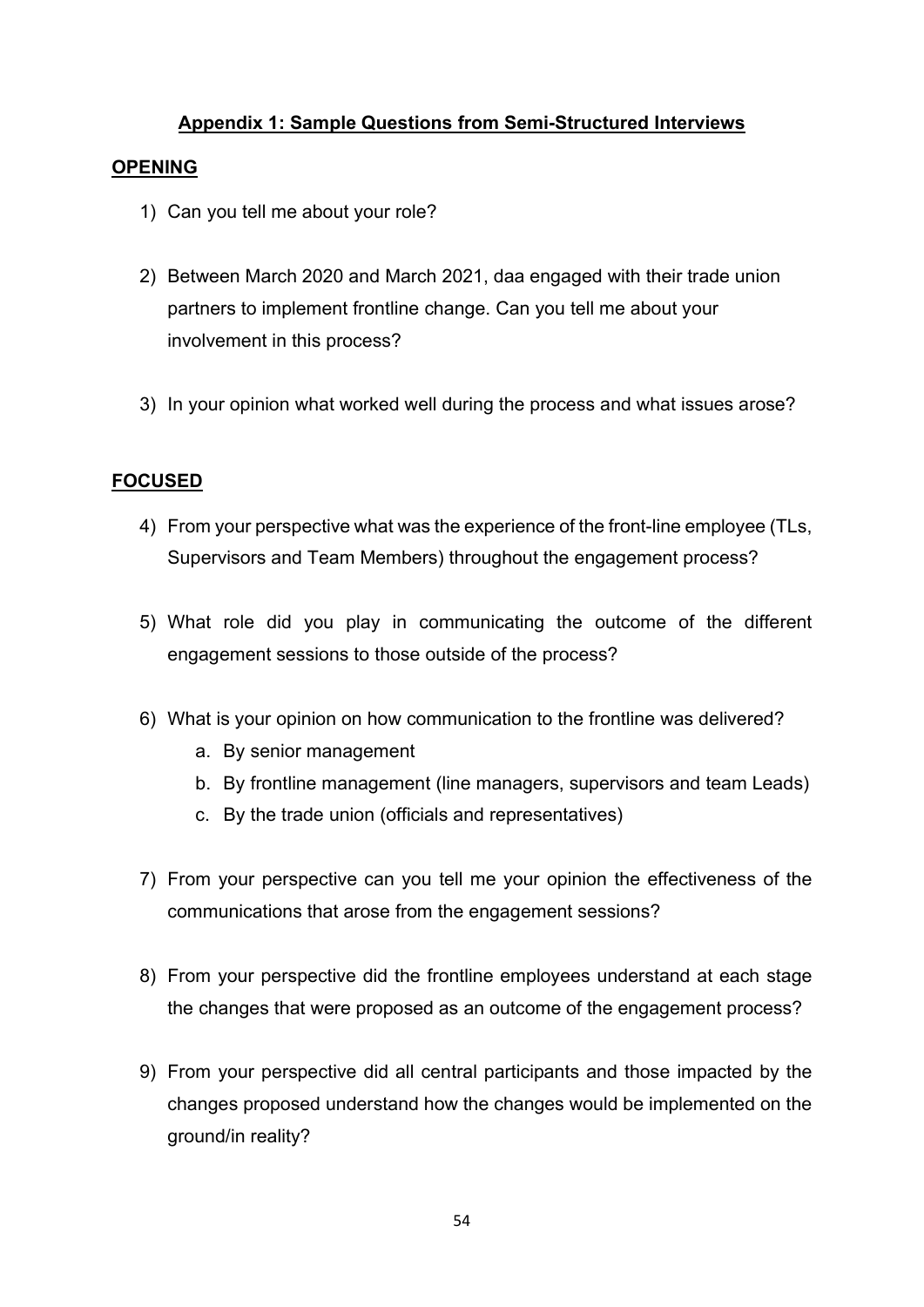# CLOSING

- 10) Overall, how would you describe your experience of the process?
- 11) From your perspective were the communications arising from the engagement process on changing work practices on the frontline effective
- 12) With the benefit of hindsight, what learnings do you think could be taken from this particular engagement process that could enhance future engagements, in particular with regards to communication?
- 13) Is there any other information you would like to share from your experience in the engagement process that you think is relevant for this research?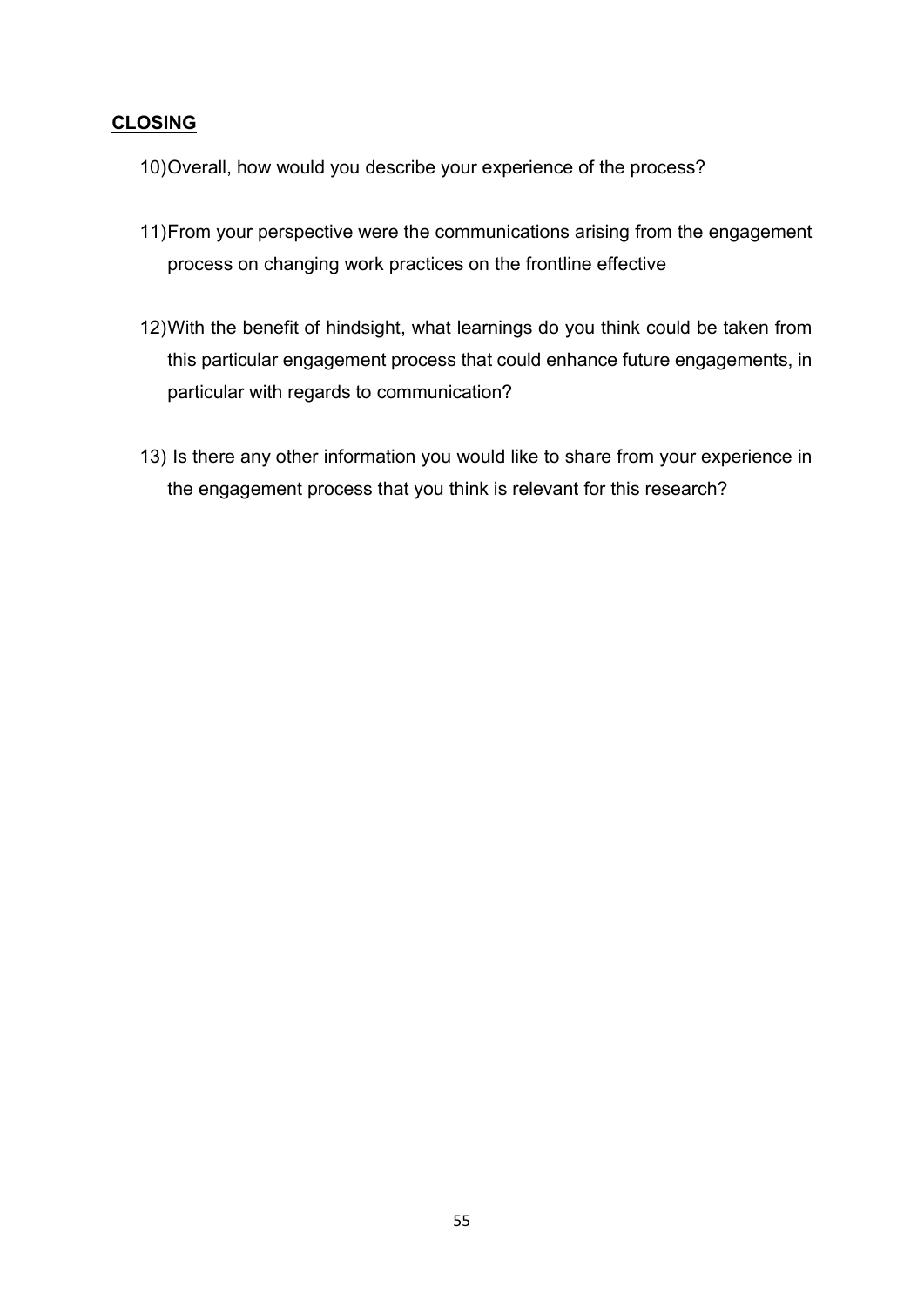# Appendix 2: Sample of Interpretative Phenomenological Analysis (IPA)

|                                        |                           |                                                                        |                        | <b>IPA Commentary</b>  |                        |                                       |
|----------------------------------------|---------------------------|------------------------------------------------------------------------|------------------------|------------------------|------------------------|---------------------------------------|
| Themes/Codes                           | Subtheme                  | Original Commentary                                                    | Descriptive Linguistic |                        | Conceptual             | Free Association                      |
|                                        |                           | Excellent - needed more at local                                       |                        |                        |                        |                                       |
| Technology                             | Video                     | level                                                                  |                        |                        |                        |                                       |
|                                        |                           |                                                                        |                        |                        |                        |                                       |
|                                        |                           | We printed them and left them in                                       |                        |                        |                        |                                       |
|                                        |                           | break rooms. People don't access                                       |                        |                        |                        |                                       |
|                                        |                           | e-mail or the interanet if they don't                                  |                        |                        | Resistance to          | Company should consider both          |
|                                        | Electronic FAQ            | have to                                                                |                        |                        | technology             | approaches                            |
|                                        |                           |                                                                        |                        |                        |                        |                                       |
|                                        |                           | Whatsapp is good for sharing info                                      |                        |                        |                        | Challenges with 2-way comms on        |
|                                        | WhatsApp                  | oneway but not for discussion                                          |                        |                        |                        | WhatsApp                              |
|                                        |                           |                                                                        |                        |                        |                        |                                       |
|                                        |                           | Our team don't use e-mails at all                                      |                        |                        |                        |                                       |
|                                        |                           | for their role so they are 100%                                        |                        |                        |                        |                                       |
|                                        |                           | reliant on team briefings and                                          |                        |                        |                        |                                       |
|                                        | General                   | conversations for their updates.                                       |                        |                        |                        |                                       |
|                                        |                           |                                                                        |                        |                        |                        |                                       |
|                                        |                           | Breakout sessions with rep is                                          |                        |                        |                        | Challenges with shiftwork should be   |
|                                        |                           | preferred engagement                                                   |                        |                        |                        | considered                            |
|                                        |                           |                                                                        |                        |                        |                        |                                       |
|                                        |                           | Comms has VASTLY IMPROVED                                              |                        |                        |                        |                                       |
|                                        |                           | over the last few years - can't fault                                  |                        |                        |                        |                                       |
|                                        |                           | the company                                                            |                        |                        |                        |                                       |
| Process & Structure Number of Sessions |                           | No real issue                                                          |                        |                        |                        |                                       |
|                                        |                           | No issue with the info - it just                                       |                        |                        |                        |                                       |
|                                        | Info / Slides             | needed more detail at local level                                      |                        |                        |                        |                                       |
|                                        |                           |                                                                        |                        |                        |                        |                                       |
|                                        |                           | NEED TO BE ABLE TO ANSWER                                              |                        |                        |                        |                                       |
|                                        |                           | BASICS AND GET OFF ON                                                  |                        |                        |                        |                                       |
|                                        | Prep                      | GOOD FOOT                                                              |                        |                        |                        |                                       |
|                                        |                           |                                                                        |                        |                        |                        |                                       |
|                                        |                           |                                                                        |                        | We always              |                        |                                       |
|                                        |                           |                                                                        |                        | underestimate how      |                        |                                       |
|                                        |                           |                                                                        |                        | much time people       |                        |                                       |
|                                        |                           | More prep upfront could prevent                                        |                        | need to talk things    |                        |                                       |
|                                        |                           | time wasted in follow-up                                               |                        | through                |                        |                                       |
|                                        |                           |                                                                        |                        |                        |                        |                                       |
|                                        |                           | Management circulated info                                             |                        |                        |                        |                                       |
|                                        |                           | straight after the sessions - good                                     |                        |                        |                        |                                       |
|                                        |                           | to have info but not always timed                                      |                        |                        |                        |                                       |
|                                        | Follow-Up                 | right                                                                  |                        | If management and      |                        |                                       |
|                                        |                           |                                                                        |                        | reps were left to look |                        |                                       |
|                                        |                           |                                                                        |                        | after their own        |                        |                                       |
|                                        |                           |                                                                        |                        | sections it would be   |                        |                                       |
|                                        |                           | Trust and comms breaks down at                                         |                        | more effective and     |                        |                                       |
| Trust                                  | General Trust             | the level about the local manager                                      |                        | more tranparent        |                        |                                       |
|                                        |                           |                                                                        |                        |                        |                        |                                       |
|                                        |                           | A softer approach with more                                            |                        |                        |                        |                                       |
|                                        |                           | discussion prevents errors                                             |                        |                        |                        |                                       |
|                                        |                           |                                                                        |                        |                        |                        |                                       |
|                                        |                           | If a manager can only answer 2 or                                      |                        |                        |                        |                                       |
|                                        |                           | 3 out of every 10 questions                                            |                        |                        |                        |                                       |
|                                        |                           | How are staff supposed to trust                                        |                        |                        | Reliability and Honest |                                       |
|                                        |                           | them?                                                                  |                        |                        | and transparency       |                                       |
|                                        | union - company           |                                                                        |                        |                        |                        |                                       |
|                                        |                           |                                                                        |                        |                        |                        |                                       |
|                                        |                           |                                                                        |                        |                        |                        |                                       |
|                                        |                           | Unless a question can be                                               |                        |                        |                        |                                       |
|                                        |                           | answered quickly or explain some<br>of the "chinese whispers" then the |                        |                        |                        |                                       |
|                                        | Ee - union                | issue can grow legs                                                    |                        |                        |                        |                                       |
|                                        |                           |                                                                        |                        |                        |                        |                                       |
|                                        |                           | People will pick up the phone to                                       |                        |                        |                        |                                       |
|                                        |                           | their rep but not to their line                                        |                        |                        |                        |                                       |
|                                        | Ee - Mgt                  | manager                                                                |                        |                        |                        |                                       |
|                                        |                           |                                                                        |                        |                        |                        |                                       |
|                                        |                           |                                                                        |                        |                        |                        |                                       |
| Partipants                             | # Partipants              | Good balance in terms of numbers                                       |                        |                        |                        |                                       |
|                                        |                           |                                                                        |                        |                        |                        |                                       |
|                                        |                           | Local management weren't in the                                        |                        |                        |                        |                                       |
|                                        |                           | room so this added the pressure                                        |                        |                        |                        |                                       |
|                                        | Who Partipated            | on the reps to have the answers                                        |                        |                        |                        |                                       |
|                                        |                           |                                                                        |                        |                        |                        |                                       |
|                                        | Participation             | Line Manager input was missing<br>People understood the asks - what    |                        |                        |                        |                                       |
|                                        |                           | wasn't always clear was what                                           |                        |                        |                        |                                       |
|                                        |                           | exactly it meant for people in their                                   |                        |                        |                        |                                       |
| COVID-19                               | Reason for Changes        | roles.                                                                 |                        |                        |                        |                                       |
|                                        |                           |                                                                        |                        |                        |                        |                                       |
|                                        |                           |                                                                        |                        |                        |                        |                                       |
|                                        |                           | For many this was their first                                          |                        |                        |                        |                                       |
|                                        |                           | experience of major change and                                         |                        |                        |                        |                                       |
|                                        | <b>Heightened Anxiety</b> | "expectations were heightened"                                         |                        |                        |                        |                                       |
|                                        |                           |                                                                        |                        |                        |                        |                                       |
|                                        |                           | Different negotiations to the past -<br>there was a common goal of     |                        |                        |                        |                                       |
|                                        |                           | reaching agreement, those with                                         |                        |                        |                        |                                       |
|                                        |                           | experience "knew the place was                                         |                        |                        |                        | LOS and representation - how does     |
| New Approaches                         | History / Context         | really in trouble"                                                     |                        |                        |                        | the company support rep training etc. |
|                                        |                           |                                                                        |                        |                        |                        |                                       |
|                                        |                           | NWOW were unprecedented                                                |                        |                        |                        |                                       |
|                                        |                           |                                                                        |                        |                        |                        |                                       |
|                                        |                           | Decisions evolved with the                                             |                        |                        |                        |                                       |
|                                        |                           | discussion - this was different than                                   |                        |                        |                        |                                       |
|                                        | Discussion Vs Instruction | in the past                                                            |                        |                        |                        |                                       |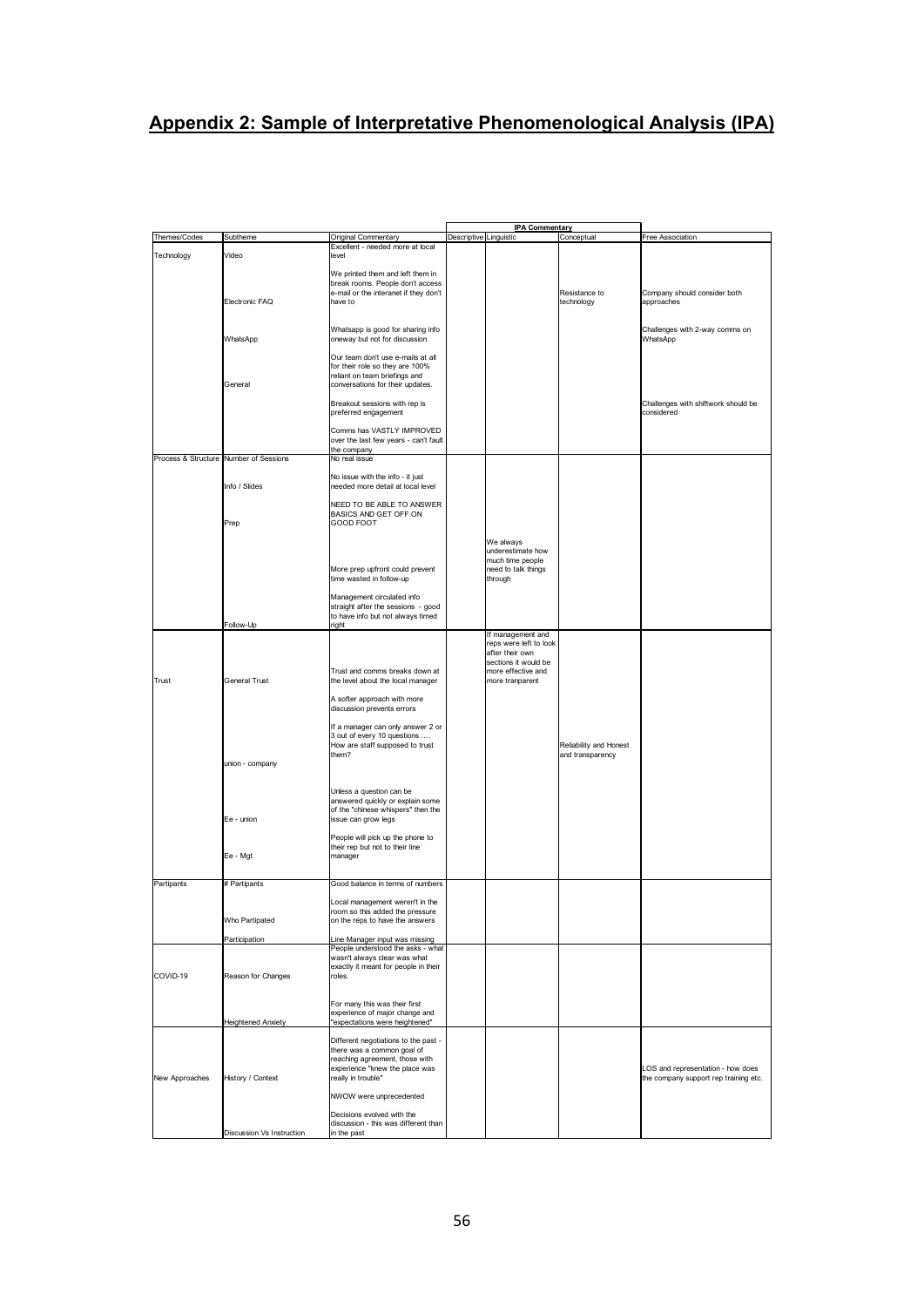## References

Adkins, D., Chauvi, S. and Johnson, J. L. (2020) 'A Review of the Quality Indicators of Rigor in Qualitative Research', American Journal of Pharmaceutical Education, 84(1), p. 138. Available at:

https://search.ebscohost.com/login.aspx?direct=true&AuthType=ip,cookie,shib&db=e dsgao&AN=edsgcl.638631283&site=eds-live&scope=site (Accessed: 19 July 2021).

Akan, O. H. and Medley, B. C. (2008) 'Creating positive change in community organizations: A case for rediscovering Lewin', Nonprofit Management & Leadership, 18(4), pp. 485–496. doi: 10.1002/nml.199.

Appelbaum, S. H. et al. (2012) 'Back to the future: revisiting Kotter's 1996 change model', Journal of Management Development, 31(8), pp. 764–782. doi: 10.1108/02621711211253231.

Ashkenas, R. et al. (2013) 'Change Management Needs to Change: Interaction', Harvard Business Review, 91(6), pp. 18-19. Available at: https://search.ebscohost.com/login.aspx?direct=true&AuthType=ip,cookie,shib&db=b su&AN=87715655&site=eds-live&scope=site (Accessed: 21 June 2021).

Bakari, H., Hunjra, A. I. and Niazi, G. S. K. (2017) 'How Does Authentic Leadership Influence Planned Organizational Change? The Role of Employees' Perceptions: Integration of Theory of Planned Behaviour and Lewin's Three Step Model', Journal of Change Management, 17(2), pp. 155–187. doi: 10.1080/14697017.2017.1299370.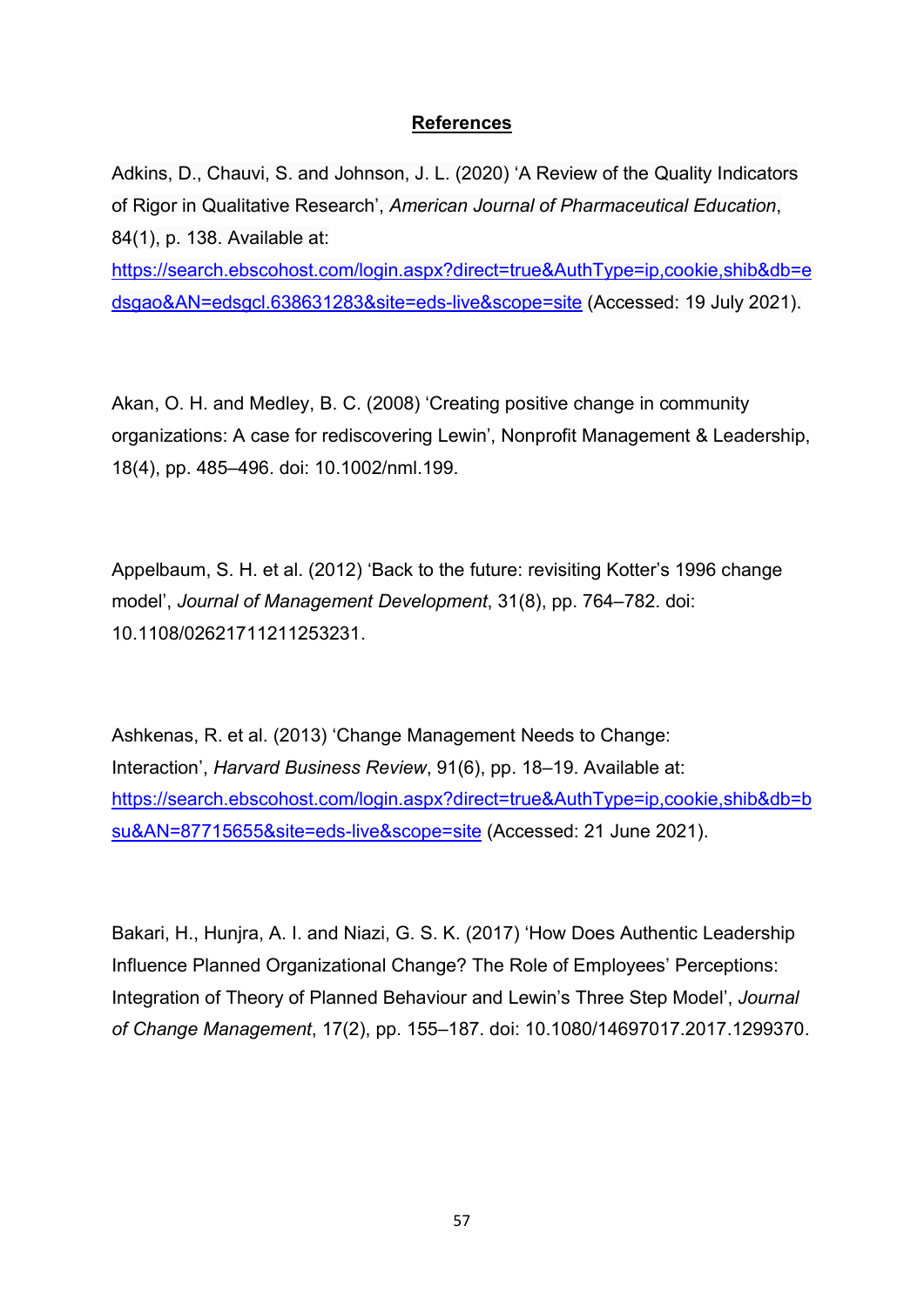Bakirbekova, A. M. and Suleimenova, A. R. (2018) 'Effective Communication in the Organization Personnel Management', Central Asian Economic Review, 1(119), pp. 60–72. Available at:

https://search.ebscohost.com/login.aspx?direct=true&AuthType=ip,cookie,shib&db=b su&AN=138952399&site=eds-live&scope=site (Accessed: 29 May 2021).

Balogun, J. and Hope Hailey, V. (2014) Landing Transformational Change. Available at: https://www.cipd.ie/Images/landing-transformational-change\_2014\_tcm21- 16180.pdf [accessed 21 January 2021].

Bankar, S. and Gankar, S. (2013) 'Employee Engagement and Change Management', Journal of Commerce & Management Thought, 4(2), pp. 313–321. Available at:

https://search.ebscohost.com/login.aspx?direct=true&AuthType=ip,cookie,shib&db=b su&AN=111331377&site=eds-live&scope=site (Accessed: 12 August 2021).

Banwart, M. (2020) 'Communication Studies: Effective Communication Leads to Effective Leadership', New Directions for Student Leadership, 2020(165), pp. 87–97. doi: 10.1002/yd.20371.

Bejinariu, A. C. et al. (2017) 'Organizational Change Management – Concepts Definitions and Approaches Inventory', Technology, Innovation and Industrial Management, Available at: http://www.toknowpress.net/ISBN/978-961-6914-21- 5/papers/ML17-061.pdf (Accessed: 11 August 2021).

Bhardwaj, Deepshikha and S., Sharma, V. (2017) 'A Study on Managerial Communication in Multicultural Workplace', BVIMSR Journal of Management Research, 9(1), pp. 60–65. Available at: https://search.ebscohost.com/login.aspx?direct=true&AuthType=ip,cookie,shib&db=b su&AN=123799329&site=eds-live&scope=site (Accessed: 7 August 2021).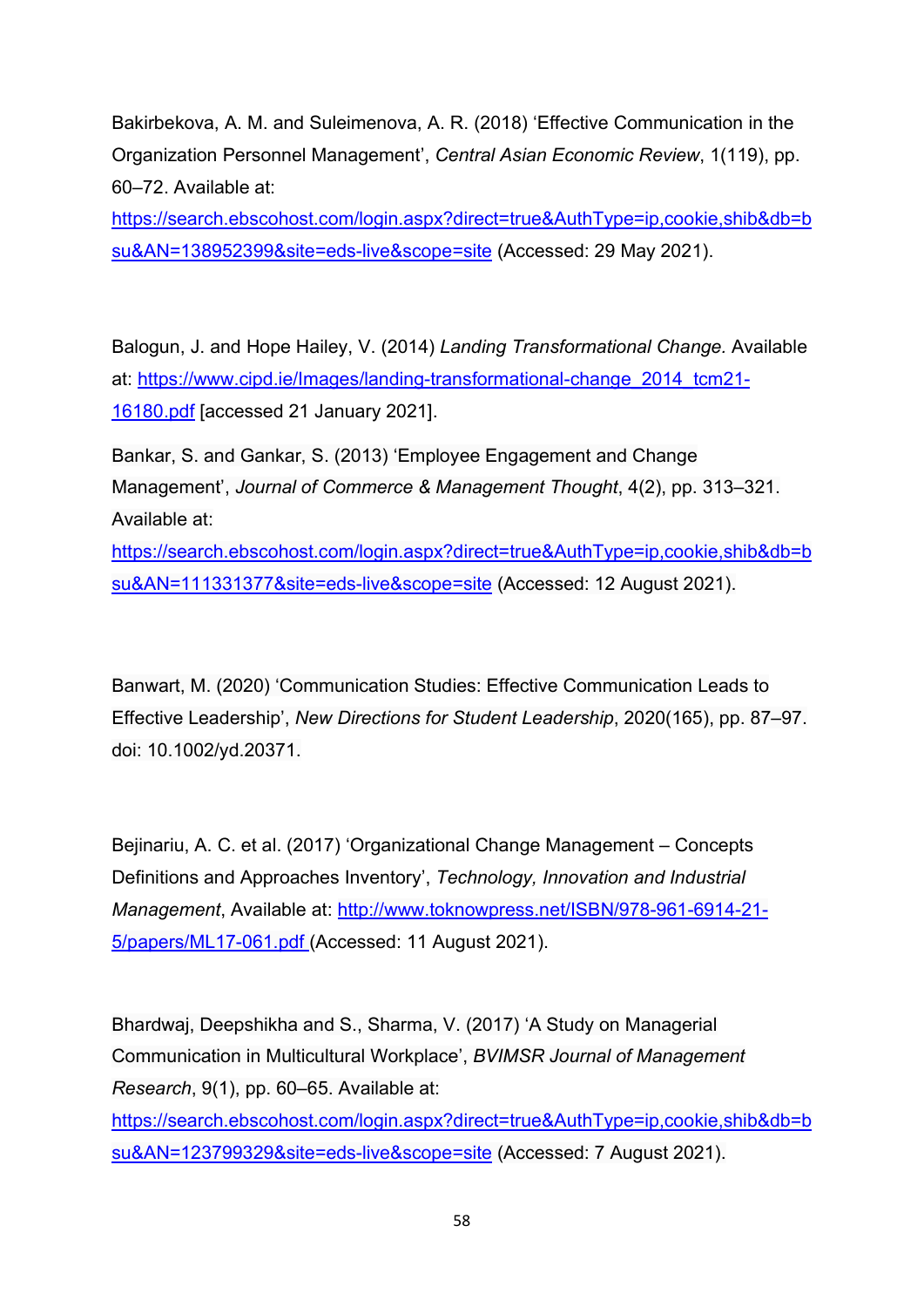Bose, I. (2020) 'The Journey of Change at Corus Strip Products, UK: A Theory-Based Case Review', IUP Journal of Supply Chain Management, 17(1), pp. 24-35. Available at:

https://search.ebscohost.com/login.aspx?direct=true&AuthType=ip,cookie,shib&db=b su&AN=144607064&site=eds-live&scope=site (Accessed: 4 July 2021).

Bradison, P. (2021) 'A Journey of Engagement Amidst Change', Alaska Business Monthly, 1 March, p. 15. Available at: https://search.ebscohost.com/login.aspx?direct=true&AuthType=ip,cookie,shib&db=e dsgis&AN=edsgcl.653985170&site=eds-live&scope=site (Accessed: 18 July 2021).

Braun, V. and Clarke, V. (2013) Successful Qualitative Research – a practical guide for beginners. SAGE Publications Ltd.

Bridgman, T., Brown, K. G. and Cummings, S. (2016) 'Unfreezing change as three steps: Rethinking Kurt Lewin's legacy for change management', Human Relations, 69(1), pp. 33–60. Available at:

https://journals.sagepub.com/doi/pdf/10.1177/0018726715577707 (Accessed: 18 July 2021).

Browning, T. R. and Collins, S. T. (2019) 'It worked there, so it should work here: Sustaining change while improving product development processes', Journal of Operations Management, 65(3), pp. 216–241. doi: 10.1002/joom.1010.

Brunetto, Y. and Teo, S. T. T. (2018) 'Editorial Special Issue: The impact of organizational change on public sector employee outcomes', Australian Journal of Public Administration, 77(2), pp. 149–153. doi: 10.1111/1467-8500.12326.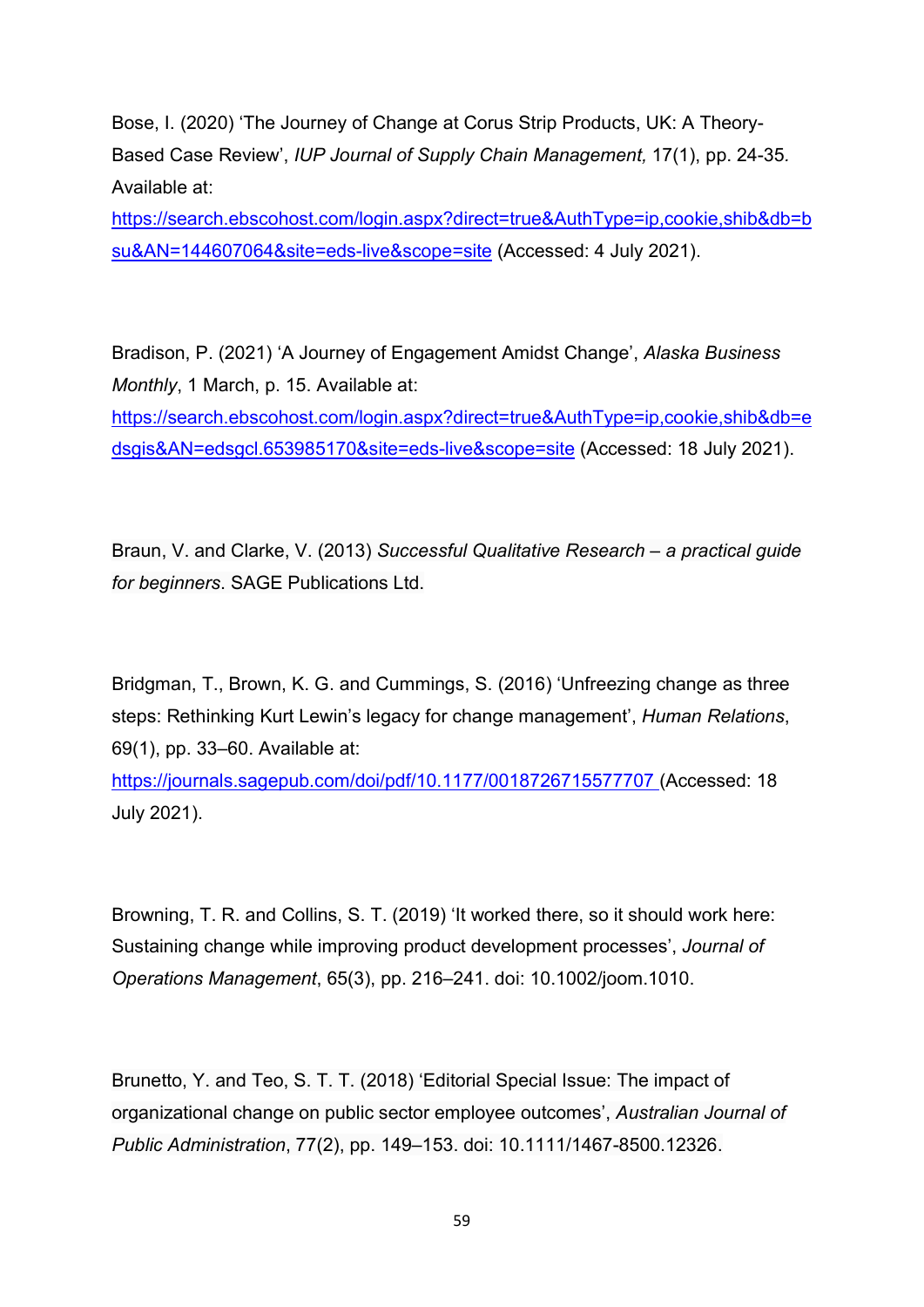Budd, L., Ison, S. and Adrienne, N., Budd L. and Ison, S. (2020) 'European airline response to the COVID-19 pandemic – Contraction, consolidation and future considerations for airline business and management', Research in Transportation Business & Management, 37. doi: 10.1016/j.rtbm.2020.100578.

Buick, F., Blackman, D. and Johnson, S. (2018) 'Enabling Middle Managers as Change Agents: Why Organisational Support Needs to Change', Australian Journal of Public Administration, 77(2), pp. 222–235. doi: 10.1111/1467-8500.12293.

Burger, R. G. and Orr, B. (2021) 'What business are airports really in?', Journal of Airport Management, 15(2), pp. 114–127. Available at: https://search.ebscohost.com/login.aspx?direct=true&AuthType=ip,cookie,shib&db=a 9h&AN=149178727&site=eds-live&scope=site (Accessed: 22 June 2021).

Burnes, B. (2020) 'The Origins of Lewin's Three-Step Model of Change', Journal of Applied Behavioral Science, 56(1), pp. 32–59. Available at: https://search.ebscohost.com/login.aspx?direct=true&AuthType=ip,cookie,shib&db=e db&AN=141487746&site=eds-live&scope=site (Accessed: 11 May 2021).

Burnes, B. and Bargal, D. (2017) 'Kurt Lewin: 70 Years on', Journal of Change Management, 17(2), pp. 91–100. doi: 10.1080/14697017.2017.1299371.

Button, K. (2020) 'Studying the empirical implications of the liberalization of airport markets', Competition & Regulation in Network Industries, 21(3), pp. 223–243. Available at:

https://search.ebscohost.com/login.aspx?direct=true&AuthType=ip,cookie,shib&db=e db&AN=145713897&site=eds-live&scope=site (Accessed: 19 July 2021).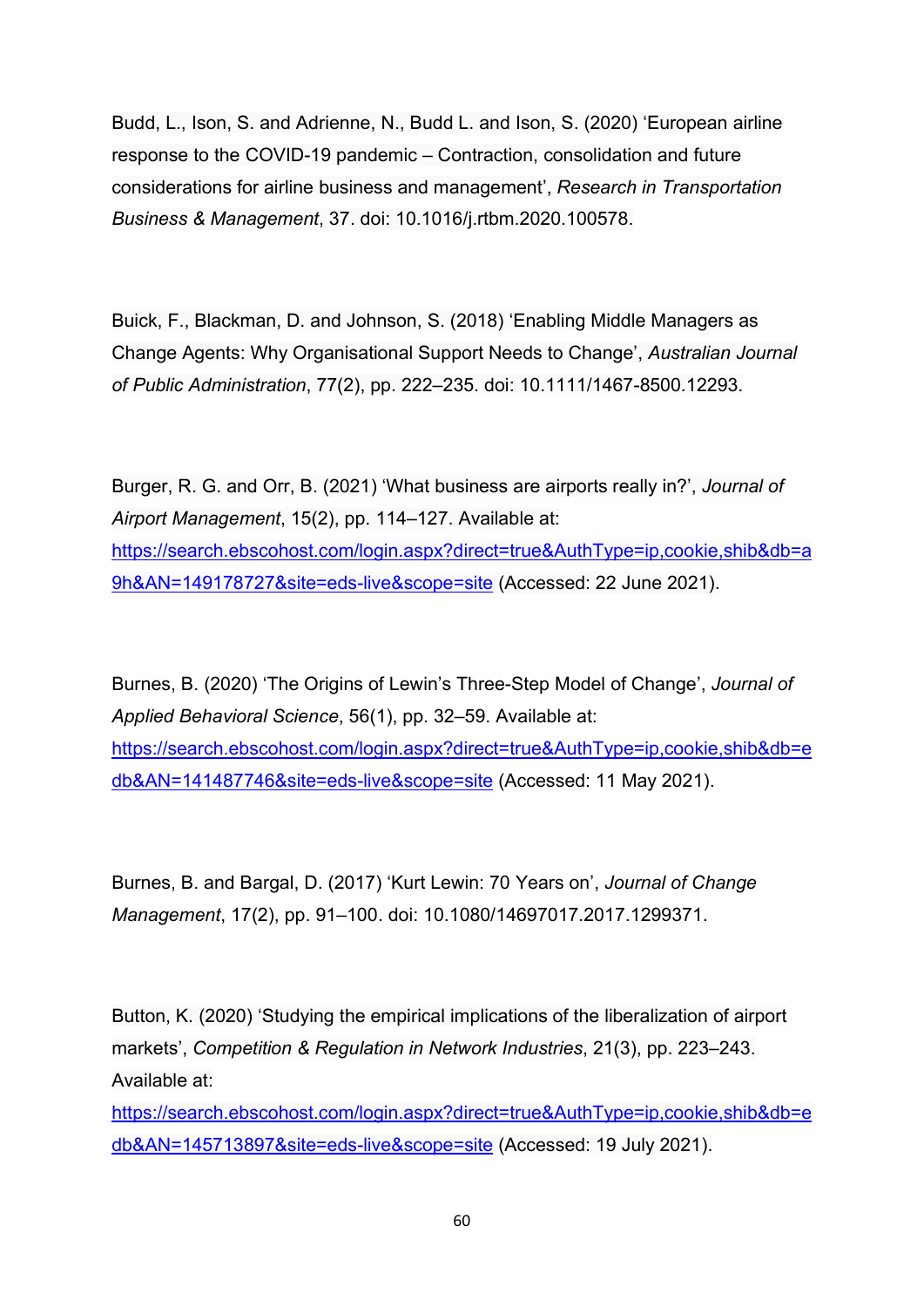Chan, C. D, Farmer, L. B. and Miller, R. M. (2018) 'Interpretative Phenomenological Analysis: A Contemporary Qualitative Approach', Counselor Education & Supervision, 57(4), pp. 240–254. doi: 10.1002/ceas.12114.

Charlick, S., Fielder, A., McKellar, L. and Pincombe, J., (2016). Making Sense of Participant Experiences: Interpretative Phenomenological Analysis in Midwifery Research. International Journal of Doctoral Studies, 11, 205–216. https://doi.org/10.28945/3486.

Charlick, S., Fielder, A., McKellar, L. and Pincombe, J., (2016). Making Sense of Participant Experiences: Interpretative Phenomenological Analysis in Midwifery Research. International Journal of Doctoral Studies, 11, 205–216. https://doi.org/10.28945/3486.

Chaudhry, S. (2020) 'Understanding Change Enablers in Service Organizations: A Contingency Theory Perspective', South Asian Journal of Management, 27(2), pp. 54–83. Available at:

http://search.ebscohost.com/login.aspx?direct=true&AuthType=ip,cookie,shib&db=bs u&AN=146292665&site=eds-live&scope=site (accessed 21 January 2021).

Cohen, D. S. and Kotter, J. P. (2012) The Heart of Change: Real-Life Stories of How People Change Their Organizations. Boston, Mass: Harvard Business Review Press. Available at:

https://search.ebscohost.com/login.aspx?direct=true&AuthType=ip,cookie,shib&db=e 076mww&AN=675207&site=eds-live&scope=site (Accessed: 18 July 2021).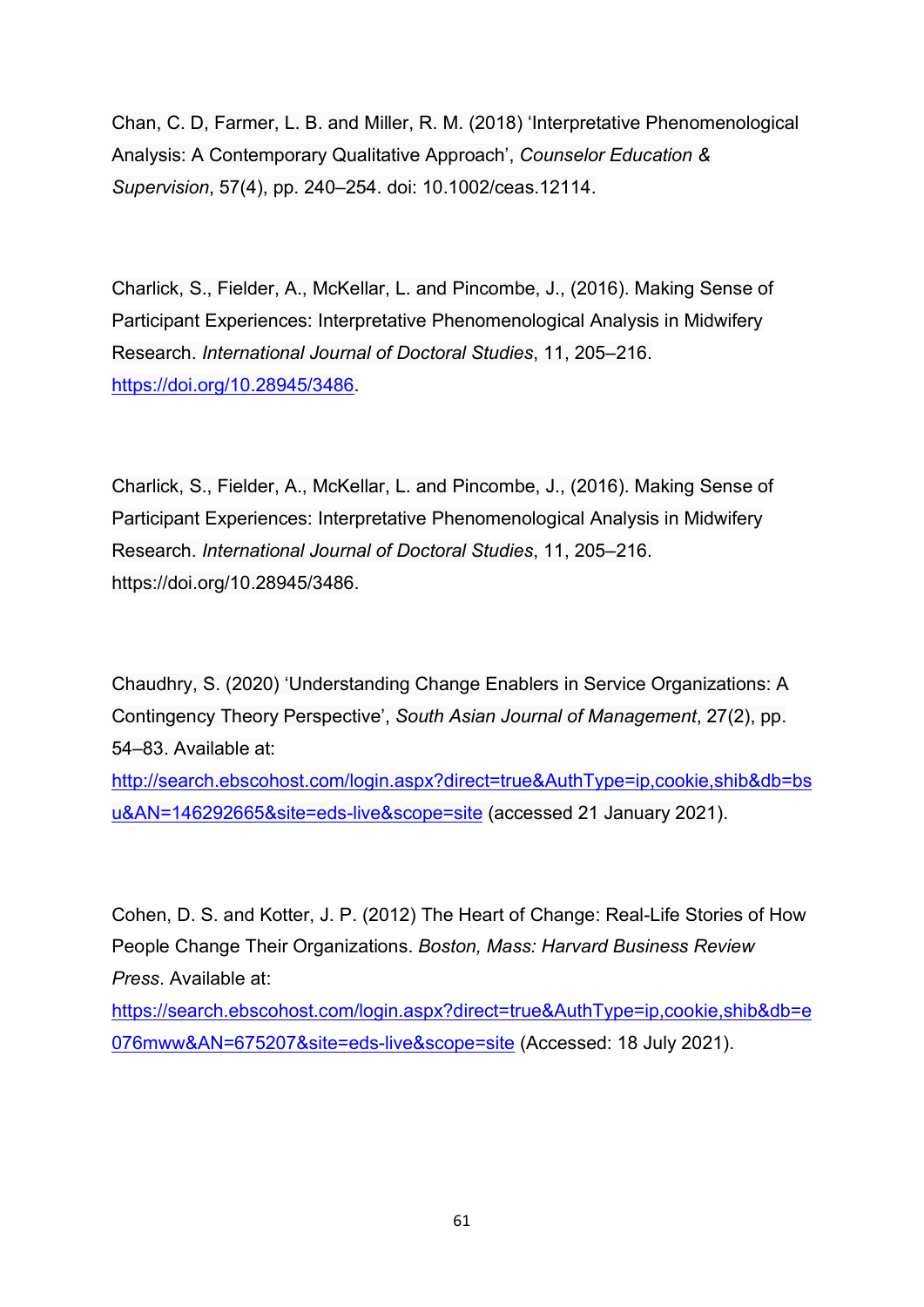Cohen, H. (2019) 'The Change Management Fallacies', SAM Advanced Management Journal Vol. 84, Issue 1, pp. 4–15. Available at: http://search.ebscohost.com/login.aspx?direct=true&AuthType=ip,cookie,shib&db=bs u&AN=142057280&site=eds-live&scope=site (accessed 21 January 2021).

Corley, K. G. (2015) 'A Commentary on "What Grounded Theory Is…"', Organizational Research Methods, 18(4), pp. 600–605. doi: 10.1177/1094428115574747.

Coughlan, A., Fahy, M., Roche, W.K. and Teague, P. (2011) Human Resources in the Recession: Managing and Representing People at Work in Ireland. Dublin: The Stationary Office.

Cugueró-Escofet, N., Suau-Sanchez, P. and Voltes-Dorta, A. (2020) 'An early assessment of the impact of COVID-19 on air transport: Just another crisis or the end of aviation as we know it?', Journal of Transport Geography, 86. doi: 10.1016/j.jtrangeo.2020.102749.

Cui, Y. and Jiao, H. (2019) 'Organizational justice and management trustworthiness during organizational Change: Interactions of Benevolence, Integrity, and managerial approaches', Information Processing and Management, 56(4), pp. 1526–1542. doi: 10.1016/j.ipm.2018.10.008.

Currie, D., Gormley, T., Roche, W. and Teague, P. (2020) 'Alternative Dispute Resolution in Ireland and the US Model', ILR Review, 73(2), pp. 345–365. doi: 10.1177/0019793919872448.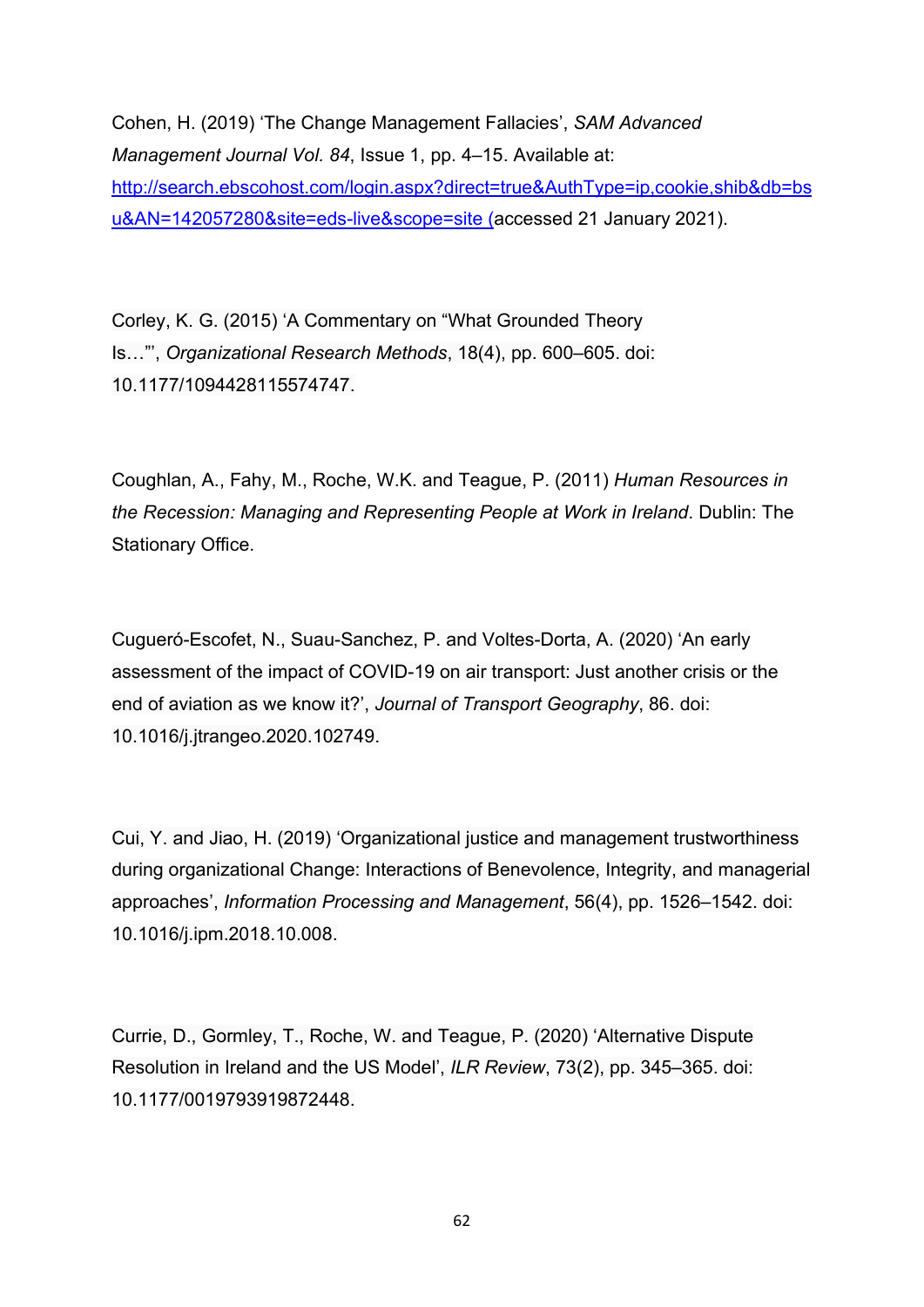Daa (2018) 2017 Year in Review. Available at: https://www.daa.ie/annual-report-2017/2017-year-in-review/ [Accessed: 26 October 2020].

Daa (2019) Building for the future, Annual Report 2018. Available at: https://www.daa.ie/wp-content/uploads/2019/05/daa\_Annual\_Report\_2018.pdf [Accessed: 15 August 2021.

Daa (2021) Company Profile. Available at: https://www.daa.ie/ourcompany/company-profile/[Accessed: 15 August 2021].

Davis, J. H., Mayer, R. C. and Schoorman, F. D. (2007) 'An Integrative Model of Organizational Trust: Past, Present, and Future', Academy of Management Review, 32(2), pp. 344–354. doi: 10.5465/AMR.2007.24348410.

De Cremer, D., Rousseau, D. M. and Stouten, J. (2018) 'Successful Organizational Change: Integrating the Management Practice and Scholarly Literatures', Academy of Management Annals, 12(2), pp. 752–788. doi: 10.5465/annals.2016.0095.

Dobre, C. (2021) 'Aviation world rethinking strategies after COVID-19 crises', INCAS Bulletin, 13(1), pp. 247–256. doi: 10.13111/2066-8201.2021.13.1.25.

Doran, N., Fox, F. and Rodham, K., (2015) 'Exploring analytical trustworthiness and the process of reaching consensus in interpretative phenomenological analysis: lost in transcription', International Journal of Social Research Methodology, 18(1), pp. 59–71. doi: 10.1080/13645579.2013.852368.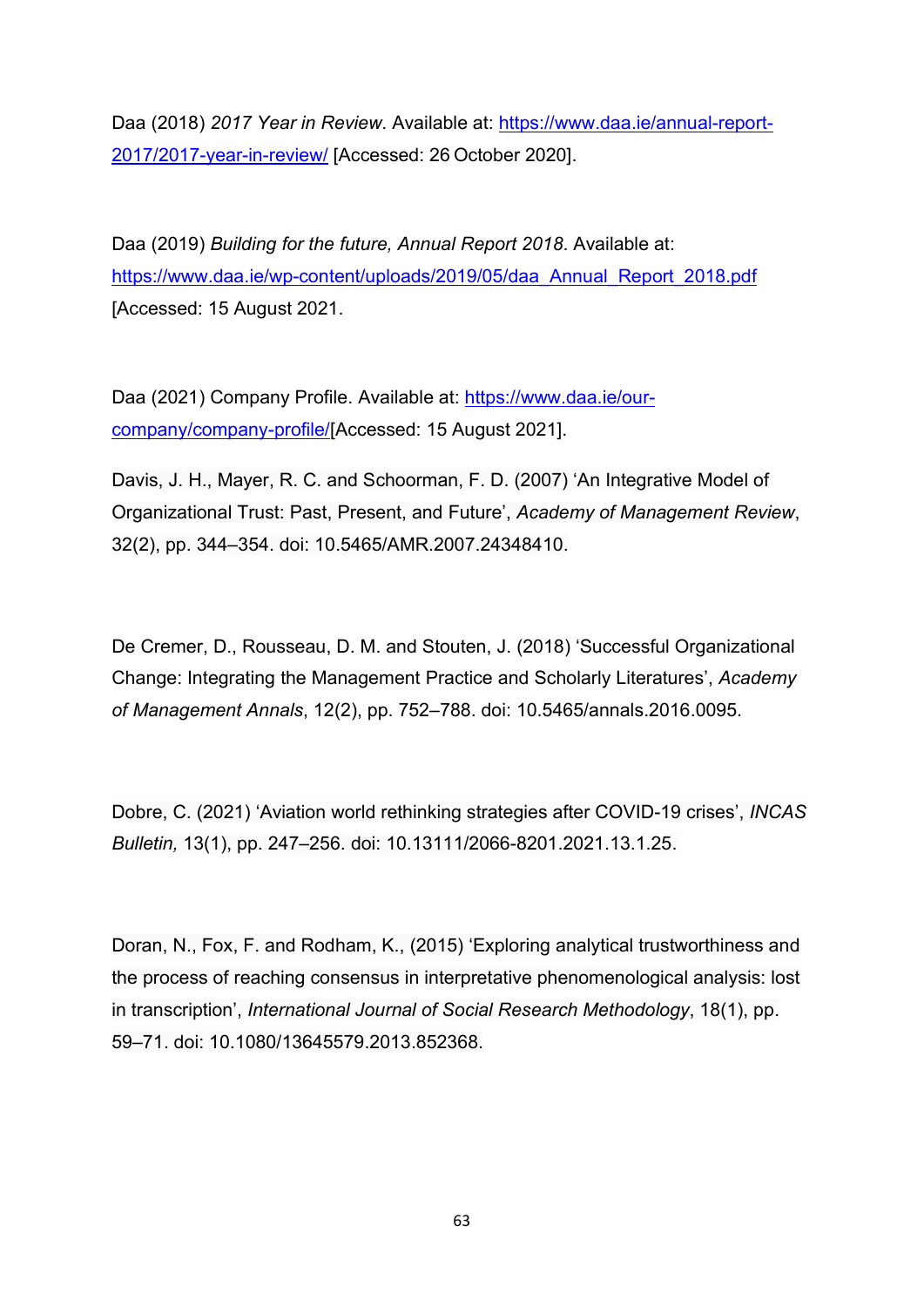Errida, A. and Lotfi, B. (2021) 'The determinants of organizational change management success: Literature review and case study', International Journal of Engineering Business Management, pp. 1–15. doi: 10.1177/18479790211016273.

Erskine, P. (2013) ITIL and Organizational Change. Ely: ITGP. Available at: https://search.ebscohost.com/login.aspx?direct=true&AuthType=ip,cookie,shib&db=n lebk&AN=571561&site=eds-live&scope=site (Accessed: 12 May 2021).

Flowers, P., Larkin, M. and Smith, J. (2009). Interpretative phenomenological analysis: Theory, method and research. London: Sage.

Geary, J.F. and Roche, W.K. (2012) Partnership at Work: The Quest for Radical Organizational Change. London & New York: Taylor & Francis.

Guo, J. et al. (2021) 'Resilience Modelling Method of Airport Network Affected by Global Public Health Events', Mathematical Problems in Engineering, pp. 1–13. doi: 10.1155/2021/6622031.

Gupta, A and Reddy, B.V. (2020) 'Importance of effective communication during COVID-19 infodemic', Journal of Family Medicine and Primary Care, 9(8), pp. 3793– 3796. doi: 10.4103/jfmpc.jfmpc\_719\_20.

Gupta, R. K. and Awasthy, R. (2015) Qualitative Research in Management: Methods and Experiences. New Delhi: Sage Publications Pvt. Ltd. Available at: https://search.ebscohost.com/login.aspx?direct=true&AuthType=ip,cookie,shib&db=e 020mww&AN=971813&site=eds-live&scope=site (Accessed: 19 July 2021).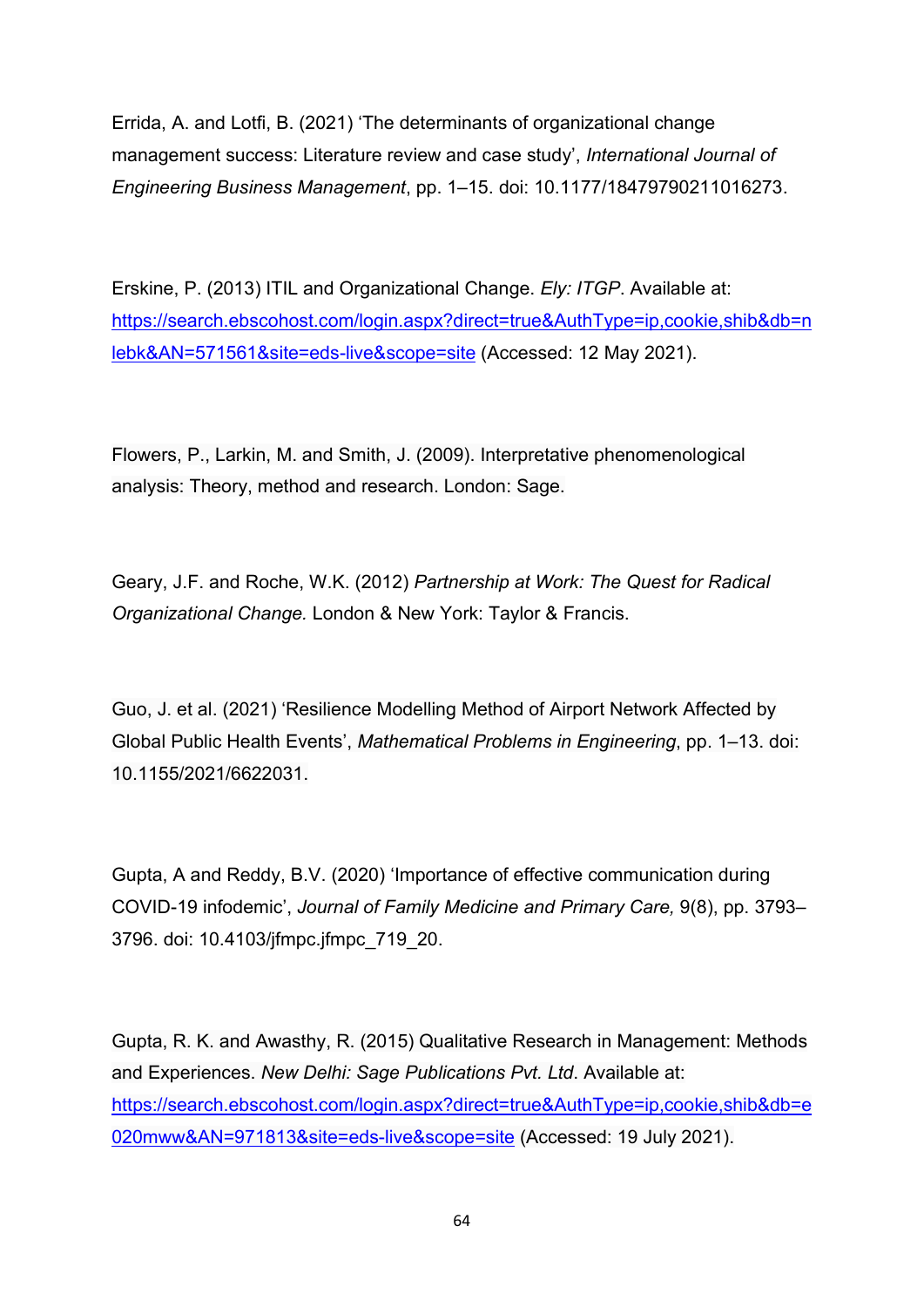Hansell, V. (2018) 'Identifying the prevalence of influential factors on middle managers' abilities to lead organizational change within the context of community nursing and therapy services', International Journal of Healthcare Management, 11(3), pp. 225–232. doi: 10.1080/20479700.2017.1315037.

Haydam, N. E. and Steenkamp, P. (2020) 'A Methodological Blueprint for Social Sciences Research - The Social Sciences Research Methodology Framework', EIRP Proceedings, 15, pp. 304–325. Available at:

https://search.ebscohost.com/login.aspx?direct=true&AuthType=ip,cookie,shib&db=b su&AN=145635288&site=eds-live&scope=site (Accessed: 19 July 2021).

Heckelman, W. (2017) 'Five Critical Principles to Guide Organizational Change', OD Practitioner, 49(4), pp. 13–21. Available at: https://search.ebscohost.com/login.aspx?direct=true&AuthType=ip,cookie,shib&db=b su&AN=126218318&site=eds-live&scope=site (Accessed: 29 May 2021).

Higgins, C. (2020a) 'DAA and Citviet redundancies as Aer Lingus lays off crew'. Industrial Relations News, vol. 20. Available at: https://www.irn.ie/article/25836 [accessed 28 October 2020].

Higgins, C. (2020b) 'Aer Lingus, Ryanair and DAA set out emergency employment measures' Industrial Relations News, vol. 12. Available at: https://www.irn.ie/article/25639 [accessed 21 January 2021].

Higgins, C. (2020c) 'DAA signals job losses, Aer Lingus defers redundancies' Industrial Relations News, vol. 19. Available at: https://www.irn.ie/article/25815 [accessed 21 January 2021].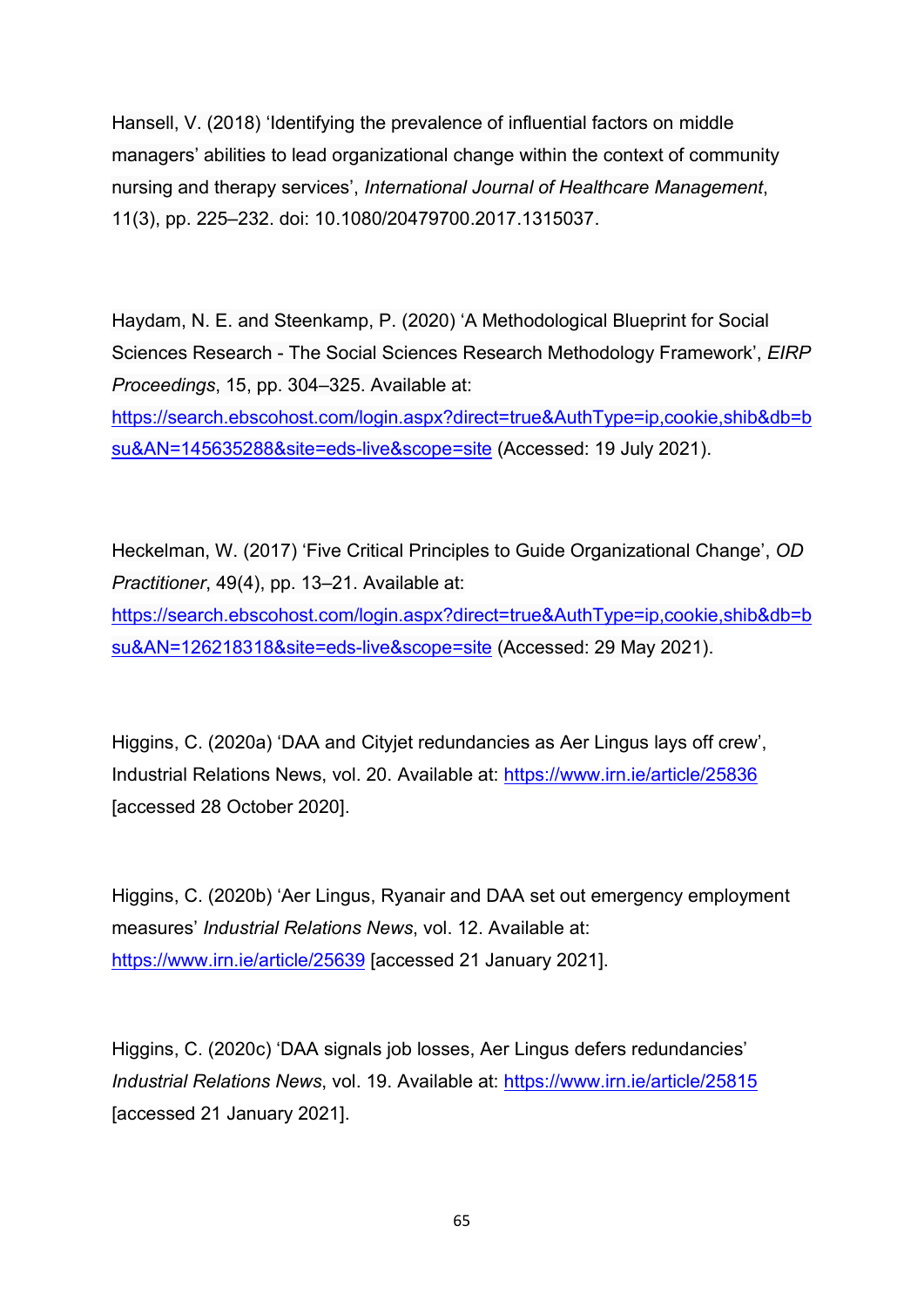Higgins, C. (2020d) 'DAA craft workers reject restructuring proposals, WRC role sought' Industrial Relations News, vol. 37. Available at: https://www.irn.ie/article/26259 [accessed 21 January 2021].

Higgs, M. and Levene, F., (2018) 'Leadership and change implementation in a Russian context', Journal of General Management, 44(1), pp. 5–16. doi: 10.1177/0306307018780406.

Hill, N. S. et al. (2012) 'Building Employee Commitment to Change Across Organizational Levels: The Influence of Hierarchical Distance and Direct Managers' Transformational Leadership' (2012) Organization Science, 23(3), pp. 758–777. doi: 10.1287/orsc.1110.0662.

Holmes, K. L. and Wheeler, T. R. (2017) 'Rapid transformation of two libraries using Kotter's Eight Steps of Change', Journal of the Medical Library Association, 105(3), p. 276. doi: 10.5195/jmla.2017.97.

Hortovanyi, L., Fuzes, P. and Szabo, R. Z. (2021) 'Extension of the strategic renewal journey framework: The changing role of middle management', Technology in Society, 65. doi: 10.1016/j.techsoc.2021.101540.

ICTU (2021) 'Collective Bargaining is a Human Right'. Available at: https://www.ictu.ie/download/pdf/collective\_bargaining\_rights.pdf [accessed 21 January 2021].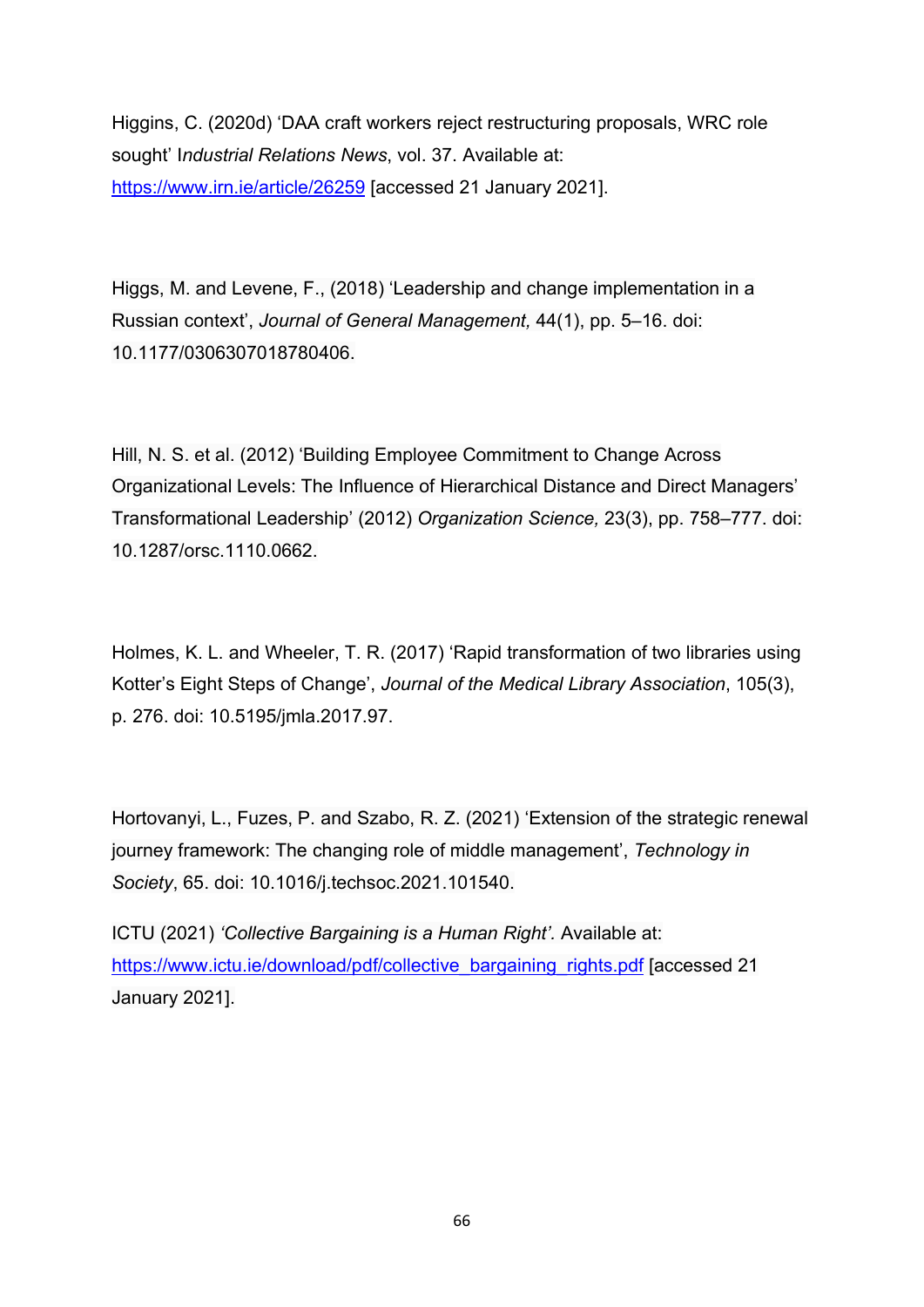Jost, J. T. (2015) 'Resistance to Change: A Social Psychological Perspective', Social Research, 82(3), pp. 607–636. Available at:

https://search.ebscohost.com/login.aspx?direct=true&AuthType=ip,cookie,shib&db=e dsjsr&AN=edsjsr.44282124&site=eds-live&scope=site (Accessed: 18 July 2021).

Kiani, A. and Shah, M. H. (2014) 'An Application of ADKAR Change Model for the Change Management Competencies of School Heads in Pakistan', Journal of Managerial Sciences, 8(1), pp. 77–95. Available at: https://search.ebscohost.com/login.aspx?direct=true&AuthType=ip,cookie,shib&db=b su&AN=96062771&site=eds-live&scope=site (Accessed: 4 July 2021).

Kotter, J. P. (2012) Leading Change, With a New Preface by the Author. Boston: Harvard Business Review Press. Available at:

https://search.ebscohost.com/login.aspx?direct=true&AuthType=ip,cookie,shib&db=e 076mww&AN=675195&site=eds-live&scope=site (Accessed: 12 May 2021).

Kotter, J. P. and Schlesinger, L. A. (2008) 'Choosing strategies for change', Harvard Business Review, 86(7–8), p. 130. Available at:

https://search.ebscohost.com/login.aspx?direct=true&AuthType=ip,cookie,shib&db=e dsgao&AN=edsgcl.182071257&site=eds-live&scope=site (Accessed: 12 May 2021).

Lawler, A. and Sillitoe, J. (2010) 'Perspectives on instituting change management in large organisations', Australian Universities' Review, 52(2), pp. 43–48. Available at: https://search.ebscohost.com/login.aspx?direct=true&AuthType=ip,cookie,shib&db=e hh&AN=55382076&site=eds-live&scope=site (Accessed: 21 July 2021).

Lewis, P., Saunders, M. and Thornhill, A. (2012) Research Methods for Business Students, Sixth Edition. Harlow: Pearson Education Limited.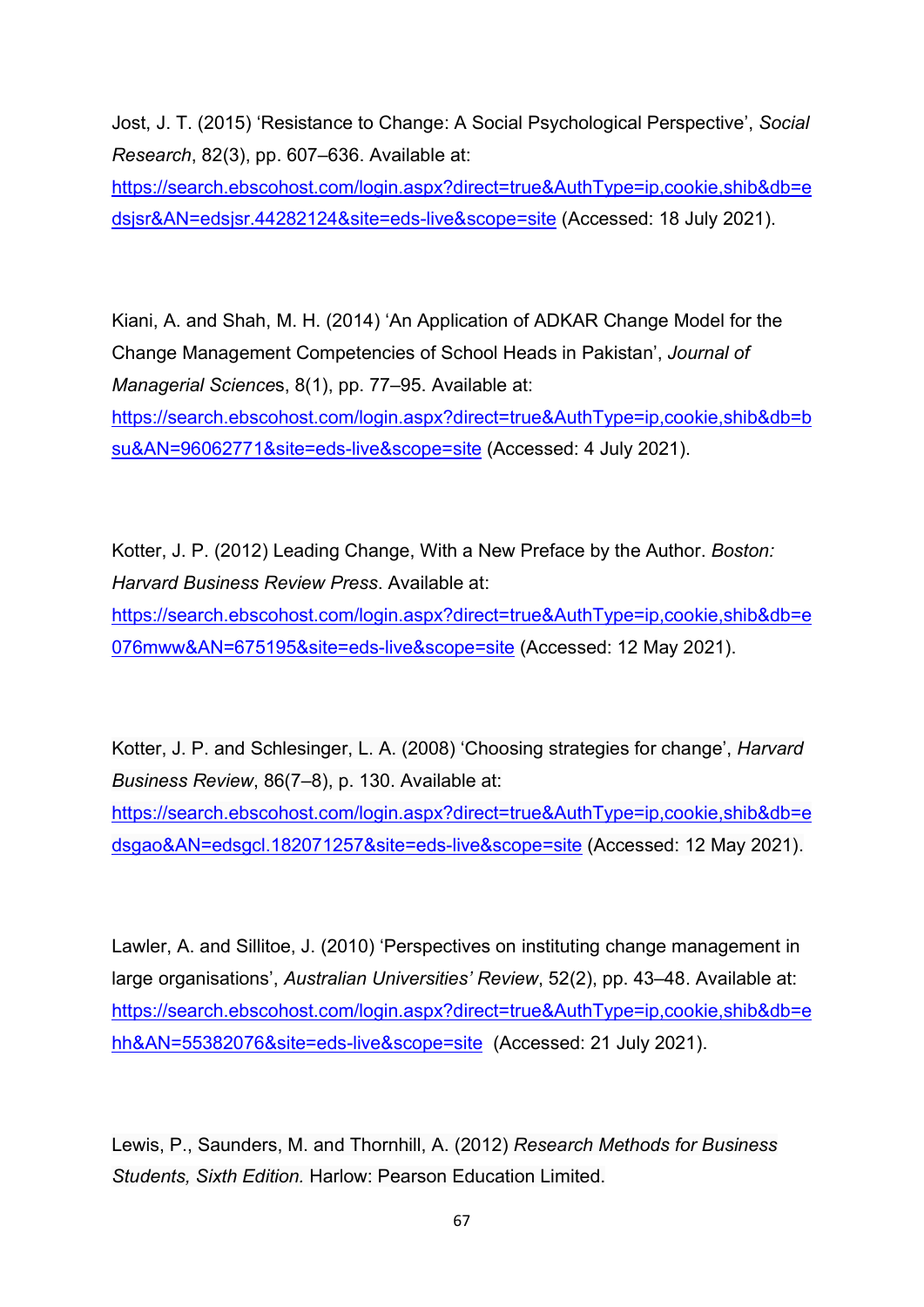Liao, J-Q., Liao, S., Yuhao, L. and Zhou, X. (2017) 'Leader Impression Management and Employee Voice Behavior: Trust and Suspicion as Mediators', Social Behavior & Personality: an international journal, 45(11), pp. 1843–1854. doi: 10.2224/sbp.6686.

Lv, C.-M. and Zhang, L. (2017) 'How can collective leadership influence the implementation of change in health care?', Chinese Nursing Research, 4(4), pp. 182–185. doi: 10.1016/j.cnre.2017.10.005.

MacMahon, M. E. and Valente, M. (2020) 'Virtual Communication for Student Group Projects: the COVID-19 Effect', AISHE-J: The All Ireland Journal of Teaching & Learning in Higher Education, 12(3), pp. 1–10. Available at: https://search.ebscohost.com/login.aspx?direct=true&AuthType=ip,cookie,shib&db=e ue&AN=146903273&site=eds-live&scope=site (Accessed: 7 August 2021).

Mathews, J. (2009) 'Models of Change Management: A Reanalysis', ICFAI Journal of Business Strategy, 6(2), pp. 7–17. Available at: https://search.ebscohost.com/login.aspx?direct=true&AuthType=ip,cookie,shib&db=b su&AN=40827095&site=eds-live&scope=site (Accessed: 7 July 2021).

McKimm, J. and Jones, P. K. (2018) 'Twelve tips for applying change models to curriculum design, development and delivery', Medical Teacher, 40(5), pp. 520–526. doi: 10.1080/0142159X.2017.1391377.

Memon, F. A., Shah, S. and Khoso, I. U. (2021) 'Improving Employee's Engagement in Change: Reassessing Kurt Lewin's Model', City University Research Journal (CURJ), 11(1), pp. 144–164. Available at:

https://search.ebscohost.com/login.aspx?direct=true&AuthType=ip,cookie,shib&db=b su&AN=150058778&site=eds-live&scope=site (Accessed: 18 July 2021).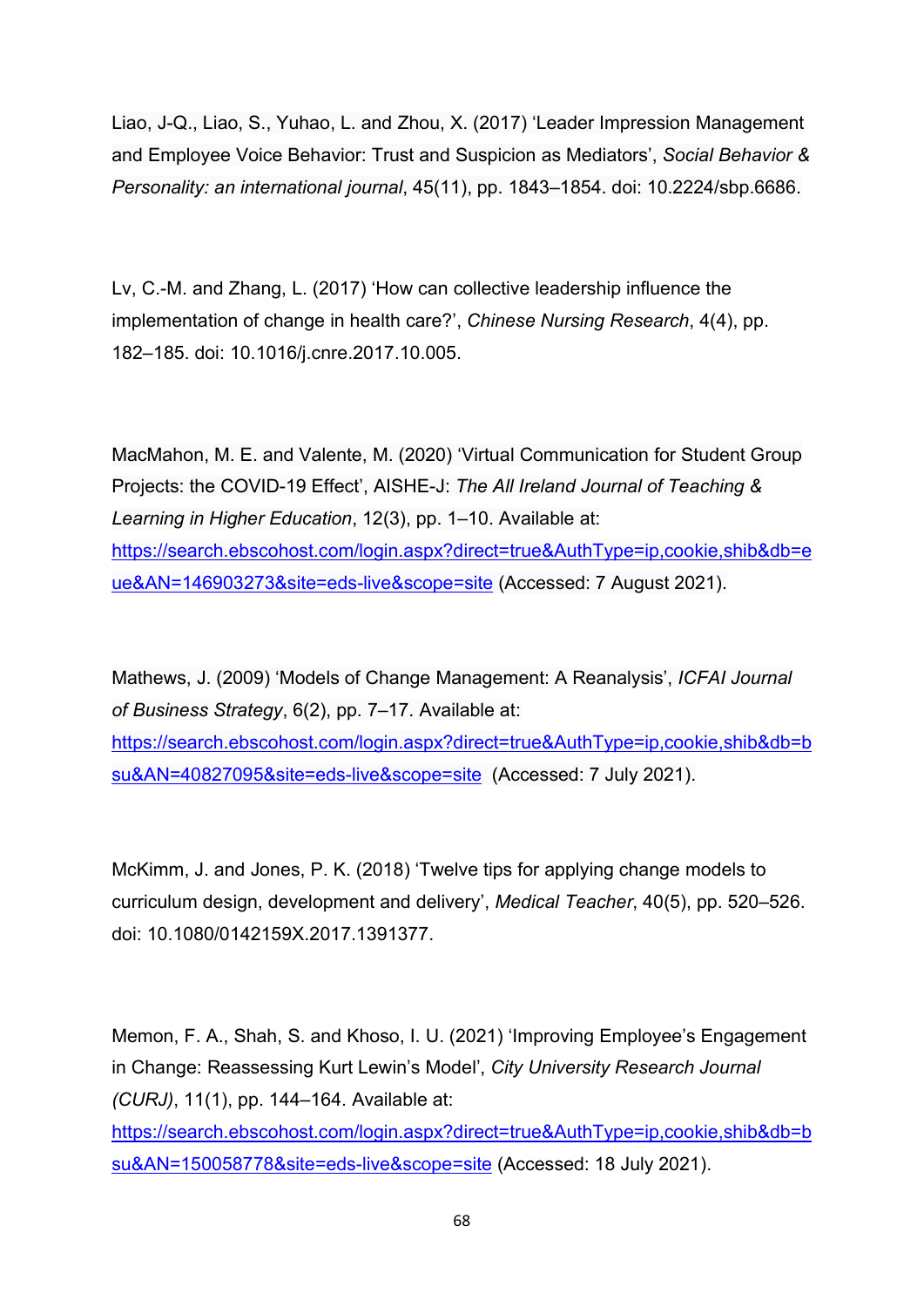Michael Maccoby (2009) 'Needed: Managers Who Are Leaders', Research Technology Management, 52(2), pp. 58–60. Available at: https://search.ebscohost.com/login.aspx?direct=true&AuthType=ip,cookie,shib&db=e dsjsr&AN=edsjsr.43240310&site=eds-live&scope=site (Accessed: 12 August 2021).

Miley, I. (2020) Daa airport staff could have pay cut to 60% with three-day week. RTE, 10<sup>th</sup> September 2020. Available at:

https://www.rte.ie/news/coronavirus/2020/0910/1164503-daa-pay/. (Accessed: 19<sup>th</sup>) July 2021).

Mitchell, A. (2018) 'A Review of Mixed Methods, Pragmatism and Abduction Techniques', Electronic Journal of Business Research Methods, 16(3), pp. 103–116. Available at:

https://search.ebscohost.com/login.aspx?direct=true&AuthType=ip,cookie,shib&db=b su&AN=134411016&site=eds-live&scope=site (Accessed: 19 July 2021).

Monk-Turner, E. (2020) 'Epistemology, social inquiry and quantum theory', Qualitative Research Journal, 20(2), pp. 228–242. doi: 10.1108/QRJ-10- 2019-0085.

Morse, J. M. et al. (2002) 'Verification Strategies for Establishing Reliability and Validity in Qualitative Research', International Journal of Qualitative Methods, 1(2), pp. 13–22. doi: 10.1177/160940690200100202.

Mundy, R. A. (2020) 'The airport ground-transportation industry during COVID-19', Journal of Airport Management, 15(1), pp. 40–48. Available at: https://search.ebscohost.com/login.aspx?direct=true&AuthType=ip,cookie,shib&db=a 9h&AN=148044592&site=eds-live&scope=site (Accessed: 19 July 2021).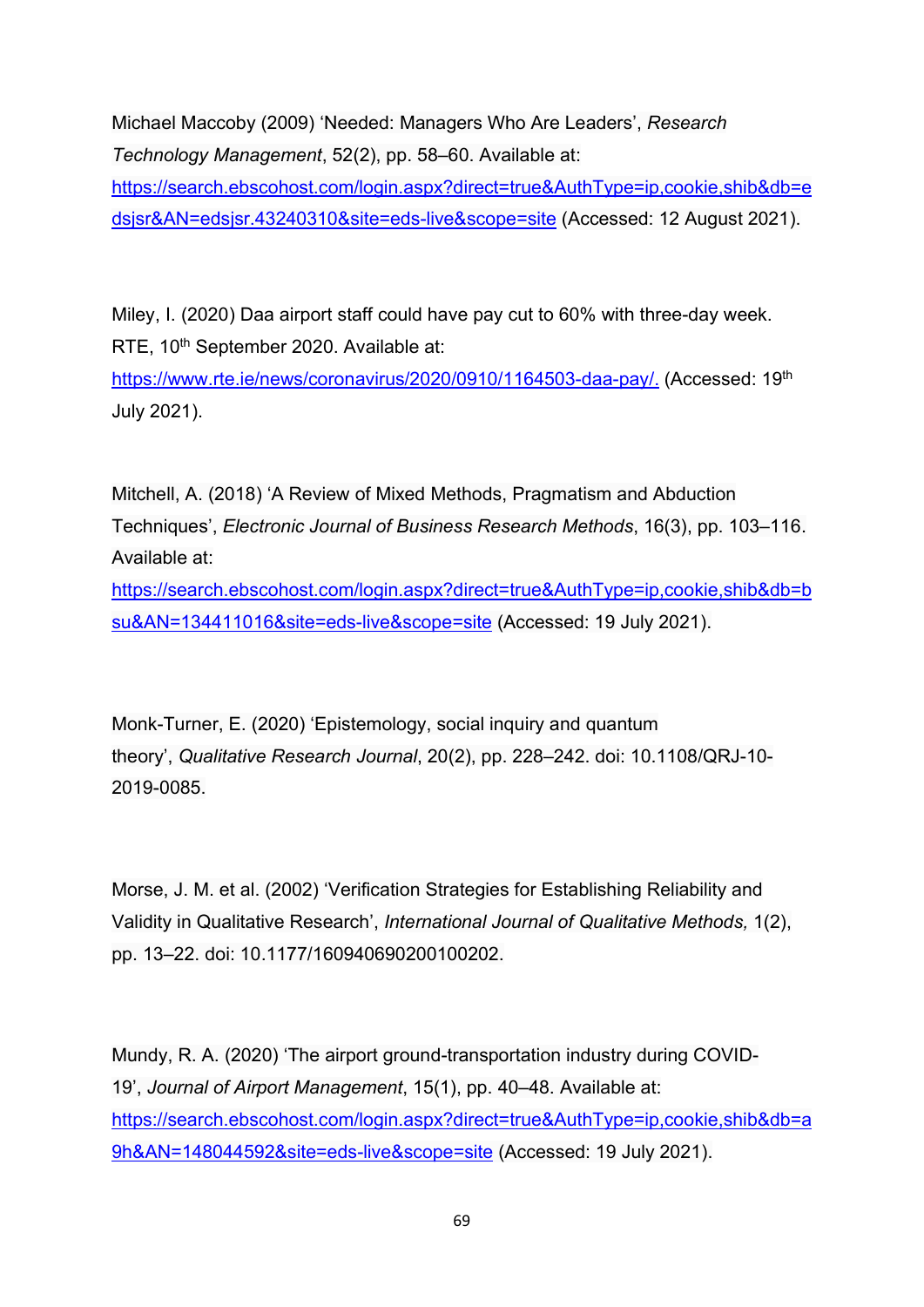Noonan, L. (2021) Dublin Airport's Dalton Philips: 'You really can't communicate too much in a crisis', The Irish Times, 17<sup>th</sup> May 2021. Available at: https://www.irishtimes.com/business/transport-and-tourism/dublin-airport-s-daltonphilips-you-really-can-t-communicate-too-much-in-a-crisis-1.4566732#:~:text=to%20activate%20them.- ,Dublin%20Airport's%20Dalton%20Philips%3A%20'You%20really%20can't%20com municate,too%20much%20in%20a%20crisis'&text=In%20normal%20times%2C%20 nothing%20thrums,of%20excitement%2C%20anticipation%20and%20adventure (Accessed:  $19<sup>th</sup>$  July 2021).

O'Connor, F. (2018) Siptu hits DAA with new list of staff demands. The Irish Independent, 1<sup>st</sup> July 2018. Available at:

https://www.independent.ie/business/irish/siptu-hits-daa-with-new-list-of-staffdemands-37067241.html (Accessed: 15<sup>th</sup> August 2021).

O'Connor, F. (2020) DAA change deal elusive despite intensive talks. The Irish Independent, 5<sup>th</sup> July 2020, Available at:

https://www.independent.ie/business/irish/daa-change-deal-elusive-despiteintensive-talks-39338878.html (Accessed: 19<sup>th</sup> July 2021).

O'Halloran, B. (2021) Up to 1,000 staff to leave Cork and Dublin airports under severance programme, The Irish Times, 11<sup>th</sup> March 2021. Available at: https://www.irishtimes.com/business/transport-and-tourism/up-to-1-000-staff-toleave-cork-and-dublin-airports-under-severance-programme-1.4507710. (Accessed: 19th July 2021).

O'Neill, K., Hodgson, S. and Mazrouei, M. A. (2015) 'Employee Engagement and Internal Communication: A United Arab Emirates Study', Middle East Journal of Business, 10(4), pp. 3–28. doi: 10.5742/mejb.2015.92716.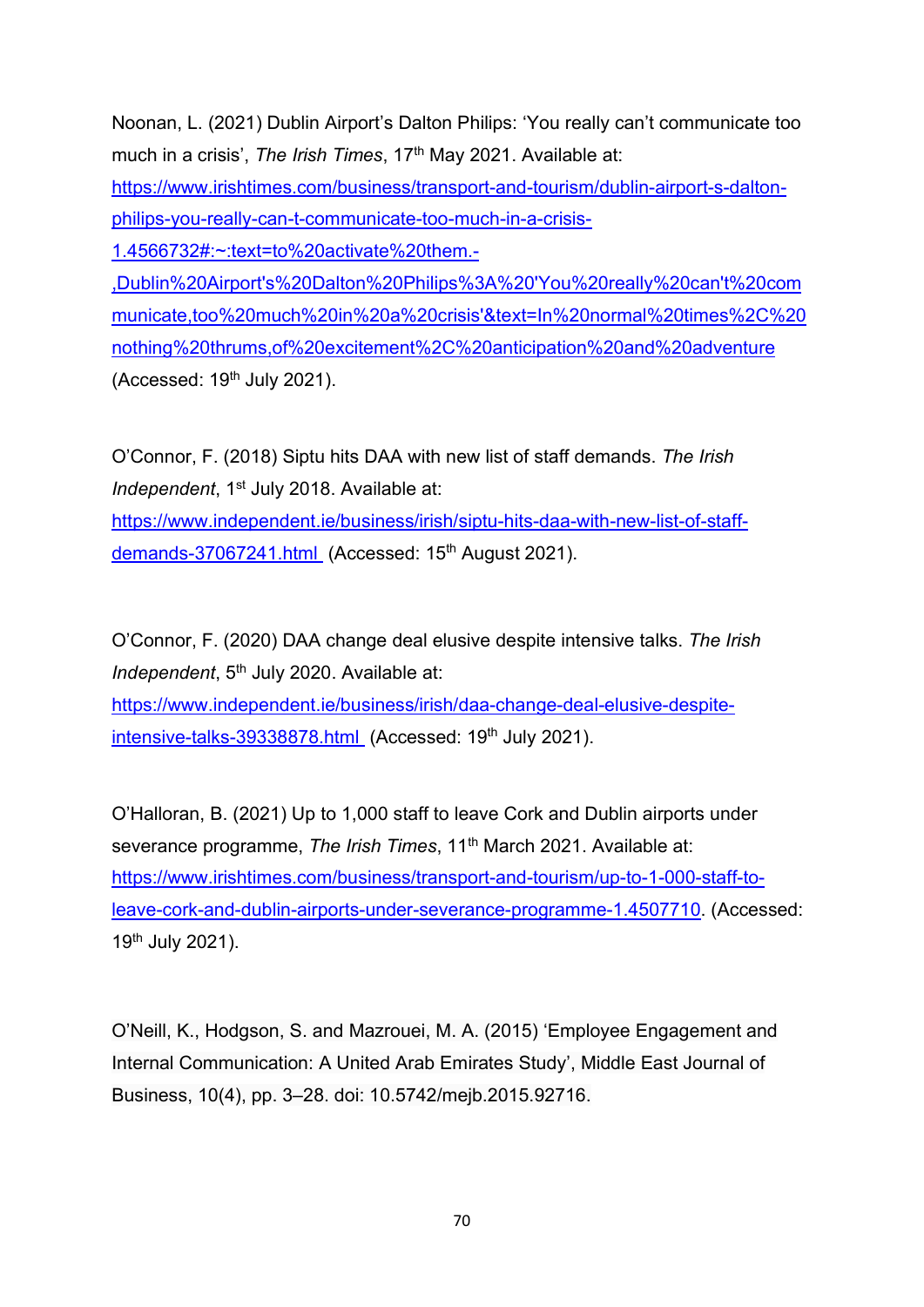Overstreet, R. E. and Stubbendorff, J. R. (2019) 'A Commander's First Challenge: Building Trust', Air & Space Power Journal, 33(2), pp. 15–25. Available at: https://search.ebscohost.com/login.aspx?direct=true&AuthType=ip,cookie,shib&db=a 9h&AN=136668708&site=eds-live&scope=site (Accessed: 7 August 2021).

Paul, M. (2020) DAA loses €150m so far this year due to COVID-19 crisis, CEO says, The Irish Times, 9<sup>th</sup> September 2020. Available at:

https://www.irishtimes.com/business/transport-and-tourism/daa-loses-150m-so-farthis-year-due-to-covid-19-crisis-ceo-says-1.4350860 (Accessed: 19<sup>th</sup> July 2021).

Pollack, J. and Pollack, R. (2015) 'Using Kotter's Eight Stage Process to Manage an Organisational Change Program: Presentation and Practice', Systemic Practice & Action Research, 28(1), pp. 51–66. doi: 10.1007/s11213-014-9317-0.

Quimby, E. (2012) Doing Qualitative Community Research: Lessons for Faculty, Students and Communities. [Sharjah, U.A.E.]: Bentham Science Publishers. Available at:

https://search.ebscohost.com/login.aspx?direct=true&AuthType=ip,cookie,shib&db=e 020mww&AN=500704&site=eds-live&scope=site (Accessed: 19 July 2021).

Radwan, A. (2020) 'Lead transformational change, minimize resistance with 8-step model', Dean and Provost, 21(7), p. 1. doi: 10.1002/dap.30693.

Rajhans, K. (2018) 'Effective Communication Management: A Key to Stakeholder Relationship Management in Project-Based Organizations', IUP Journal of Soft Skills, 12(4), pp. 47–66. Available at:

https://search.ebscohost.com/login.aspx?direct=true&AuthType=ip,cookie,shib&db=b su&AN=134760385&site=eds-live&scope=site (Accessed: 29 May 2021).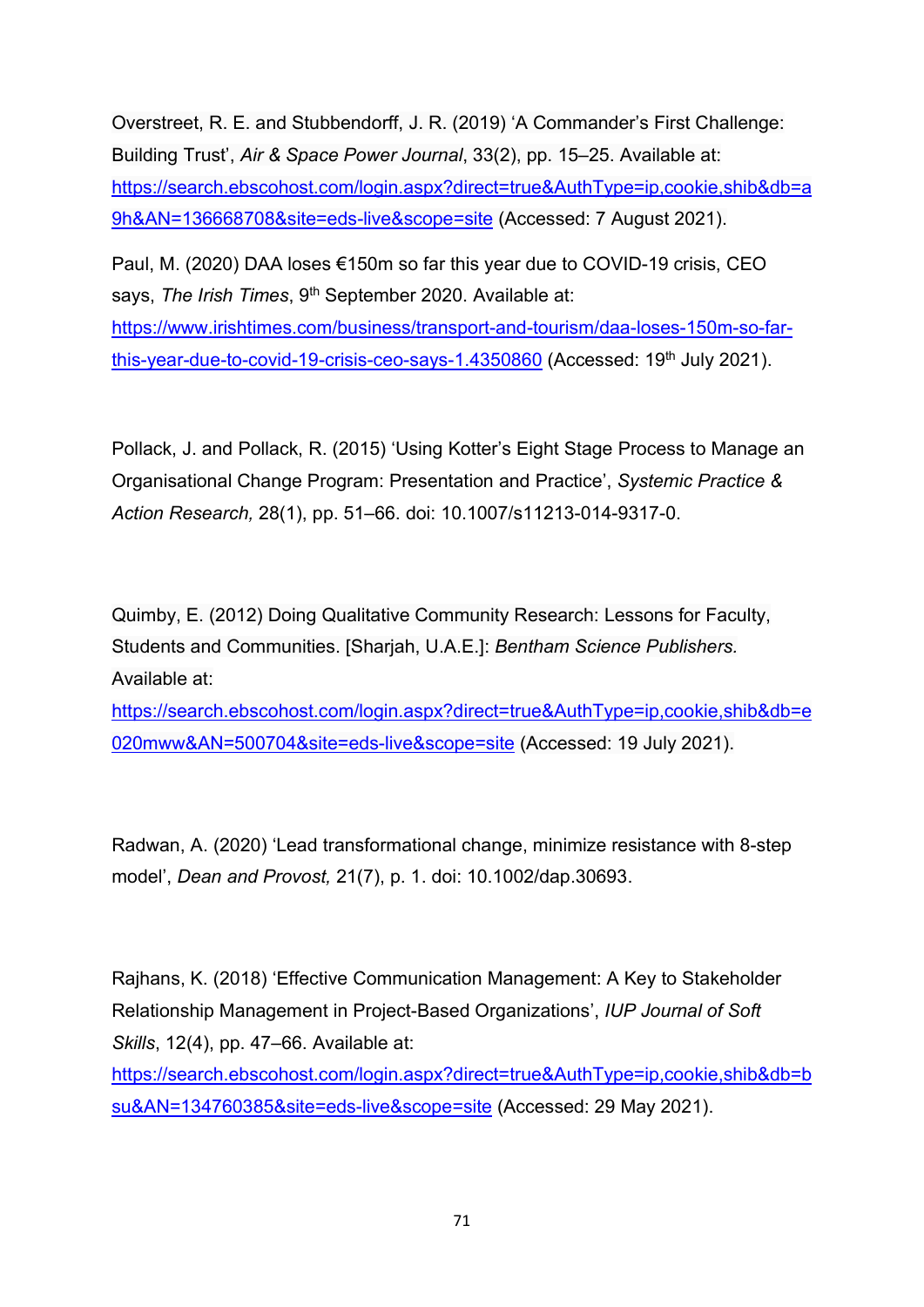Roche, W. K. and Gormley, T. (2020) 'The durability of coordinated bargaining: Crisis, recovery and pay fixing in Ireland', Economic and Industrial Democracy, 41(2), pp. 481–505. doi: 10.1177/0143831X17718067.

Rose, J. and Schlichter, B. R. (2013) 'Decoupling, re-engaging: managing trust relationships in implementation projects', Information Systems Journal, 23(1), pp. 5– 33. doi: 10.1111/j.1365-2575.2011.00392.x.

Sanchez, J., Thornton, B. and Usinger, J. (2019) 'Leading Effective Building Level Change', Education, 139(3), pp. 131–138. Available at: https://search.ebscohost.com/login.aspx?direct=true&AuthType=ip,cookie,shib&db=e hh&AN=136190810&site=eds-live&scope=site (Accessed: 12 May 2021).

Schaffer, R. H. (2017) 'All Management Is Change Management', Harvard Business Review Digital Articles, pp. 2–4. Available at: https://search.ebscohost.com/login.aspx?direct=true&AuthType=ip,cookie,shib&db=b su&AN=126004977&site=eds-live&scope=site (Accessed: 21 June 2021).

Sidorko, P. E. (2008) 'Transforming library and higher education support services: Can change models help?', Library Management, 29(4–5), pp. 307–318. doi: 10.1108/01435120810869093.

Spiers, J. and Riley, R. (2019) 'Analysing one dataset with two qualitative methods: The distress of general practitioners, a thematic and interpretative phenomenological analysis', Qualitative Research in Psychology, 16(2), pp. 276–290. doi: 10.1080/14780887.2018.1543099.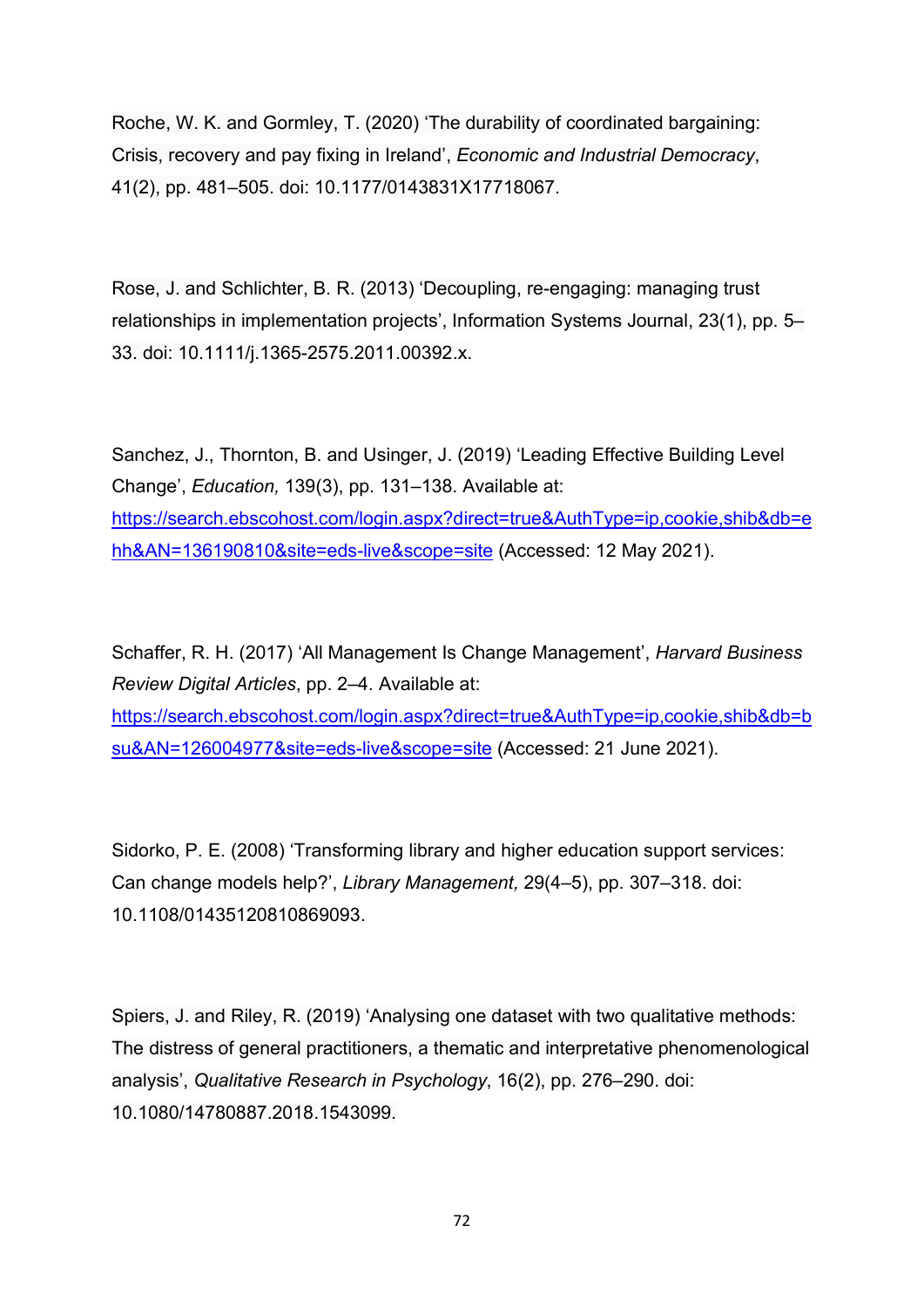Štimac, I. et al. (2021) 'The Impact of COVID-19 Pandemic on the Future Airport Passenger Terminals Design', International Journal for Traffic & Transport Engineering, 11(1), pp. 129–142. doi: 10.7708/ijtte.2021.11(1).08.

Swanson, D. J. and Creed, A. S. (2014) 'Sharpening the Focus of Force Field Analysis', Journal of Change Management, 14(1), pp. 28–47. doi: 10.1080/14697017.2013.788052.

Syed Ibrahim, M. et al. (2019) 'Towards successful business process improvement – An extension of change acceleration process model', PLoS ONE, 14(11), pp. 1–20. doi: 10.1371/journal.pone.0225669.

Turaga, R. (2019) 'Effective Communication in Organizations', IUP Journal of Soft Skills, 13(1), pp. 63–69. Available at: https://search.ebscohost.com/login.aspx?direct=true&AuthType=ip,cookie,shib&db=b su&AN=136003906&site=eds-live&scope=site (Accessed: 29 May 2021).

Walle, A. H. (2015) Qualitative Research in Business: A Practical Overview. Newcastle upon Tyne, United Kingdom: Cambridge Scholars Publishing. Available at:

https://search.ebscohost.com/login.aspx?direct=true&AuthType=ip,cookie,shib&db=e 020mww&AN=1014736&site=eds-live&scope=site (Accessed: 19 July 2021).

Welbourne, T. M. (2014) 'Change Management Needs a Change', Employment Relations Today (Wiley), 41(2), pp. 17–23. doi: 10.1002/ert.21449.